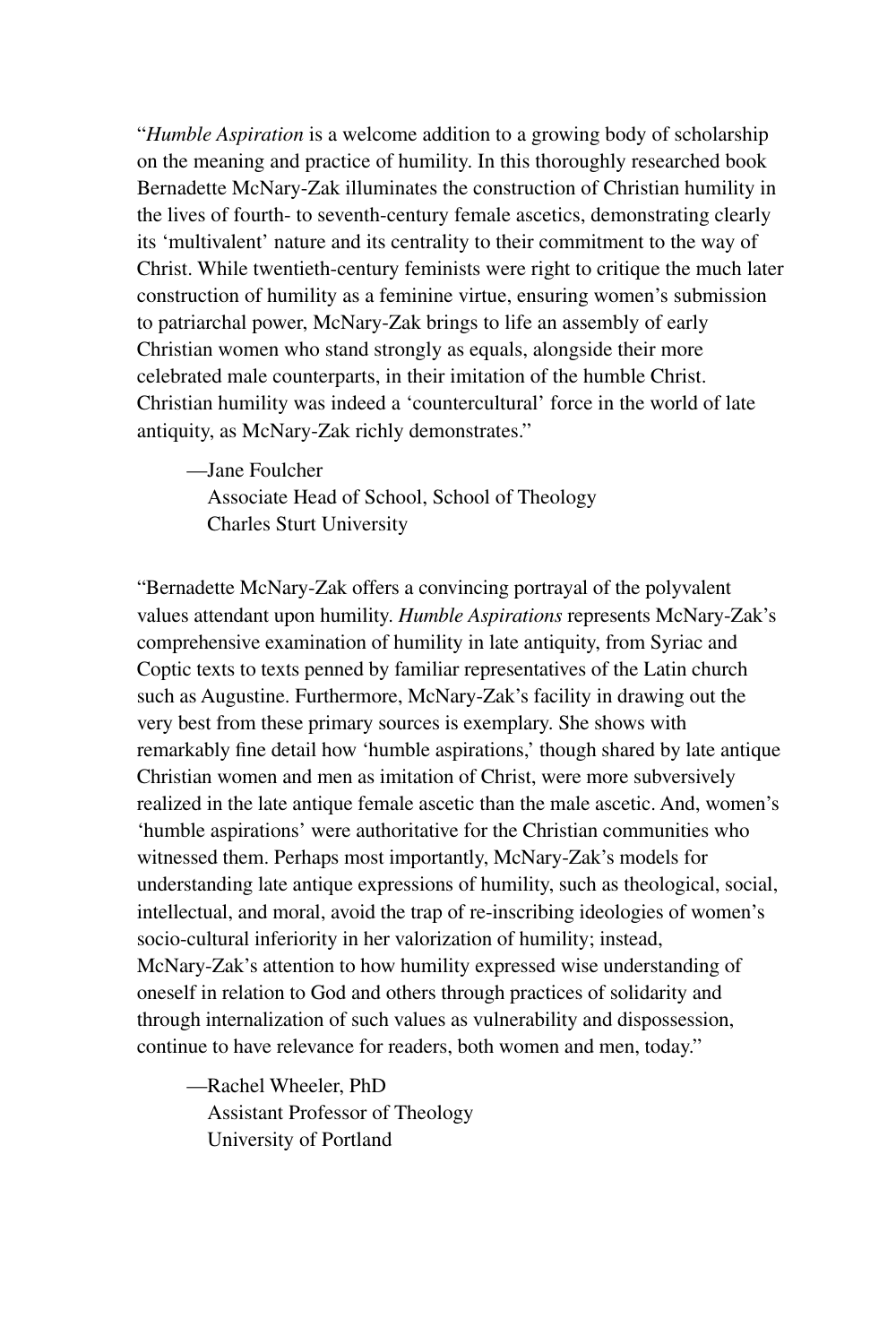"In a world where humility is often misunderstood, especially as applied to women, this book offers a deep and wide exploration of the concept. McNary-Zak gathers views of humility from ancient and modern sources into a resource unlike any other currently available."

—Judith Sutera, OSB Mount St. Scholastica, Atchison, Kansas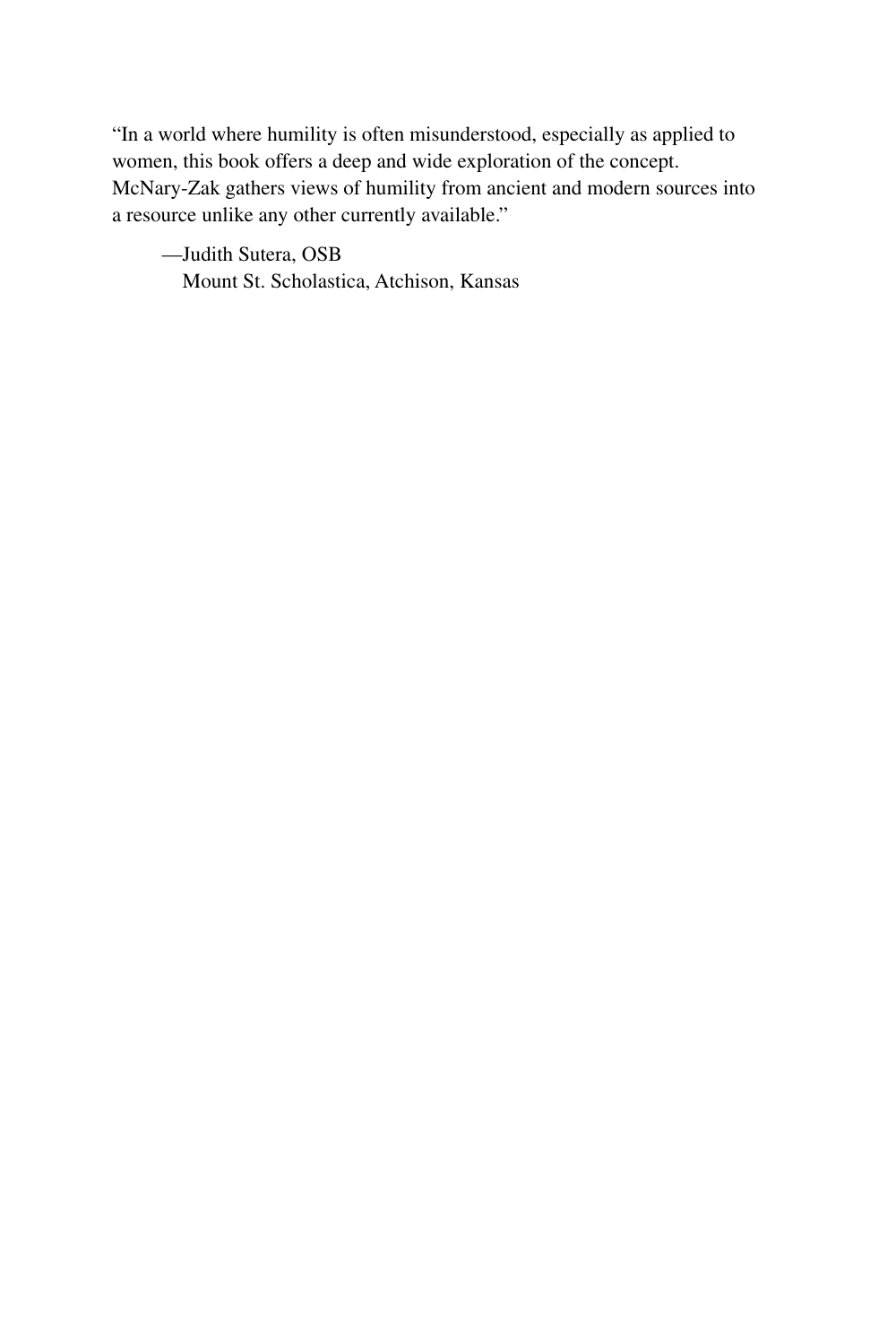# **Humble Aspiration**

## *Constructing an Early Christian Ideal*

Bernadette McNary-Zak

 $\ddagger$ **LITURGICAL PRESS**

**Collegeville, Minnesota**

**www.litpress.org**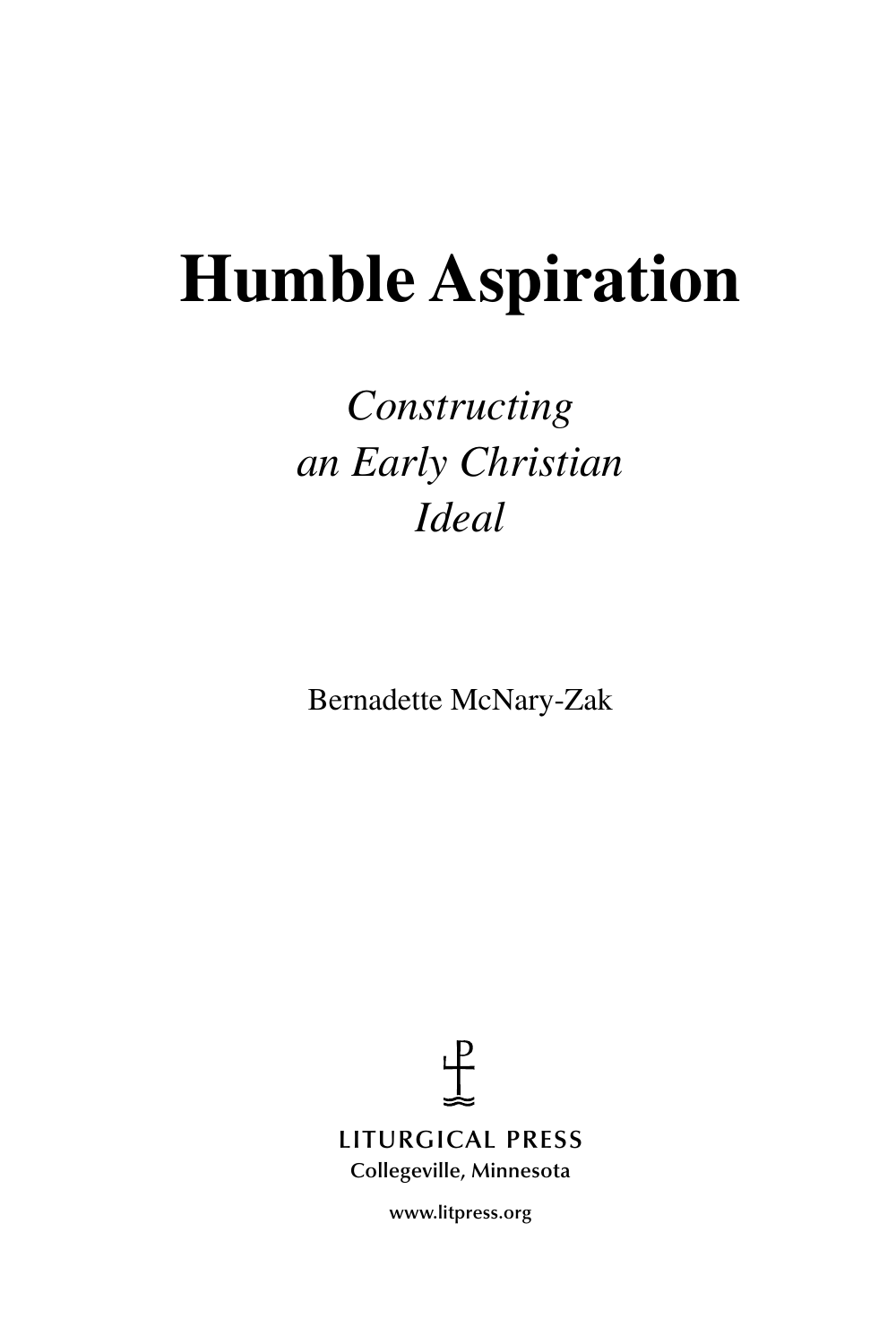Cover design by Tara Wiese. Photo courtesy of Wikimedia Commons.

Scripture texts in this work are taken from The New Oxford Annotated Bible, Third Edition copyright © 1991, 2001; Augmentations to the Third Edition copyright © 2007 by Oxford University Press, Inc. All rights reserved.

© 2020 by Order of Saint Benedict, Collegeville, Minnesota. All rights reserved. No part of this book may be used or reproduced in any manner whatsoever, except brief quotations in reviews, without written permission of Liturgical Press, Saint John's Abbey, PO Box 7500, Collegeville, MN 56321-7500. Printed in the United States of America.

```
123456789
```
#### **Library of Congress Cataloging-in-Publication Data**

Names: McNary-Zak, Bernadette, author.

- Title: Humble aspiration : constructing an early Christian ideal / Bernadette McNary-Zak.
- Description: Collegeville, Minnesota : Liturgical Press, 2020. | Includes bibliographical references. | Summary: "Explores various concepts of Christian humility in late antiquity, looking closely at some of the ways humility has operated as a relational value in specific contexts involving ascetic women"— Provided by publisher.
- Identifiers: LCCN 2019044348 (print) | LCCN 2019044349 (ebook) | ISBN 9780814684061 (paperback) | ISBN 9780814684313 (epub) | ISBN 9780814684313 (mobi) | ISBN 9780814684313 (pdf)
- Subjects: LCSH: Humility—Religious aspects—Christianity—History of doctrines—Early church, ca. 30-600. | Women in Christianity—History— Early church, ca. 30-600. | Christian women—Religious life—History— To 1500.
- Classification: LCC BV4647.H8 M36 2020 (print) | LCC BV4647.H8 (ebook) | DDC 241/.4—dc23
- LC record available at https://lccn.loc.gov/2019044348
- LC ebook record available at https://lccn.loc.gov/2019044349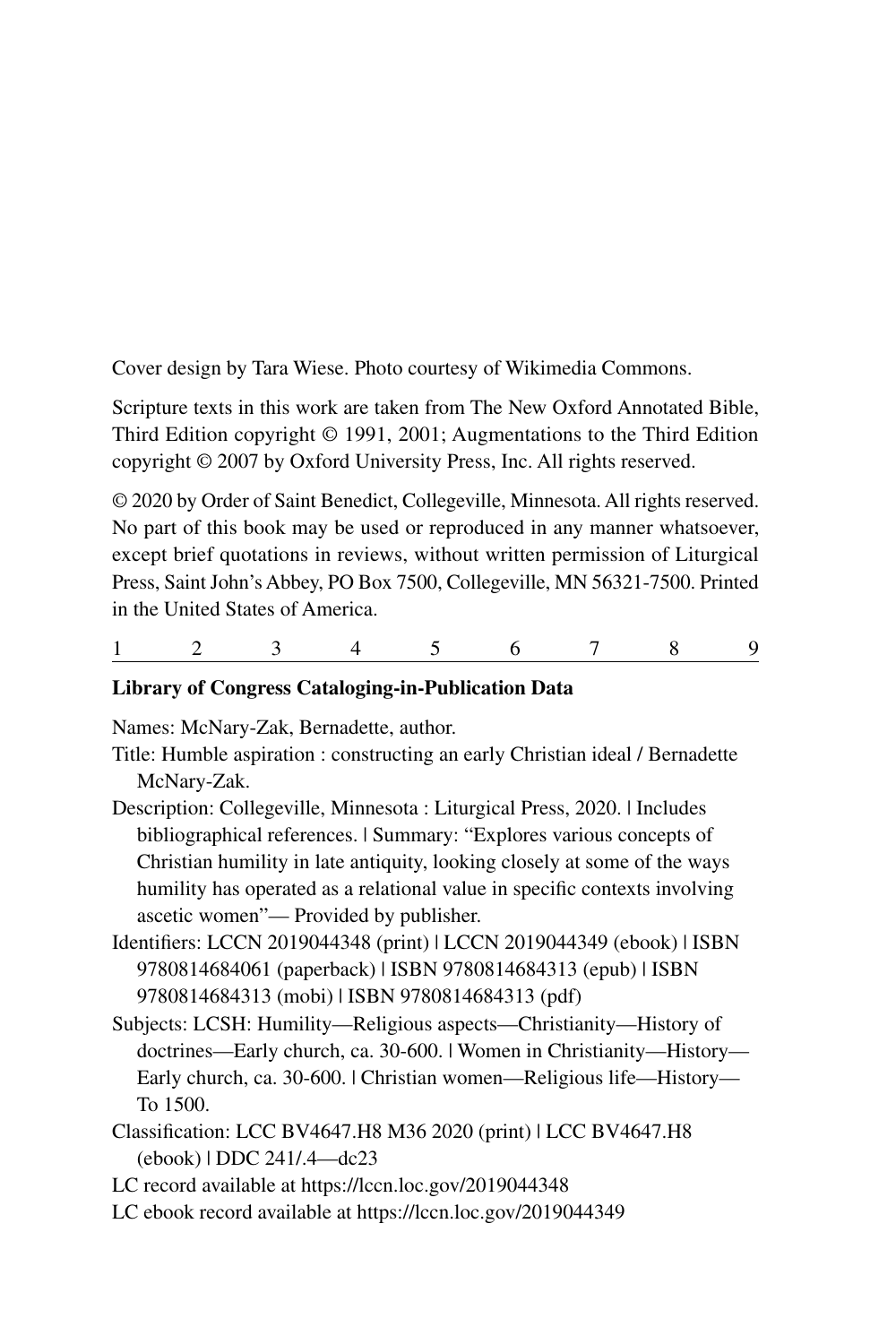*In memory of Mariya*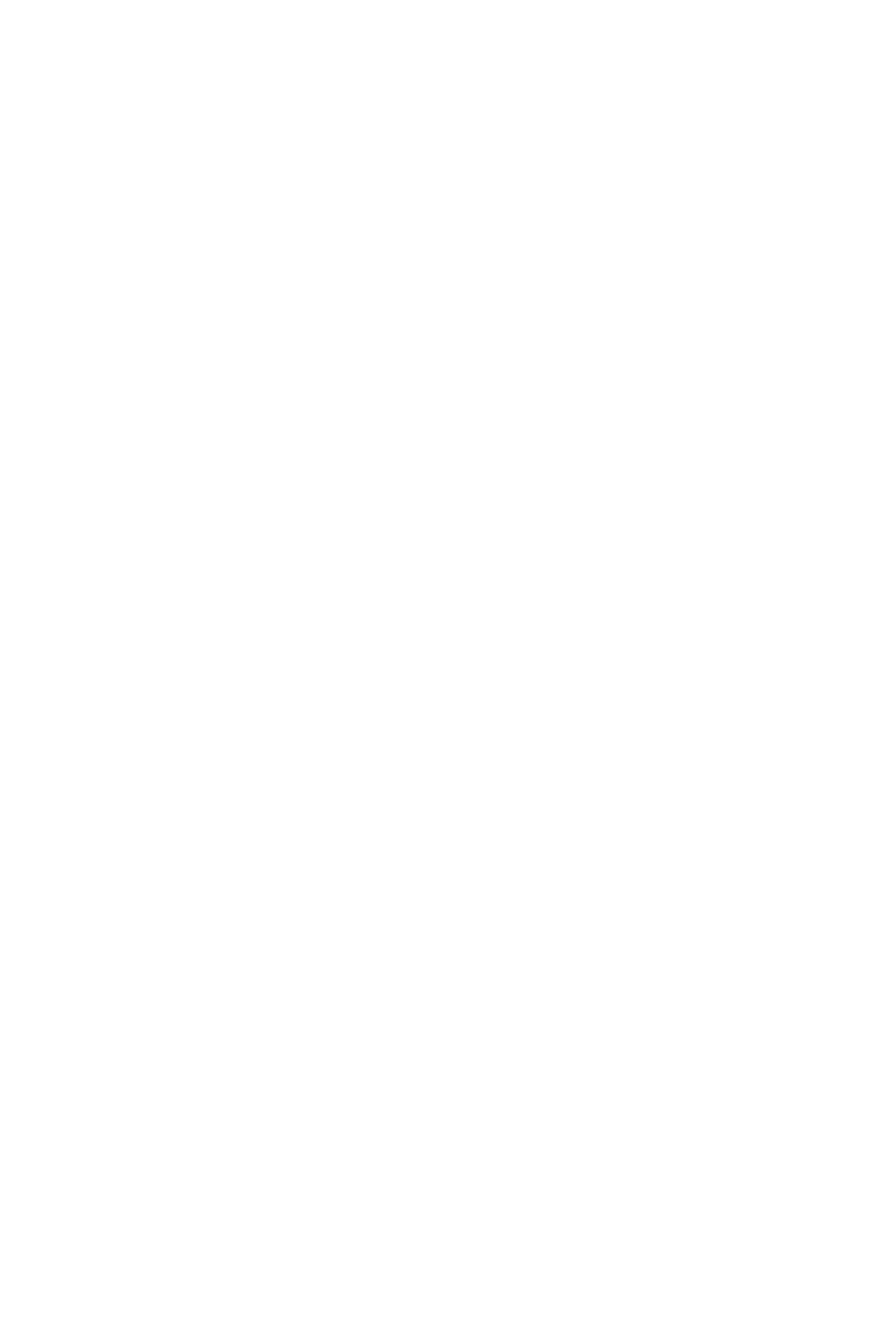**Contents**

Acknowledgments ix

1. Introduction 1

- 2. Pedagogies of Theological Humility 15
- 3. Expressions of Social Humility 51
- 4. Patterns of Intellectual Humility 85
- 5. Rules of Mutual Humility 111
- 6. The Challenge of Christian Humility 143

Bibliography 151

Index 169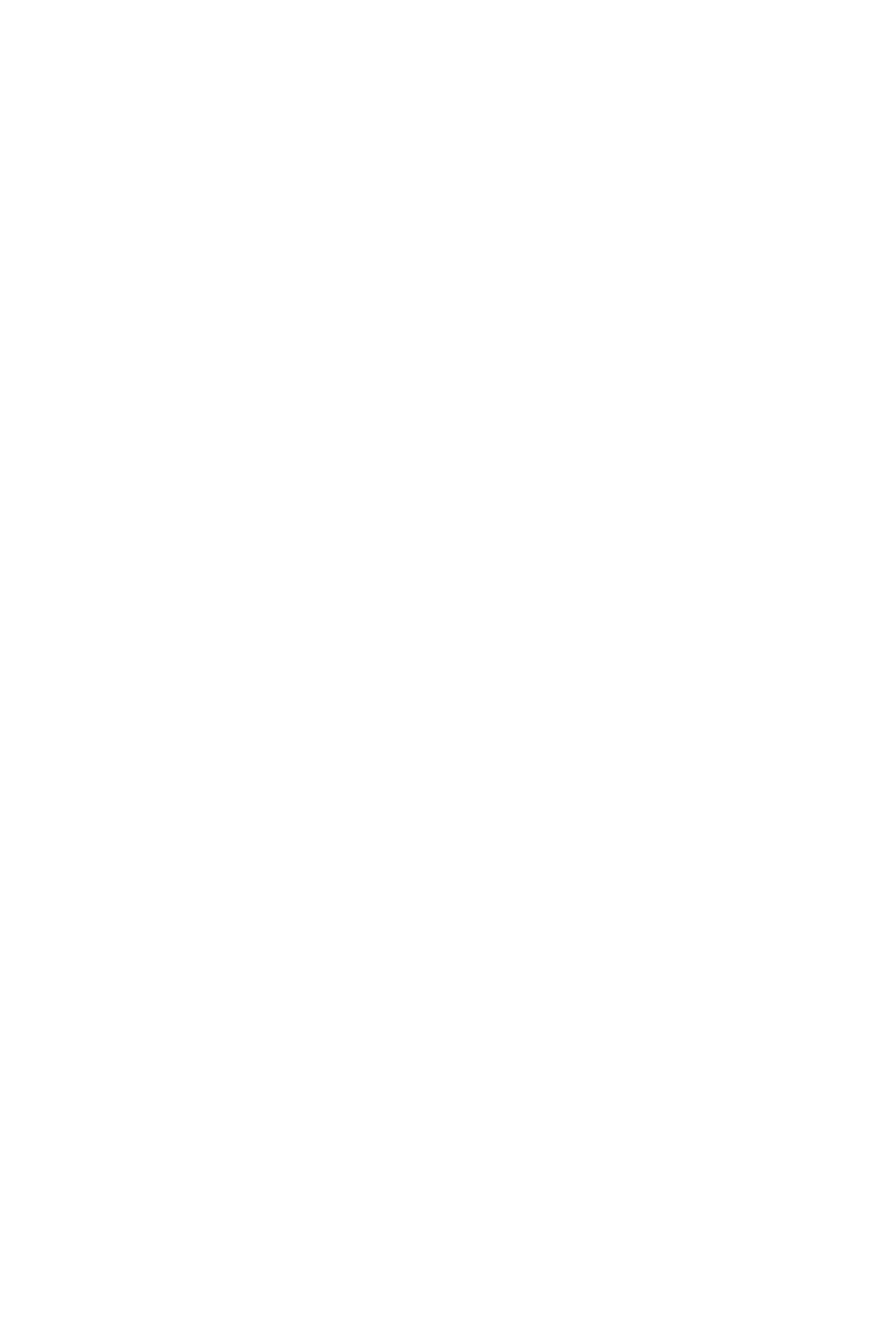**Acknowledgments**

This book began with a question about the role of humility in the lives<br>of early Christian women. I am grateful to those students, colleagues,<br>family, and friends who served as conversation partners at various of early Christian women. I am grateful to those students, colleagues, family, and friends who served as conversation partners at various stages in its composition. I am appreciative, as well, of the institutional and departmental support of my colleagues at Rhodes College, and of Savannah Webb for her research assistance in the early stages of this project. Finally, I give tremendous thanks to the work of two anonymous referees, and to the publication team at Liturgical Press: Hans Christoffersen, Stephanie Lancour, Angela Steffens, Colleen Stiller, and Tara Durheim.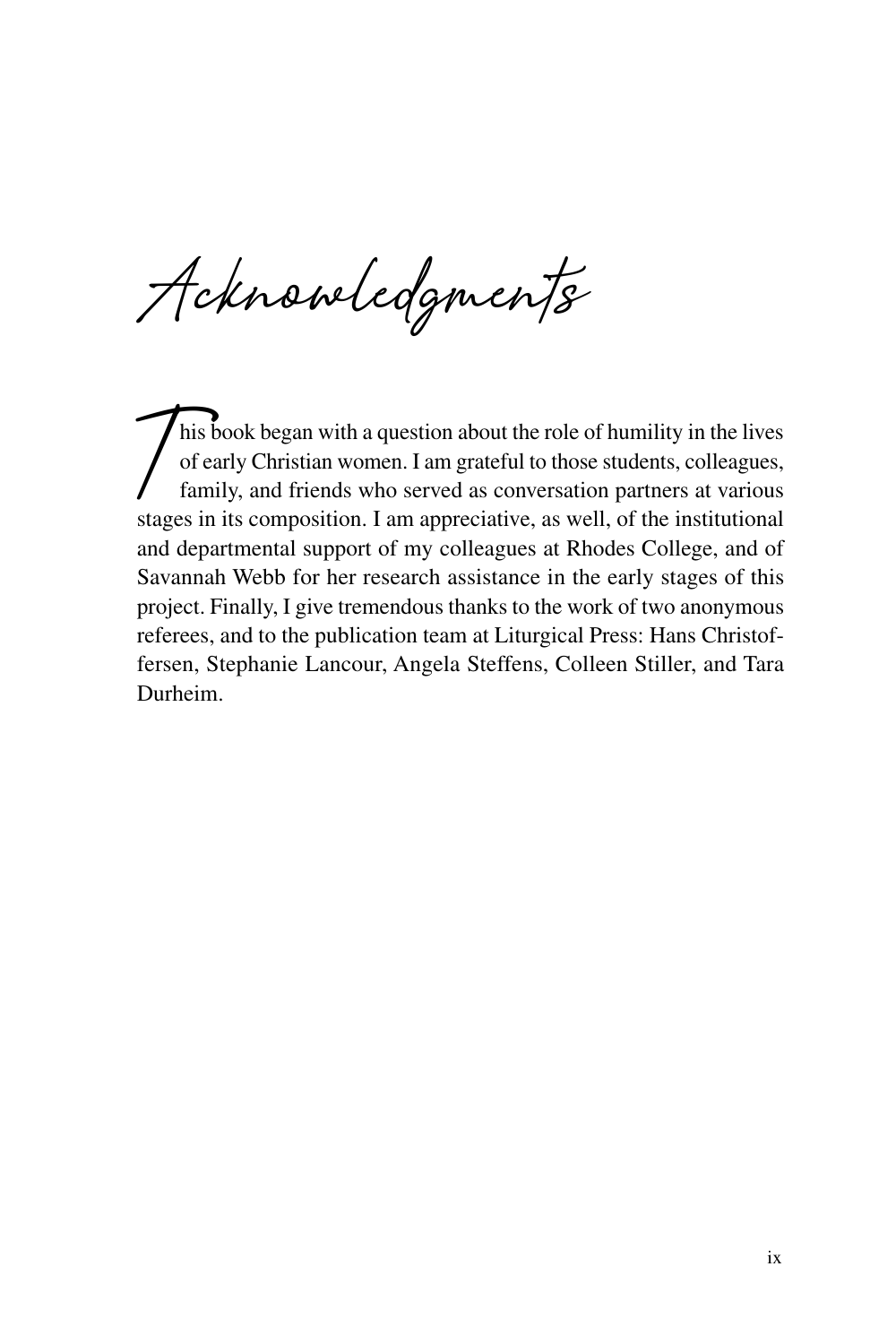## *Chapter One*

**Introduction**

*"Picture in your mind His humility."*<sup>1</sup>

eander of Seville's late sixth-century imperative invites his sister,<br>Florentina, and her fellow nuns to focus on the centerpiece of<br>Christian humility. By imagining divine humility, with Christ as<br>their exemplar, Leander Florentina, and her fellow nuns to focus on the centerpiece of Christian humility. By imagining divine humility, with Christ as their exemplar, Leander asks the nuns to direct their attention beyond themselves, diminishing their self-concern and emphasizing their dependence. In doing so, the nuns may encounter humility as a relational act of theological, social, and intellectual consequence with the potential to form their monastic community. Given such outcomes, what did it mean for these nuns to be humble like Christ? This book indicates that the response is neither simple nor self-evident.

Humility was an especially prevalent topic for discussion and debate in Christian monastic circles like those of Leander and Florentina during the period of late antiquity  $(3c, -7c)$ . The centrality of humility as a distinctly Christian value would come to be defined in the contexts of evolving theological interpretation and ecclesiological development. An examination of select sources from this period retrieves areas of contestation and concern in emergent formulations of Christian humility. We see several types of humility operative in this period. These types, defined by the relationships they express, illumine how humility is conceptualized, represented, and inscribed as a value in late antique ascetic contexts. Specifically, these types reflect the ways ascetic women—real

1 Claude W. Barlow, trans., *Iberian Fathers*, vol. 1, *Martin of Braga, Paschasius of Dumium, Leander of Seville* (Washington, DC: Catholic University of America Press, 1969), 206. Leander of Seville (534–600 CE) drew on a number of earlier monastic sources in his short book *The Training of Nuns*, directed to Florentina and her fellow nuns.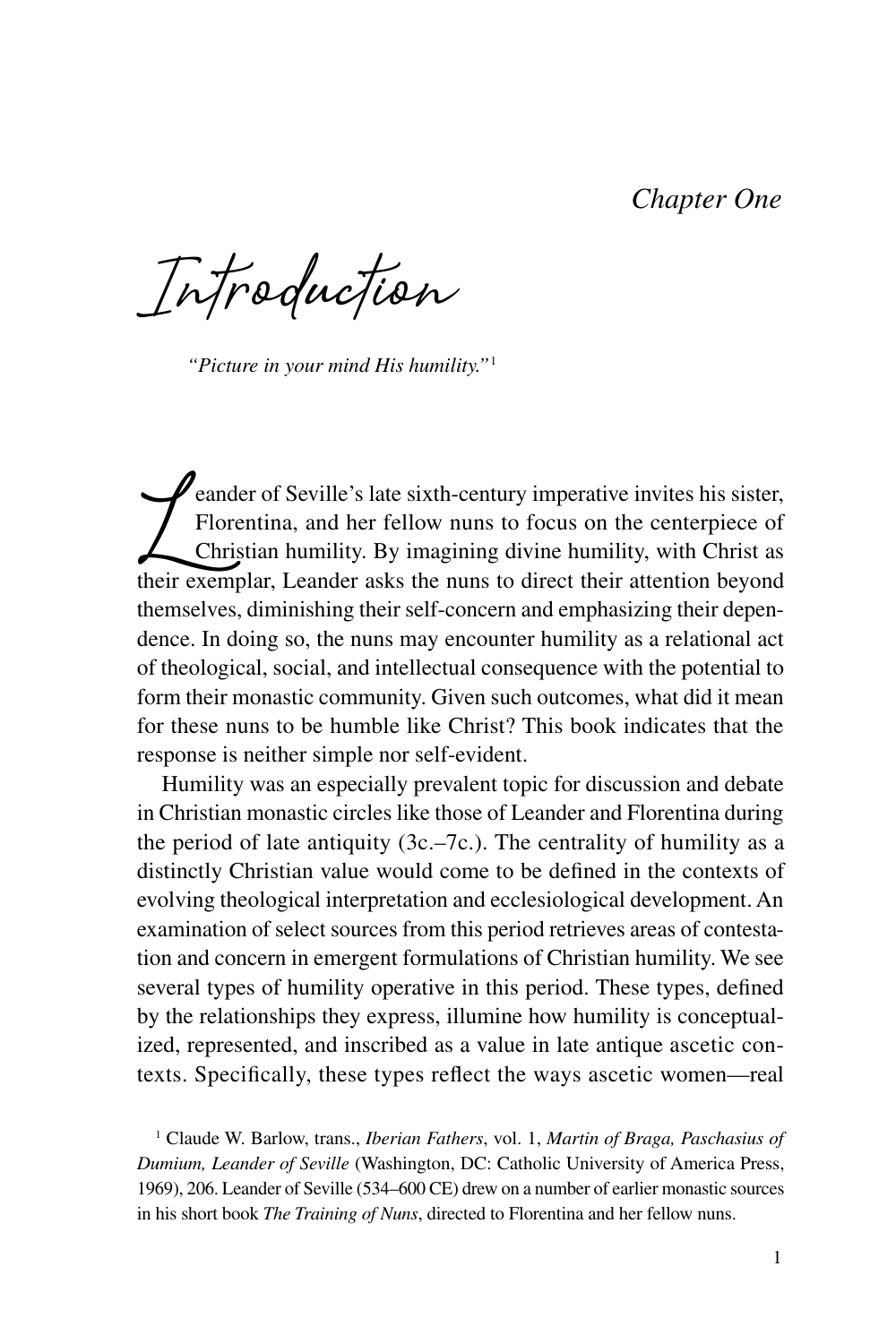and ideal—are deployed for evaluative purpose, namely, to explore the capacity for humility to focus a Christian worldview.

## **Humility as a Christian Value**

Monastic scholar Andre Louf reminds us that all forms of Christian humility are bound firmly "in the context of Jesus Christ."<sup>2</sup> This context forms the broader "background of significance" as "a wider picture of the goals of human life, or the best way of living" against which Christian humility is defined and measured in our sources.3 This "background" is the call to follow the example of Christ. If we turn to Christ's teachings about humility in the synoptic gospels and "Q" source, we see frequent use of the word ταπεινόω<sup>4</sup> where, as Eben Scheffler observes, it "suggests not a mere state, but a disposition that the followers of Jesus must constantly fulfill."5 The mandate of disposition emphasizes distinction as Scheffler explains that Jesus "prophetically preached humility in a Graeco-Roman context that was contravening it in thought and behaviour."6 Indeed, Kari Konkola succinctly claims that neither the Greek nor the Jewish tradition "reached the conclusion that, if pride or hubris is evil, humility must be good. Only Christianity took this step."7 Jane Foulcher writes that, in its Greco-Roman context, "humility . . . was primarily a condition of the socially inferior, whose servile status and dependence on physical labor precluded them from all that was considered in public life";<sup>8</sup> in its Jewish context, "care for the lowly or humili-

2 Andre Louf, *The Way of Humility*, trans. Lawrence S. Cunningham, Monastic Wisdom Series (Kalamazoo, MI: Cistercian Publications, 2007), 9. See also Sheryl Overmyer, "Exalting the Meek Virtue of Humility in Aquinas," *Heythrop Journal* 56, no. 4 (2015): 660.

<sup>3</sup> John Cottingham, "What Difference Does It Make? The Nature and Significance of Theistic Belief," *Ratio* (*new series*) 19, no. 4 (December 2006): 408.

4 Eben Scheffler, "Reflecting on Jesus' Teaching on Humility from a Positive Psychological Perspective," *Neotestamentica* 51, no. 1 (2017): 101. In Latin, *humus* or *humilis* is tied to earth.

5 Ibid., 102.

6 Ibid., 108.

7 Kari Konkola, "Have We Lost Humility?," *Humanitas* 18, nos. 1–2 (2005): 183.

8 Jane Foulcher, *Reclaiming Humility: Four Studies in the Monastic Tradition* (Collegeville, MN: Liturgical Press, 2015), 17.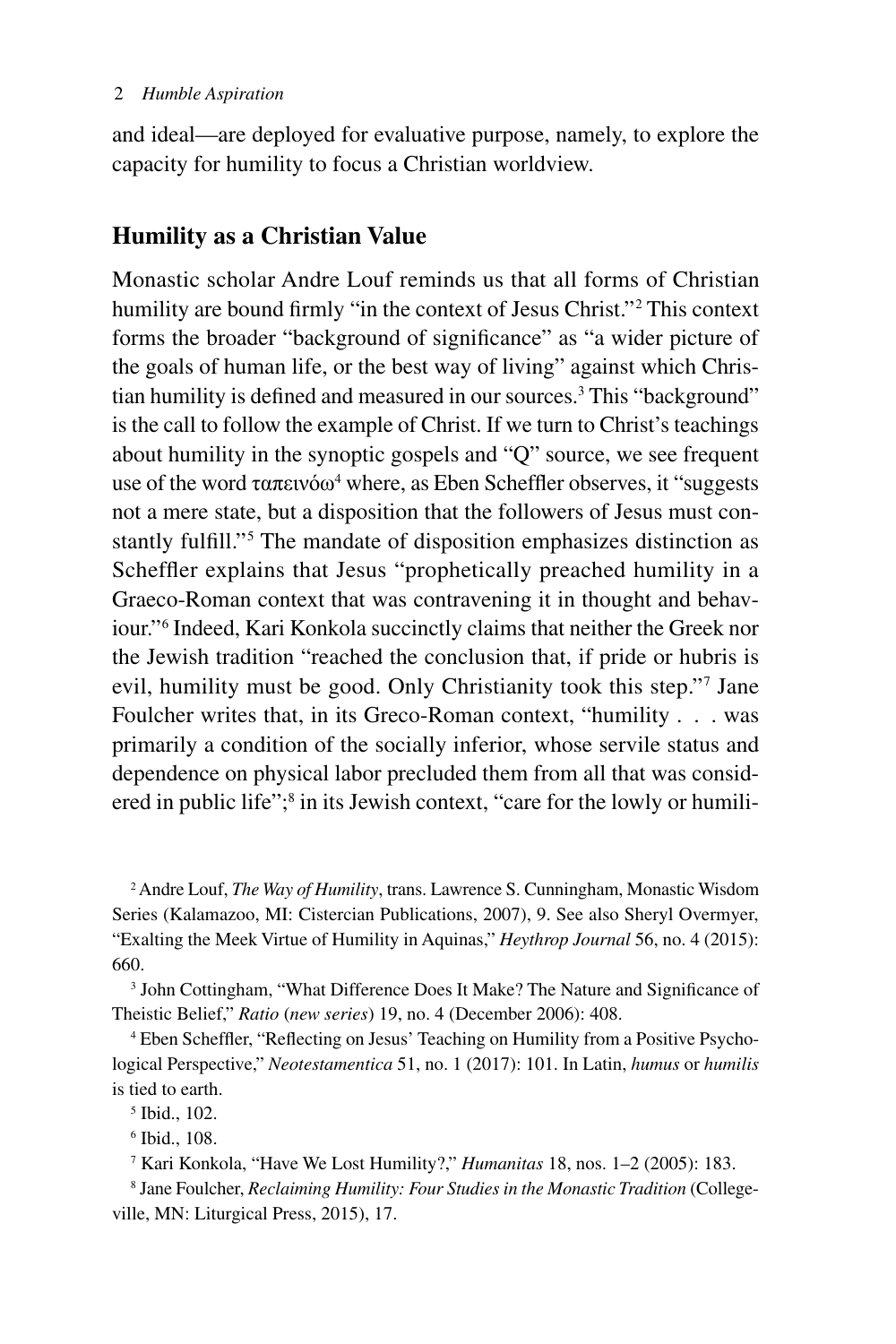ated emerged as a core value in the Hebrew Scriptures . . . with God taking the side of the oppressed and downtrodden."<sup>9</sup> According to Foulcher, both contexts directly inform humility in early Christianity. Vestiges of its Greco-Roman connotation lingered in those "readings of humility that begin to serve the interests of those in authority."<sup>10</sup> Vestiges from Jewish thought persisted by "affirm[ing] God's solidarity with the humiliated, but also . . . nam[ing] humility a central value."<sup>11</sup> The call to follow the example of Christ, then, meant following the humility of Christ as a nonnormative, primary religious value.

The formulation of Christian guidelines for this mandate took time. The centrality of humility emerged during an intense period of Christian self-definition. Under Constantinian and post-Constaninian rule, late antique Christians across the empire grappled with core questions about religious identity. They sought to determine those defining characteristics that would imprint indelibly what was "Christian." Questions about interpretation are present in debates regarding canon formation and ritual practice; doctrinal and liturgical developments framed heretical and orthodox ways of being Christian. Historian Peter Brown captures a sense of significance when he observes that "during the late antique period there was a slow shift from one form of public community to another from the ancient city to the Christian church. The life of the individual, the life of the family, even matters as intimate as the perception of the body itself came to be seen in relation to changing social contexts, associated with the rise of new forms of community."<sup>12</sup> As these Christians constituted their values, humility would contribute unequivocally to define a Christian identity. The emergent centrality of humility would continue to set them, and their religious worldview, apart by linking their efforts, through lineage, to Christ. Such a lineage was constructed formally by the doctrinal decisions made by a series of ecclesiastical councils that stressed the anthropology and theology of Christ. Donald F. Winslow explains, "As the Trinitarian controversies reached a tentative resolution at the councils of Nicea (325) and Constantinople (381), where the preexistent Son was declared to be 'of the same substance with the

<sup>9</sup> Ibid.

<sup>10</sup> Ibid., 24.

<sup>&</sup>lt;sup>11</sup> Ibid., 19.

<sup>12</sup> Peter Brown, *Late Antiquity* (Cambridge, MA: Harvard University Press, 1998), 23.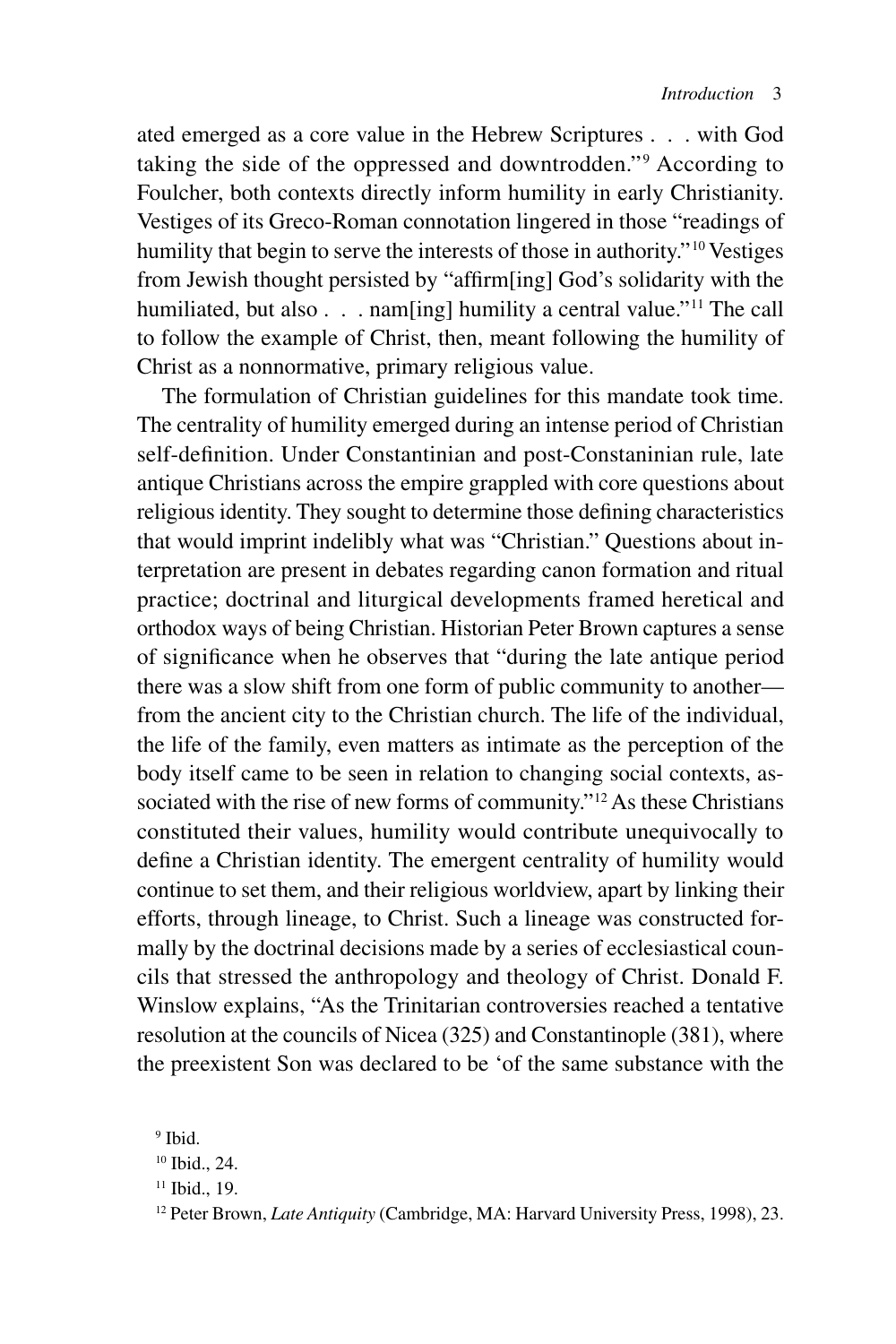#### 4 *Humble Aspiration*

Father,' humility began to take on specifically theological connotations. The humility of Christ, that is, came to be perceived as the humilty of God. . . . It was divine humility, then, that was embodied and articulated by Jesus Christ."13 In the contexts of stabilizing ecclesiologies and evolving christological formulations, this androcentric position would decisively inform the background of significance for the question of what it meant to be humble like Christ.<sup>14</sup>

The ideological implications of these decisions became embedded in prevailing constructions of the female Christian body.15 Androcentric bias remained in the definition of female asceticism. Whereas ascetic renunciation offered women "an alternative to conventions of marriage and motherhood, and thus a kind of control over their sexuality,"16 constructions of "liberation" were necessarily constrained and regulated by prevailing social and religious ideologies, according to Elizabeth Castelli.17 In her groundbreaking 1986 article, "Virginity and Its Meaning for Women's Sexuality in Early Christianity," Castelli argues that in the period of late antiquity a woman's body—in marriage and in virginity—measured her value. She writes, "The religious system adopted the reigning idea of women's sexuality as token of exchange and reinforced it by investing it with theological significance" tied to her *redemptive* value.18 In this way, virginity reinscribed prevailing restrictions on a woman's body and amplified its controlled status, thereby exacerbating competing perspectives regarding its religious value. As Castelli explains, "For women, their sexuality is synonymous with their identity in this cultural order; to demand its negation is to make a far more profound demand for alienation and renunciation of self than any demand for

13 Donald F. Winslow, "Humility," in *Encyclopedia of Early Christianity*, 2nd ed., ed. Everett Ferguson (New York: Garland, 1998), 547–48.

<sup>14</sup> See Willi Braun, "Body, Character, and the Problem of Femaleness in Early Christian Discourse," *Religion and Theology* 9, nos. 1–2 (2002): 108–17.

<sup>15</sup> There is a strong body of scholarship on issues related to gender and sex in the contexts of early Christian asceticism and monasticism.

<sup>16</sup> Elizabeth Castelli, "Virginity and Its Meaning for Women's Sexuality in Early Christianity," *Journal of Feminist Studies in Religion* 2, no. 1 (1986): 85.

17 Ibid., 88. See also Joelle Beaucamp, "Women," in *Late Antiquity: A Guide to the Postclassical World*, ed. G. W. Bowersock, Peter Brown, and Oleg Grabar (Cambridge, MA: Harvard University Press, 1999), 749.

<sup>18</sup> Castelli, "Virginity and Its Meaning," 86.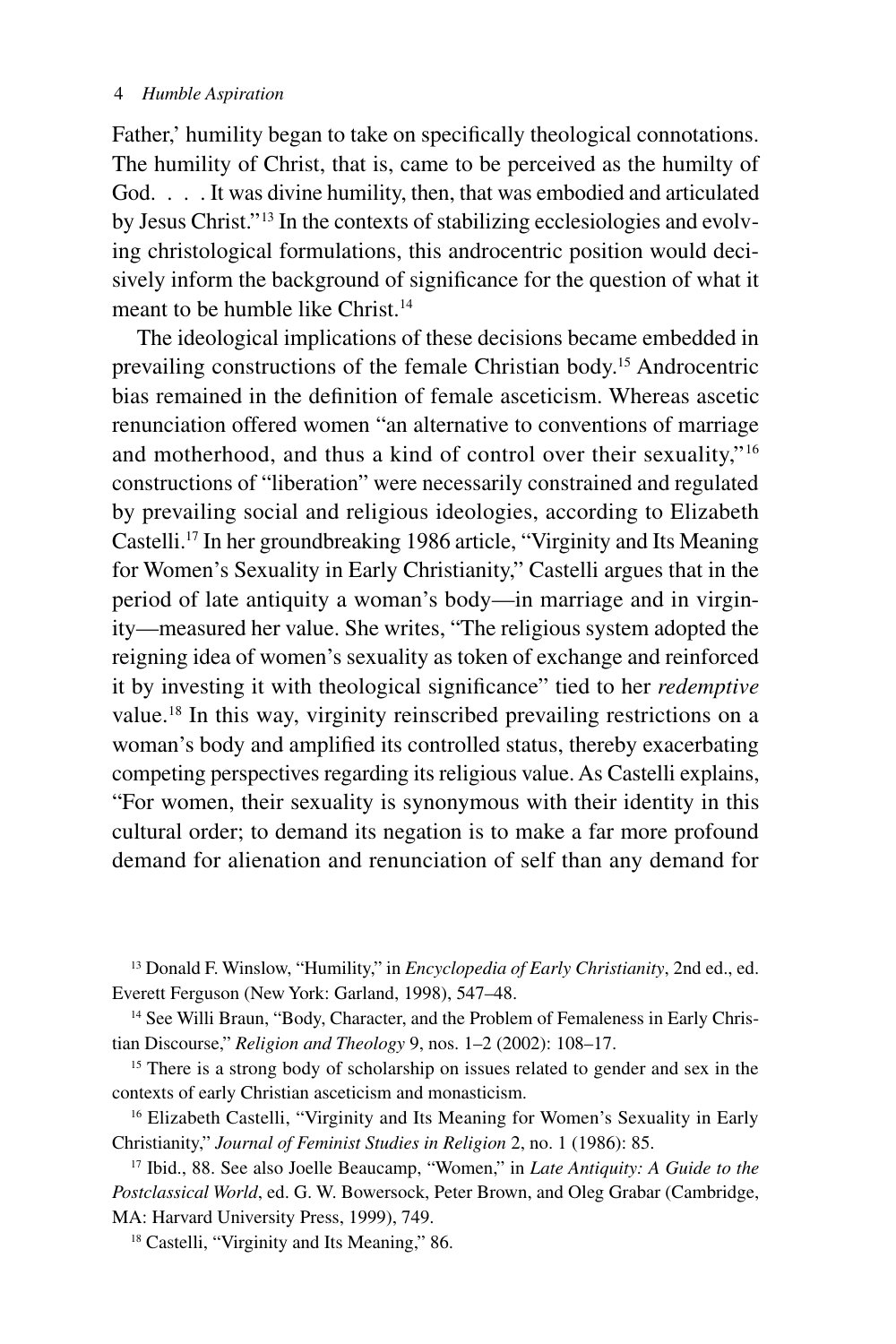continence on the part of men."19 These tensions were not dismissed as female ascetic practice "was moving from a self-generated alternative to family life toward an institutionalised alternative whose conditions were legislated by men, though women determined their application,"<sup>20</sup> according to Jo Ann McNamara. Such institutionalization would further marginalize the already "disadvantaged" female body that was "physically weaker than males . . . unlikely to be the intellectual equals of males, and had a more difficult time controlling bodily desires and the onslaughts of emotion."21

Virginia Burrus oberves the specific connection between heightened attention to the sexual bodies of women and doctrinal development in the fourth century in her 1994 article, "Word and Flesh: The Bodies and Sexuality of Ascetic Women in Christian Antiquity," where she writes that "female sexuality first comes to occupy a central and clearly articulated place in Christian thought."<sup>22</sup> Such attention would reinforce a binary interpretation of the female body as fraught with vice or capable of virtue. Burrus continues, "Significantly, the earliest treatments of female virginity and heretical harlotry are found in the writings of Alexander of Alexandria and coincide precisely with the onset of the Arian controversy and the accession of Constantine in the east,"23 initiating the dissension that would culminate with the Council of Nicea. The "dramatic reconfiguration of Christianity" under Constantine introduced efforts to define Christian identity—self, communal, and organizational.<sup>24</sup> With these efforts, "the men who struggled to construct an imperial, catholic orthodoxy were drawn again and again to the problems of boundaries and social order above all the order of the relations between men and women. Within this context the well-bounded and constrained virginal body came to carry much of the weight of ecclesiology, and female sexuality became almost unbearably heavy with symbolic meaning."25 Male control of the narrative

<sup>19</sup> Ibid.

<sup>20</sup> Jo Ann McNamara, *The Ordeal of Community*, 2nd ed. (Toronto, ON: Peregrina, 1993), 7.

<sup>21</sup> Gillian Clark, *Women in Late Antiquity: Pagan and Christian Lifestyles* (Oxford: Clarendon Press, 1994), 119.

 $22$  Virginia Burrus, "Word and Flesh: The Bodies and Sexuality of Ascetic Women in Christian Antiquity," *Journal of Feminist Studies in Religion* 10, no. 1 (Spring 1994): 31.

<sup>23</sup> Ibid., 34.

<sup>24</sup> Ibid., 44.

<sup>&</sup>lt;sup>25</sup> Ibid., 45.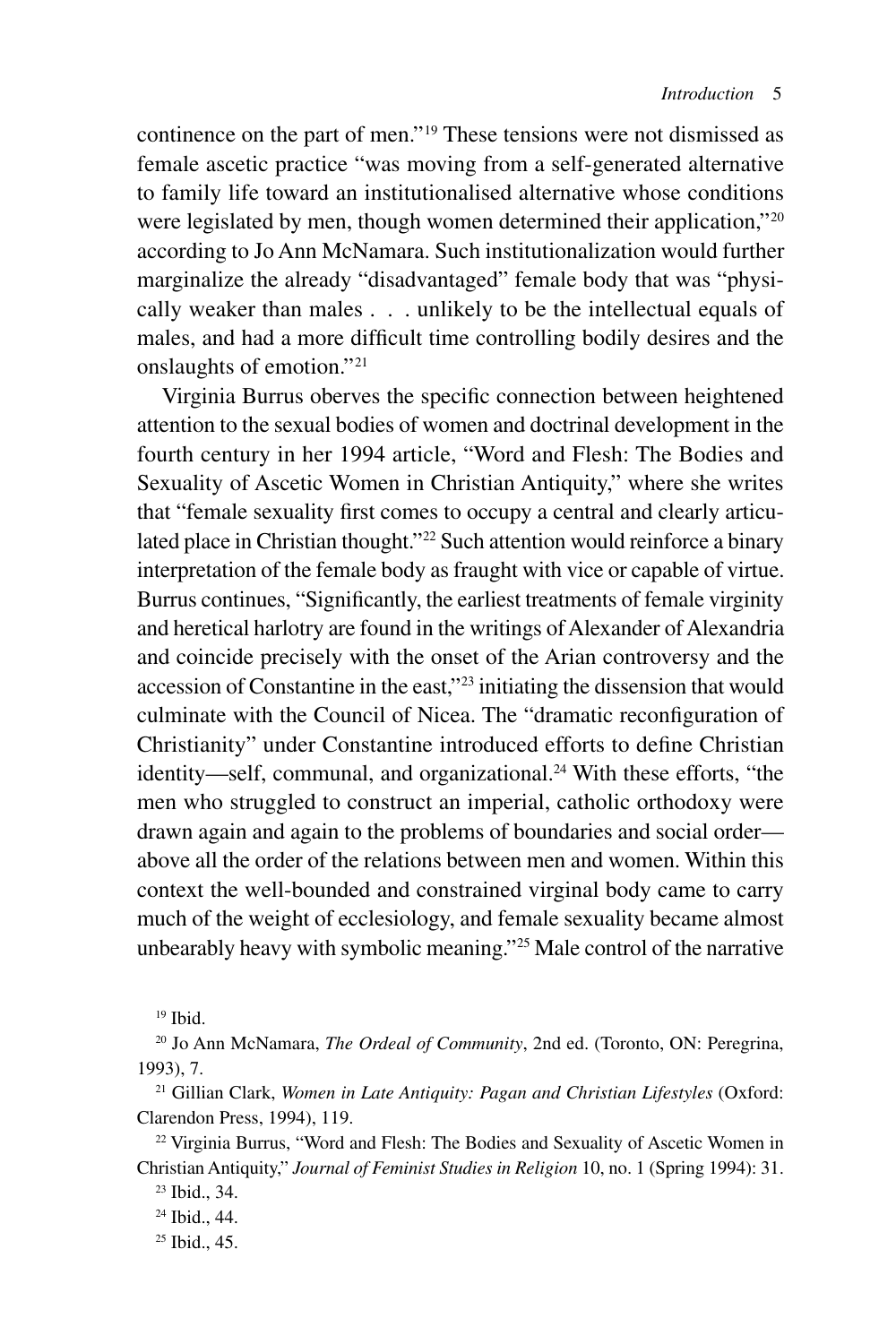#### 6 *Humble Aspiration*

construction of female sexuality influenced the definition of female values, including humility, as Elizabeth Clark demonstrated in her 1985 article, "Authority and Humility: A Conflict of Values in Fourth-Century Female Monasticism." Here, Clark examines how some of the early church fathers wrote about female monastic leadership. Their focus on the ways these women redistributed their considerable personal finances signals their humility for these ecclesiastical figures. Clark contends that "by their emphasis on the women's humility and abject lowliness, the Fathers were in effect highlighting, by way of contrast, the true source of authority the women possessed: status, family background, wealth."26

Ecclesiastical formulations about the identity of Mary further impacted the identification of the ascetic woman. Drawing on Louf's assessment, Foulcher explains that Origen "identified the humility of the Virgin Mary in the *Magnificat* as the classical virtue of *metriotes* (measure), which in turn became the Latin *mediocritas* (moderation)."27 Such a view informed later thinkers, including Aquinas, at notable cost.<sup>28</sup> Fifth-century conciliar decisions about the status of Mary as Theotokos (God-bearer) at the Council of Ephesus (431 CE) were reinforced in subsequent ecclesiastical statements, including those at the Council of Chalcedon (451 CE), in which it was affirmed that Jesus Christ "was begotten by the Father before all ages according to his divinity and, in these latter days, he was born for us and for our salvation of Mary the Virgin, the Mother of God (*Theotokos*), according to his humanity."<sup>29</sup> In her study of Mary, Sally Cunneen observes that, "As God-bearer, Mary began to take over some of her son's functions; she was invoked for healing and protection."30 Conciliar statements responded to broadening and deepening popular

<sup>26</sup> Elizabeth A. Clark, "Authority and Humility: A Conflict of Values in Fourth-Century Female Monasticism," *Byzantinische Forschungen* 9 (1985): 22. See also Elizabeth A. Clark, *Ascetic Piety and Women's Faith: Essays on Late Ancient Christianity* (Lewiston, NY: Edwin Mellen Press, 1986), 209–28.

27 Foulcher, *Reclaiming Humility*, 29.

28 Ibid., 30.

<sup>29</sup> "Definition and Canons of Chalcedon," in Bart Ehrman and Andrew S. Jacobs, eds., *Christianity in Late Antiquity, 300–450 CE: A Reader* (Oxford: Oxford University Press, 2004), 262.

30 Sally Cunneen, *In Search of Mary: The Woman and the Symbol* (New York: Ballantine Books, 1996), 138.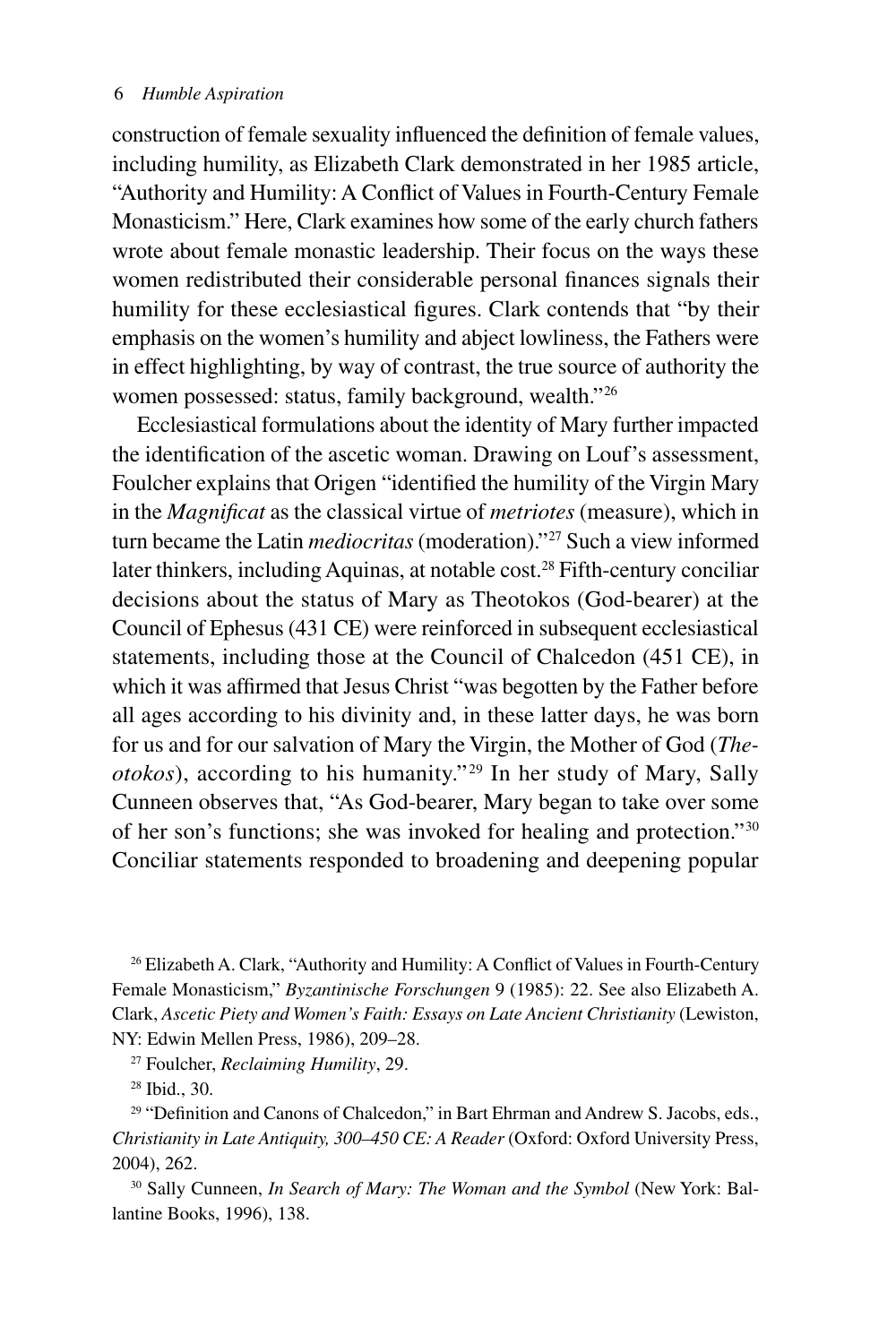and monastic access to Mary, as Patricia Ranft asserts: "After Ephesus devotion to Mary increased. It became a permanent, public, and official aspect of orthodox Christianity."31 Serving as the only complete human witness to the humility of Christ in incarnation, birth, and death, Mary would come to hold a distinctive role in late sixth- and early seventhcentury monastic sources for women.32 In word and in image, Mary's example offers a fruitful site for interpreting monastic guidance in this post-Chalcedonian context. Jaroslav Pelikan writes, "The area of worship in which Mary performed as leader most effectively was in the adornment of icons."33 Pelikan further explains, "As Theotokos, Mary—and that included the Mary of the icons—was the legitimate object of orthodox worship [*proskynēsis*]."34 One of the implications of these decisions, as Kate Cooper maintains, was "to honor the spiritual achievement of virgins among the Christian faithful."35 Many thinkers, like Leander of Seville, attest to the example of Mary for Florentina and her fellow nuns, especially with regard to the cultivation of humility. Due to Mary's increasingly exalted status as co-redeemer through her humility, she could do for them what she had done for Christ; she could serve them as she served Christ. Through their imitation of her humility they, in turn, could become daughters of Mary as their spiritual guide.

## **Humility as a Religious Value**

Typically, constructions of humility contrast with constructions of pride.<sup>36</sup> The ideological implications and existential limitations of this binary opposition persist to this day. As Valerie Saiving observed nearly sixty

31 Patricia Ranft, *Women and Spiritual Equality in Christian Tradition* (New York: St. Martin's Press, 1998), 90.

33 Jaroslav Pelikan, *Mary through the Centuries: Her Place in the History of Culture* (New Haven, CT: Yale University Press, 1996), 99.

34 Ibid., 102.

<sup>32</sup> See the discussions in Ranft, *Women and Spiritual Equality*. See also Miri Rubin, *Mother of God: A History of the Virgin Mary* (New Haven, CT: Yale University Press, 2010).

<sup>35</sup> Kate Cooper, "Virginity," in *Late Antiquity: A Guide to the Postclassical World*, ed. G. W. Bowersock, Peter Brown, and Oleg Grabar (Cambridge, MA: Harvard University Press, 1999), 744.

<sup>36</sup> See John Cottingham, "What Difference Does It Make?," 407.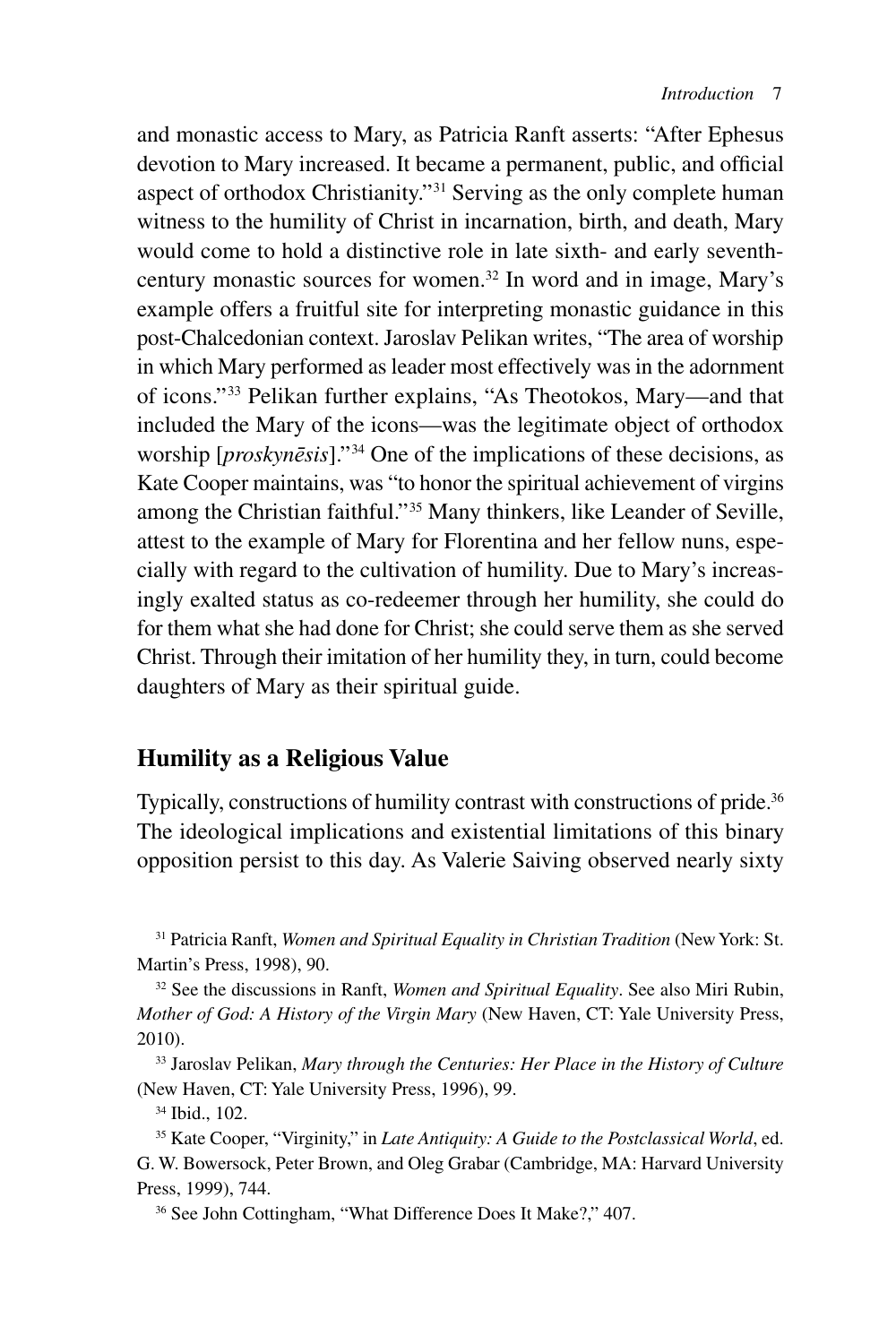years ago, in a patriarchal context women's sin is more accurately understood in terms of "underdevelopment or negation of the self" rather than "pride."<sup>37</sup> Applying Saiving's insight to the contemporary role of humility as a feminist value, Elizabeth Hinson-Hasty contends further that "pride could not be women's sin when women have been forced to stand at intersections created for them by men and have been deprived of the power and freedom to shape their own destinies, projects, and identities . . . humility known only in acts of self-sacrificial love cannot be the means to redeem women's circumstances if women's freedoms have been taken from them."38 Given these conditions, Hinson-Hasty maintains that "genuine humility" is "a choice made through one's own moral agency"<sup>39</sup> reliant on a relational sense of self.<sup>40</sup>

A similar intellectual move is made by the philosopher James Kellenberger. Kellenberger offers a particularly useful qualification when he acknowledges that there are many forms of humility, and proposes that "the more profound expression of humility is one that spontaneously and naturally excludes pride as a self-concerned reaction (and as well other self-concerned reactions, in particular that of shame). The person who is humble and has the moral virtue of humility in this way is not one who struggles to be humble in order to meet a pride ideal."<sup>41</sup> In a later work, Kellenberger explains that religious humility has a "cognitive aspect" that is "a recognition of oneself as one is, a recognition of God, and a recognition of one's relation to God." 42 Furthermore, "in light of that recognition, the expression of humility required for

37 Valerie Saiving, "The Human Situation: A Feminine View," *Journal of Religion* 40 (1960): 109. See also James Kellenberger, *Relationship Morality* (University Park: Pennsylvania State University Press, 1995), 337.

38 Elizabeth Hinson-Hasty, "Revisiting Feminist Discussions of Sin and Genuine Humility," *Journal of Feminist Studies in Religion* 28, no. 1 (2012): 109.

39 Hinson-Hasty, "Revisiting Feminist Discussions," 110.

40 Ibid., 112. See Andre Louf, *The Way of Humility*; Louf encourages consideration of the state of humility rather than the virtue of humility on 9–10. See also Stephen Pardue, "Kenosis and its Discontents: Towards an Augustinian Account of Divine Humility," *Scottish Journal of Theology* 65, no. 3 (2012): 271–88; Stephen Pardue, *The Mind of Christ: Humility and the Intellect in Early Christian Theology* (London: Bloomsbury, 2013).

41 James Kellenberger, "Humility," *American Philosophical Quarterly* 47, no. 4 (2010): 330. See also Joseph Kupfer, "The Moral Perspective of Humility," *Pacific Philosophical Quarterly* 84 (2003): 249–69.

42 James Kellenberger, *Dying to Self and Detachment* (New York: Routledge, 2016), 28.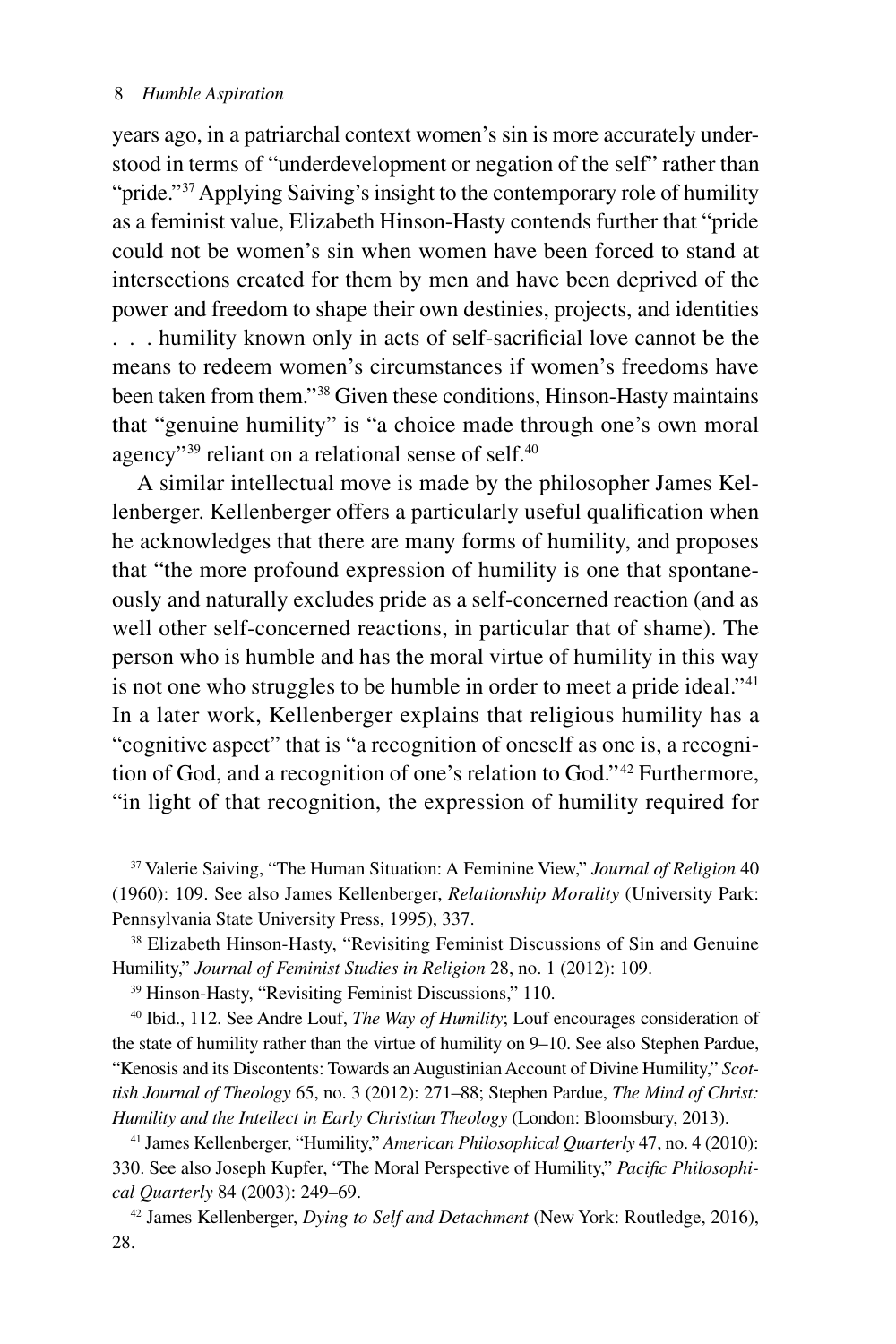religious humility is a turning away from self and self-concern."43 This cognitive aspect indicates self-knowledge, what Vance Morgan refers to as an "awareness."44 Joseph Kupfer prefers the term "orientation," as humility "directs our attention, thought and action in a sustained way."<sup>45</sup> As an orientation, humility informs knowledge of others and of the world. This is founded, according to Kupfer, on "radical dependence" that recognizes "just how much of our success depends on people, institutions, and circumstances outside of our control."46

These scholars further emphasize that humility assumes agency. Put succinctly, in the words of Jay Newman, "humility is a quality involving self-determination based on self-evaluation."<sup>47</sup> As a relational value, humility necessarily impacts not only the self but others. Humility consistently assumes a broader community, and it can operate as a common or collective end. This is due to the fact that, as George Schlesinger explains, humility is often interpreted in a nexus of other values: "the virtue of other-directedness, the core of humility, is the ultimate source for all other characteristics that involve an impartial concern for worthy ideals and causes, and that require sympathy for the well-being of others."48 Humility is thereby typically recognized in relation to, and in relation with, other values, including obedience and charity.

An emphasis on the relational features and orientation of religious humility offers an expansive approach to the subject that hearkens to humility as a "disposition,"<sup>49</sup> suggested earlier in the teachings of Christ. Such resonances suggest that Christian humility intends an orientation beyond the self that "excludes pride as a self-concerned reaction."50 In order to think about the tension between the real and the ideal in humility as it is found in our sources, I adopt the operative definition provided by

43 Ibid., 26; see also Kellenberger, "Humility," 333.

44 Vance G. Morgan, "Humility and the Transcendent," *Faith and Philosophy* 18, no. 3 (July 2001): 314.

45 Kupfer, "The Moral Perspective of Humility," 251.

46 Ibid., 252.

47 Jay Newman, "Humility and Self-Realization," *Journal of Value Inquiry* 16 (1982): 282.

48 George N. Schlesinger, "Truth, Humility, and Philosophies," in *God and the Philosophers: The Reconciliation of Faith and Reason*, ed. Thomas V. Morris (Oxford: Oxford University Press, 1994), 254.

49 Scheffler, "Reflecting on Jesus' Teaching on Humility," 102.

50 Kellenberger, "Humility," 330.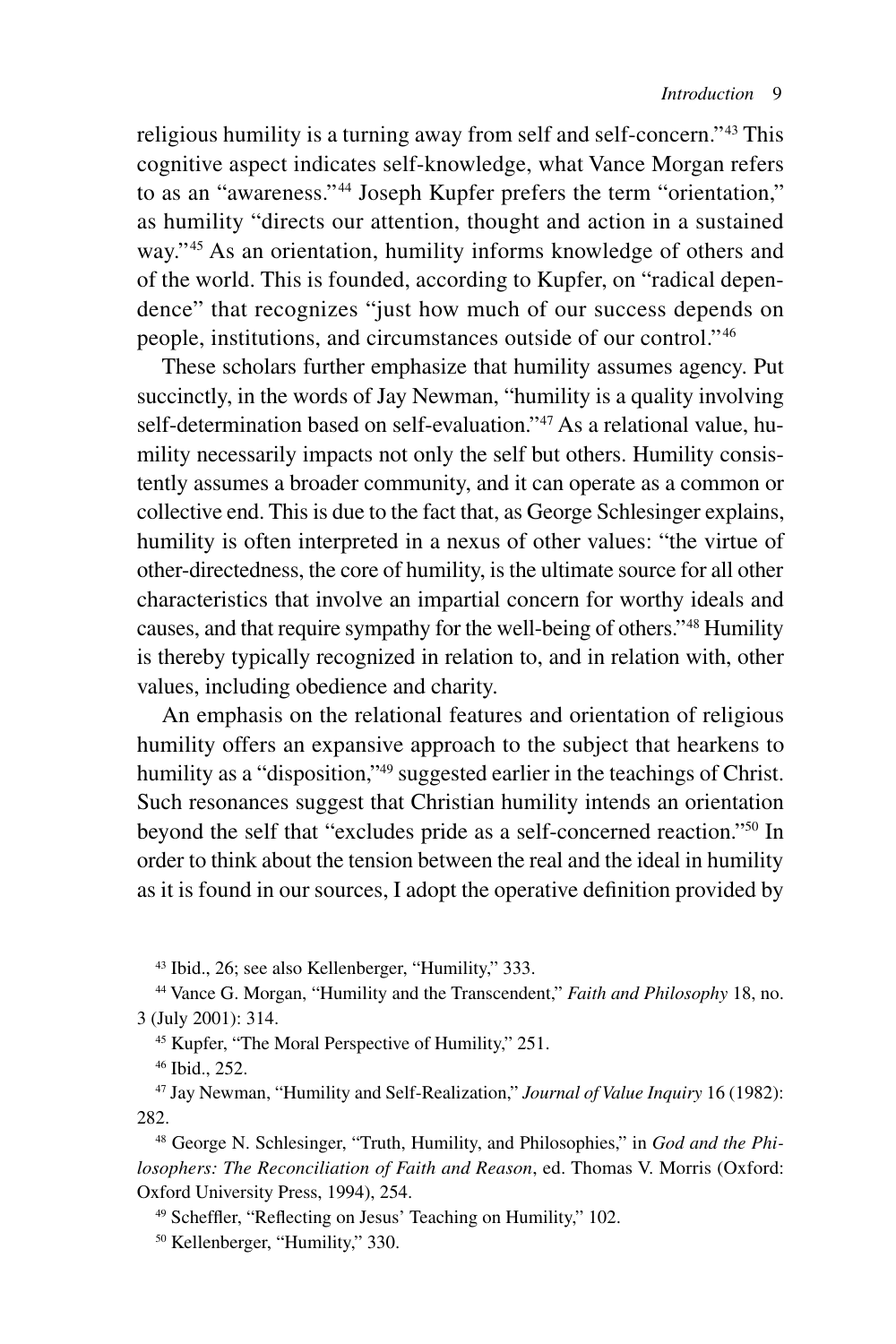Lisa Fullam, who writes, "Humility is the virtue of true self-understanding in context, cultivated through the practice of other-centeredness."51 Fullam's definition attends to the aspects of cognition, agency, affect, and relation in humility. Furthermore, her definition indicates that humility is a *practice*, a key defining feature in our sources; as a practice, humility not only shifts one's orientation beyond the self but does so with the potential for excluding a reaction of self-concern, thereby leaving open divine humility as exemplar, the very issue that is being confronted in our sources. Moreover, her definition recognizes the role of context in defining humility. In our sources, Christian humility has a recognizeable background of significance formed by Christian scriptures that orients the self toward a divine presence in a way that acknowledges the social implications of radical dependence. Dependence signals hierachy as Sheryl Overmyer explains, humility "is primarily found in our reverence for God. . . . Humility secondarily concerns others through primary subjection for God."<sup>52</sup>

## **Humility as an Ascetic Value**

When we turn to our sources, we must be mindful of what they can and cannot tell us, of their potential and their limitations. Many of our sources function as "orthodox attempts to frame and order experience and doctrine into a single, monolithic image of Christian existence."53 As well, we need to read with awareness that our sources were written by and attributed to individuals, primarily men. In many cases, our authors were directly connected to their subjects and to their audiences. In all cases, writing served as a relevant means of interrogating and asserting identity; these authors named and reified their own ideologies and ideals in their works.<sup>54</sup>

51 Lisa Fullam, "Humility and Magnanimity in Spiritual Guidance," *Reflective Practice: Formation and Supervision in Ministry* 32 (2012): 38.

52 Overmyer, "Exalting the Meek Virtue of Humility in Aquinas," 655.

53 Castelli, "Virginity and Its Meaning," 65.

54 Ibid., 63–64. See also Claudia Rapp, "Storytelling as Spiritual Communication in Early Greek Hagiography: The Use of Diegesis," *Journal of Early Christian Studies* 6, no. 3 (1998): 431–48; Claudia Rapp, "Figures of Female Sanctity: Byzantine Edifying Manuscripts and Their Audience," *Dumbarton Oaks Papers* 50 (1996): 313–44; Derek Krueger, *Writing and Holiness: The Practice of Authorship in the Early Christian East* (Philadelphia: University of Pennsylvania Press, 2004); David Brakke, "The Lady Ap-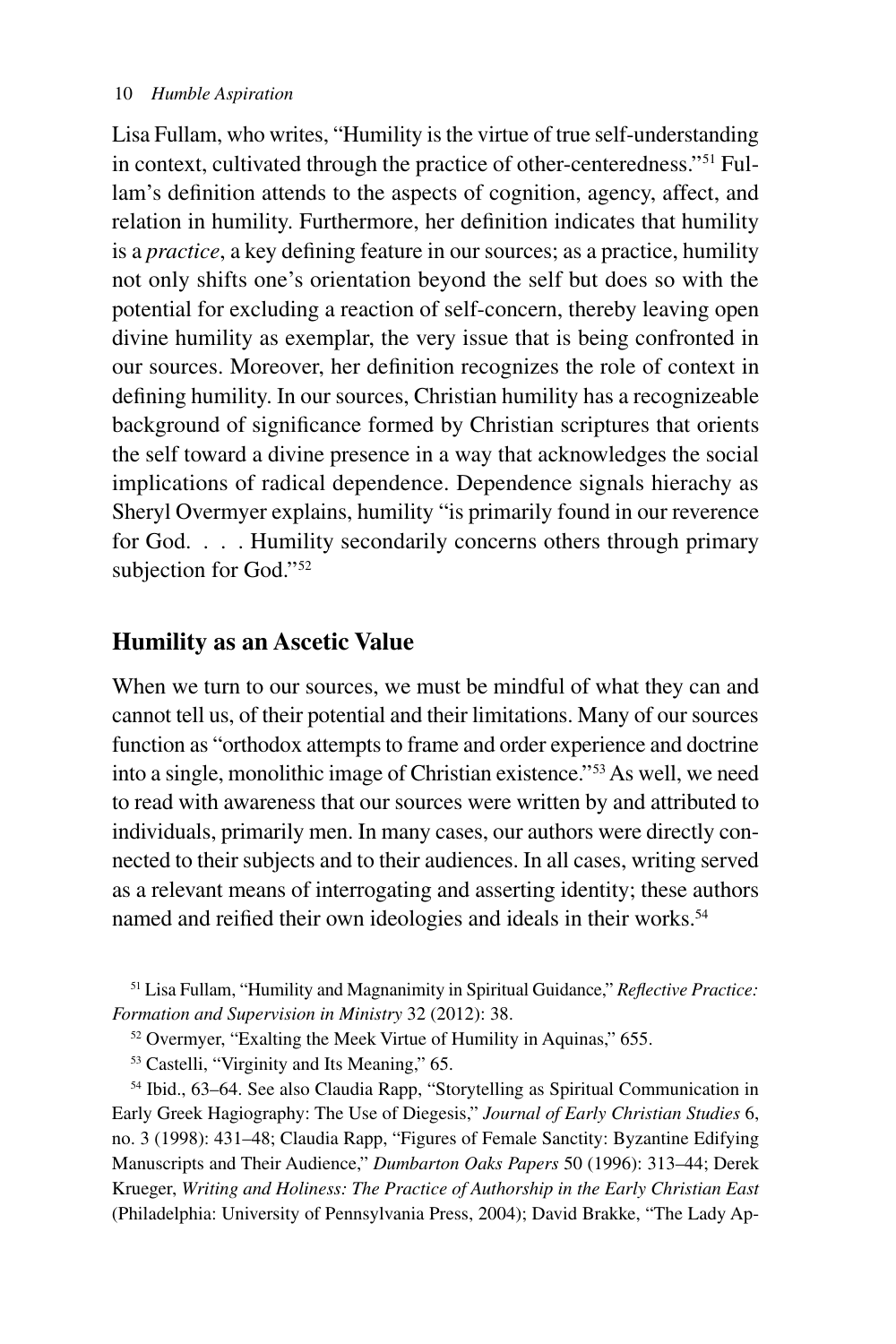*Chapter Four*

**Patterns of Intellectual Humility**

*"Stand here."*<sup>1</sup>

**T**he women ascetics considered in the previous chapters provide examples for theological and social humility centered in a Christocentric interpretation and application of Scripture. The present chapter builds on this foundation to consider intellectual humilty. Specifically, we will examine women ascetics who pray in community with other Christians from the perspective of a female guest, the fourth-century traveler Egeria. Egeria sought to witness to a divine power in her encounters with fellow Christians; because her account interprets these encounters in the context of Scripture, we can examine how her travels demonstrate a type of intellectual humility connected to theological and social humility.

Egeria's example is but one of many from women travelers in late antiquity. According to an early Egyptian desert abba, the instruction with which this chapter opens was issued by a young woman to her servant before leaving from a visit to the Church of the Holy Sepulchre. The young woman had journeyed to Jerusalem from Constantinople for the purpose of discernment. Trying to determine how to inform her family of her desire to live as an ascetic, she sought time in prayer. Her father, an aristocrat, supported her request, supplying her "with horses, servants,

<sup>&</sup>lt;sup>1</sup> Samaan El-Souriany, *The Hermit Fathers*, trans. Lisa Agaiby and Mary Girgis (Putty, NSW, Australia: St. Shenouda Coptic Orthodox Monastery, 1993), 35; the story of the unnamed female hermit is on 33–36.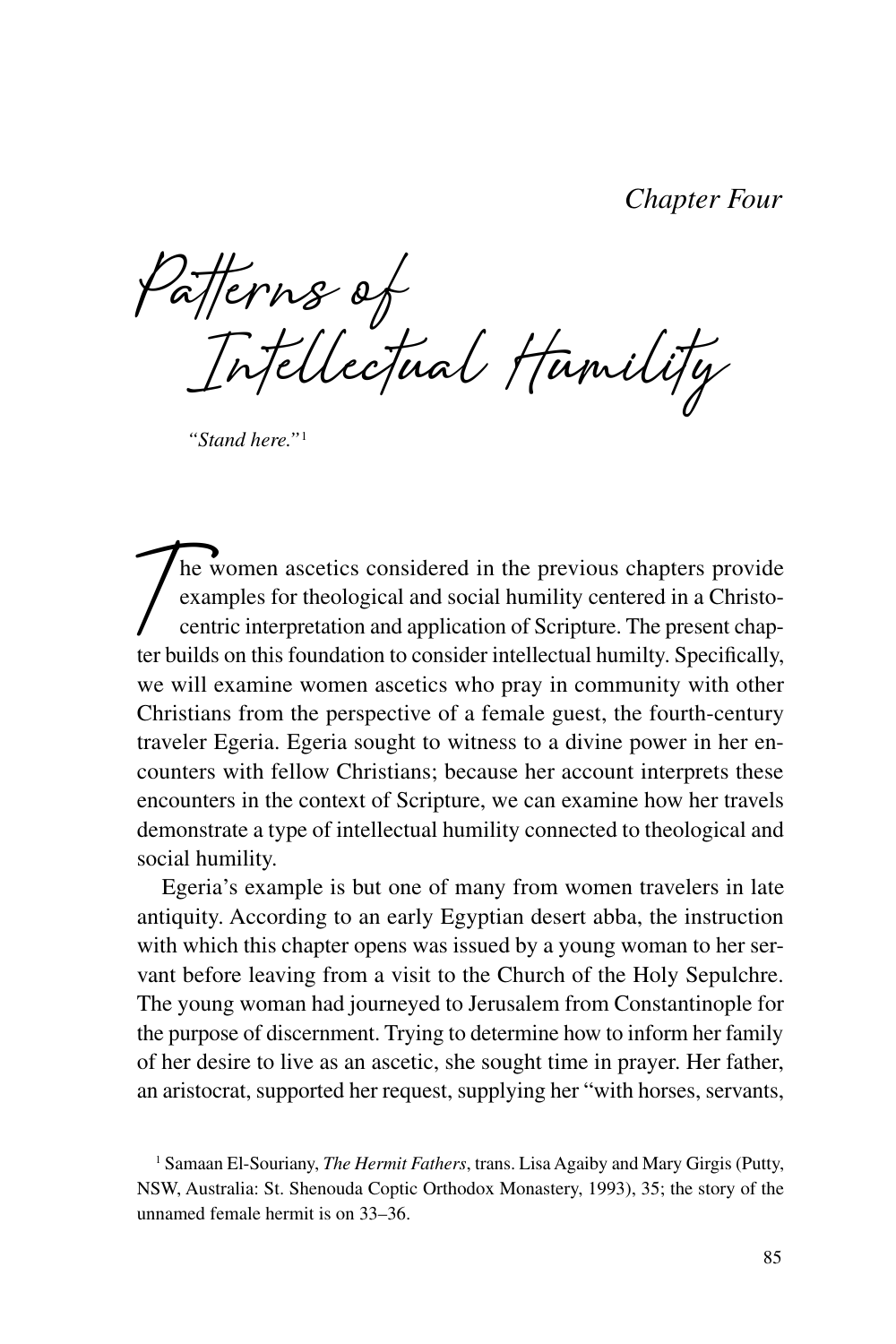maids and 3000 denarii with which to distribute amongst the holy churches and monasteries."2 In her travels, the young woman met holy persons and prayed at holy sites. Over time she determined that she would not return to her homeland and to the marriage that awaited her. Following her final words to her servant outside the church, the young woman returned to one of the abbas she had met previously and asked for his assistance. The abba complied. Renouncing all of her remaining possessions and seeking repentance, the young woman prepared for anonymity as a hermit. With shaved head and monastic garment, the young woman submitted willingly to go "wherever God leads me," accompanied by the abba's prayers.3 Divinely guided to a cave, the young woman lived there as a hermit, uninterrupted for nearly ten years, before she met the narrator of her story.

This story reveals Christian participation in an early type of pilgrimage best characterized, in the words of Mary Campbell, as "significant journeying" whereby "the motion of travel becomes the action of quest."4 Containing formal and informal elements, according to Brouria Bitton-Ashkelony, "the term *xeniteia* (*ξενιτεία*, usually translated into Latin as *peregrinatio* and borrowed into Syriac as *aksaniutha*) implies wandering, leaving one's birthplace, as well as pilgrimage to holy places, holy men, and the shrines of martyrs."5 In the case of the young woman, access to formal travel from her homeland to what would come to be referred to as the Holy Land indicates status and means; it recalls a sizable network of relations and of human labor that made her journey possible and safe.<sup>6</sup> This network required an uncommon form of collaboration between men and women, as Peter Brown observes, and provided members

2 Ibid., 34.

3 Ibid., 35.

4 Mary B. Campbell, *The Witness and the Other World: Exotic European Travel Writing, 400–1600* (Ithaca, NY: Cornell University Press, 1988), 15.

5 Brouria Bitton-Ashkelony, *Encountering the Sacred: The Debate on Christian Pilgrimage in Late Antiquity* (Berkeley: University of California Press, 2005), 148.

6 For late antique travel, see Maribel Dietz, *Wandering Monks*. See also Gregory I. Halfond, "Transportation, Communication, and the Movement of Peoples in the Frankish Kingdom, ca. 500–900 C.E.," *History Compass* 7/6 (2009): 1554–69. See also E. D. Hunt, *Holy Land Pilgrimage in the Later Roman Empire, AD 312–460* (Oxford: Clarendon Press, 1984), including discussion of the way pilgrimage brought together persons from across social and economic classes.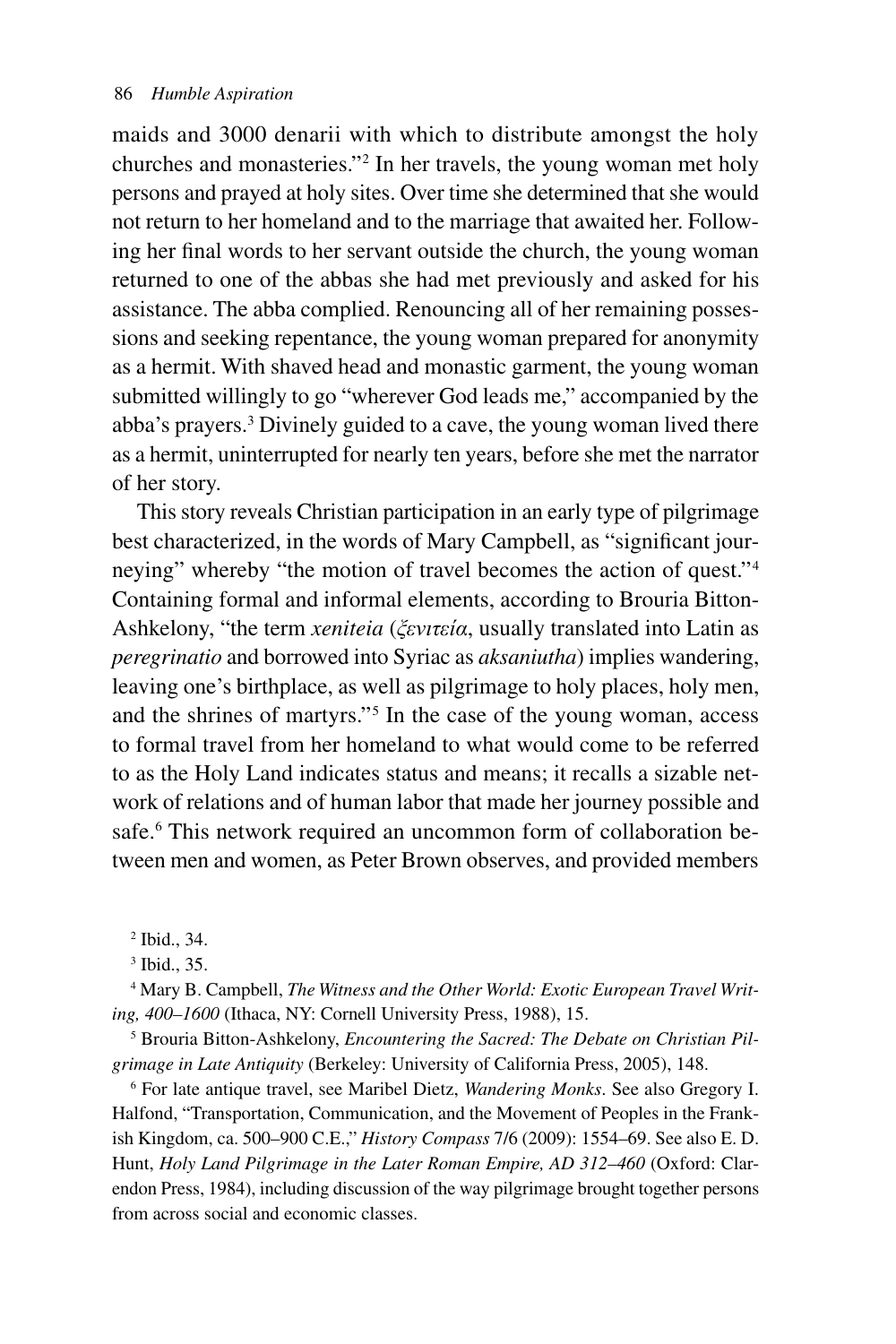of both sexes with "moments of unstructured meeting [that] carried with them a warm breath of hope for a lost solidarity and for the lowering of social boundaries that haunted the urban Christian communities of the Mediterranean world."<sup>7</sup> For this young woman, and for others, such formal travel provided a novel opportunity for an uncommon type of encounter and experience. Her specific purpose suggests a willingness to embrace travel as a type of wandering. This aligns well with Georgia Frank's assessment that "ancient Christians spoke of voyaging *orationis causa* ('for the sake of prayer'), to pray (*euchesthai, proseuchesthai*), to venerate (*proskunein*) the holy places."8 John Wilkinson reminds us that this purpose is neither exceptional nor distinctive of pilgrimage in the ancient world, given that "apart from the fact that his particular places and their interpretations were within a Christian framework, he [i.e., the Christian pilgrim] was undertaking a journey for prayer hardly at all different from the pilgrimages of his pagan contemporaries. Pilgrimage as such was neither the invention nor the monopoly of Christianity."9 As the work of these and other scholars has shown, such a fluid exchange of ideas and practices affected the development of asceticism for women across the empire.

In general terms, before the fourth century, Western asceticism in and around Rome consisted primarily of individuals or loosely ordered groups dedicated to lives of chastity and prayer, but they remained in the city and often in their family homes. By the end of the fourth century, knowledge of Eastern asceticism was gained through commercial exchange and travel. Travelers carried ascetic literature and their own stories of pilgrimage and visits back to their homes and shared these with others.<sup>10</sup> Exchange of ideas and practices continued to move in both directions. Athanasius of Alexandria encouraged the adoption of Eastern ascetic

7 Peter Brown, *The Cult of the Saints: Its Rise and Function in Latin Christianity* (Chicago: University of Chicago Press, 1981), 43.

8 Georgia Frank, "Pilgrimage," in *Oxford Handbook of Early Christian Studies*, ed. Susan Ashbrook Harvey and David G. Hunter, 826 (Oxford: Oxford University Press, 2011). Frank appeals to the scholarship of Pierre Maraval.

9 John Wilkinson, *Jerusalem Pilgrims Before the Crusades* (Warminster, UK: Aris & Phillips, 1977), 33.

10 See Philip Rousseau, *Ascetics, Authority and the Church in the Age of Jerome and Cassian* (Oxford: Oxford University Press, 1978).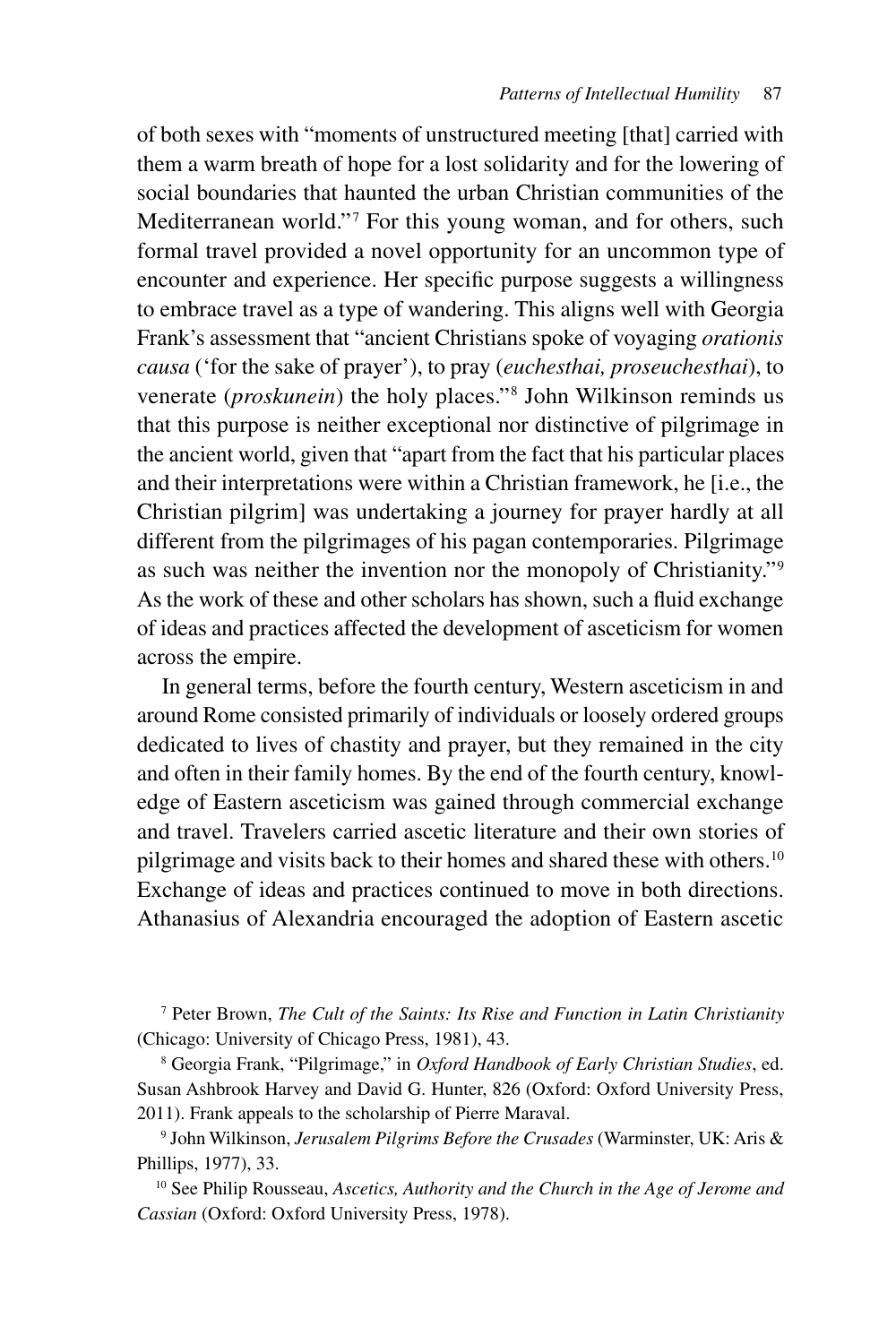practices while in exile and traveling in Rome and Milan.<sup>11</sup> Rufinus of Aquileia brought the influence of Basil's monasticism from Bethlehem to Italy through his translation of Basil's Long Rules as well as other ascetic writings.<sup>12</sup>

With regard to women in particular, Athanasius's and Rufinus's contemporary Theodoret of Cyrrhus offers numerous instances of pilgrimage travel in his works that, as Bitton-Askelony maintains, demonstrate the range of "foci of pilgrimage" at the time.13 Theodoret's *Religious History* includes his visits to two female ascetics, Marana and Cyra. Both, like the young woman at the opening of this chapter and the pilgrim Egeria, were women of means. Marana and Cyra reflect another type of Christian pilgrim alongside these other women. Long engaged in the self-discipline and prayer associated with communal ascetic practice, Marana and Cyra visited the city of Jerusalem and the shrine of Thecla in order "to kindle the firebrand of their love for God."14 Theodoret interprets their ascetic wandering as an affective component of their Christian identity undertaken for the sake of humble prayer, thereby depicting a distinctive relationship between "asceticism and pilgrimage."15

By the late fourth century, the time of Egeria, several women are clearly identified for their role in constructing support networks for Christian pilgrims. Many of these women had undertaken the experience of pilgrimage for themselves and chose to remain in the Holy Land. Upperclass aristocratic women such as Paula traveled from the West to Egypt, toured the monastic sites, and founded religious communities to support pilgrims to Jerusalem. Others, including Poemenia, Silvia, and Melania the Elder, accepted a similar path by remaining in the region and adopting an ascetic lifestyle of service to local monks and pilgrims.16 Although Egeria's travel account ends with her intent to return to her community,

<sup>11</sup> Marilyn Dunn, "Asceticism and monasticism, II: Western," in *The Cambridge History of Christianity*, vol. 2, ed. Augustine Casiday and Frederick Norris, 669–90 (Cambridge: Cambridge University Press, 2015).

13 Bitton-Ashkelony, *Encountering the Sacred*, 175.

14 Theodoret of Cyrrhus, *Hsitory of the Monks of Syria* 7, p. 185.

15 Bitton-Ashkelony, *Encountering the Sacred*, 179.

<sup>16</sup> See Bernadette McNary-Zak, "Problematizing Women and Pilgrimage in Late Antiquity," *Magistra* 8, no. 2 (Winter 2002): 3–24. See also the discussion of Egeria's *Itinerarium* in Cohick and Hughes, *Christian Women in the Patristic World*, 127–55.

<sup>12</sup> Ibid., 674.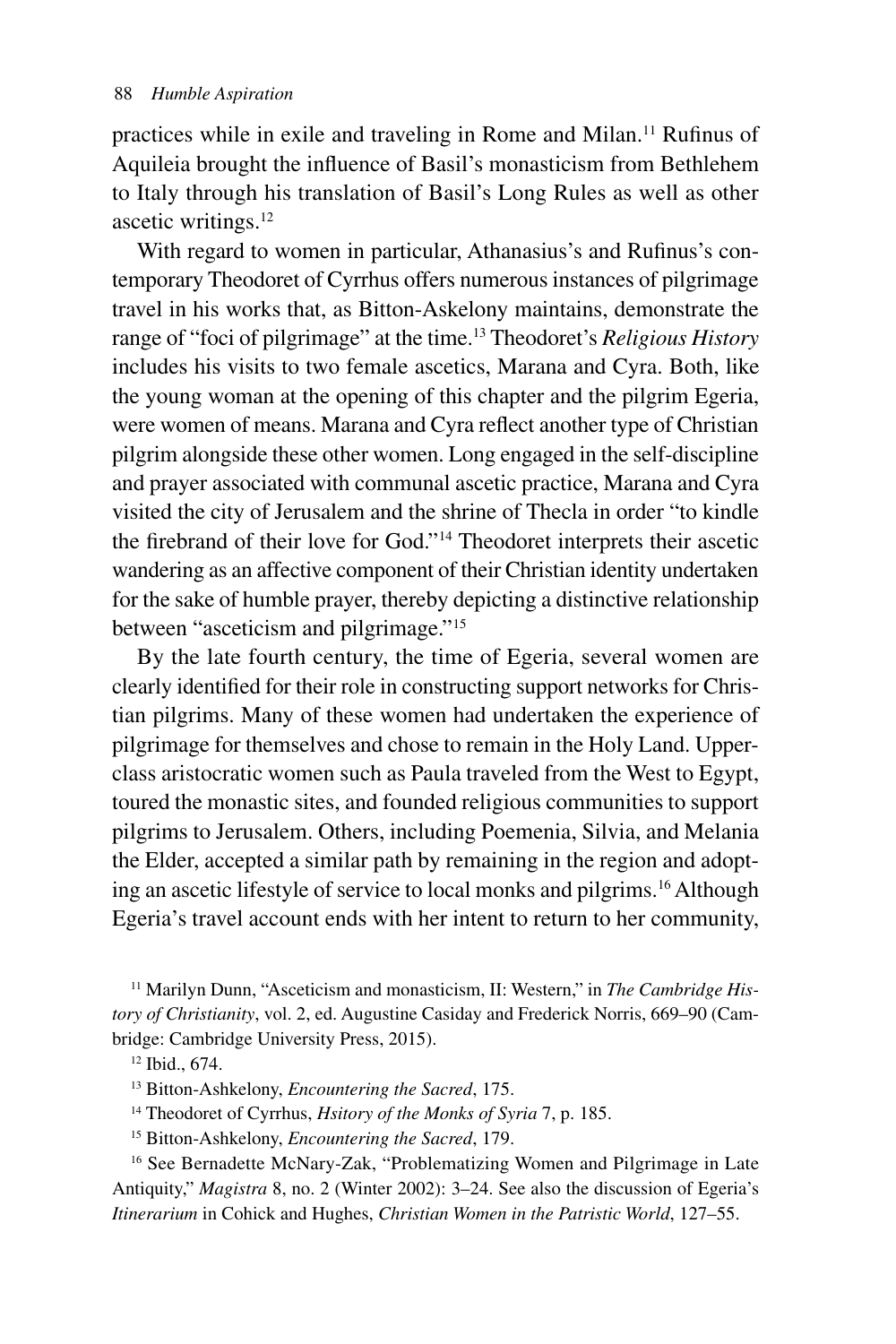it is possible that she joined those nuns whom she encountered on her travels. Regardless, for those who returned to their homelands and for those who chose to remain "exiled," travel to the Holy Land served as an expression of Christian devotion and Christian orthodoxy.

This chapter considers the role of intellectual humility in the travelogue of Egeria, a Christian woman who spent several years far from her homeland tracing events recorded in Scripture, which she refers to primarily as the "books of Moses."17 These "books"—the five books of the Torah (Genesis, Exodus, Leviticus, Numbers, and Deuteronomy)—contain the foundational narratives of the Israelites as the chosen people of Yahweh. Egeria's biblical references extended beyond these books to include, among others, appeals to 1 and 2 Kings, Joshua, Job, Judges, and 2 Corinthians. The extant portions of her text indicate that the story of the exodus, in particular, provided the text and the guidebook for her journey.

Scholars continue to debate the details of Egeria's identity and itinerary, as well as the precise dates of her travels. Her extant account is partial and largely contains information about her experiences rather than biographical matter. It suggests that her travels occurred over an extended period of several years, with a dating in the late fourth century, circa 381–384 CE.18 Egeria was likely, as Maribel Dietz has argued, an "ascetic wanderer(s) practicing a form of monasticism based on itineracy."19 Hadith Sivan writes that Egeria's travel "demonstrates how pilgrimage created a channel that enabled pious believers of different social classes to enjoy a singular freedom of movement while uniting them in a common enterprise."<sup>20</sup> Like the young woman whose story opens this chapter, Egeria undertook her travels as a form of prayer. Despite certain solitary aspects, Egeria's "itineracy" was a public and communal endeavor. From the start, Egeria was connected to a religious community;

<sup>17</sup> See Hadith Sivan, "Who Was Egeria? Piety and Pilgrimage in the Age of Gratian," *Harvard Theological Review* 81, no. 1 (1988): 71.

18 See the discussion in Anne McGowan and Paul F. Bradshaw, *The Pilgrimage of Egeria: A New Translation of the* Itinerarium Egeriae *with Introduction and Commentary* (Collegeville, MN: Liturgical Press, 2018), 24–27.

19 Dietz, *Wandering Monks*, 64. See also the discussion of Egeria on 43–68. For a thorough presentation of the debates regarding Egeria's economic and religious status, see McGowan and Bradshaw, *The Pilgrimage of Egeria*, 3–33.

20 Sivan, "Who was Egeria?," 72.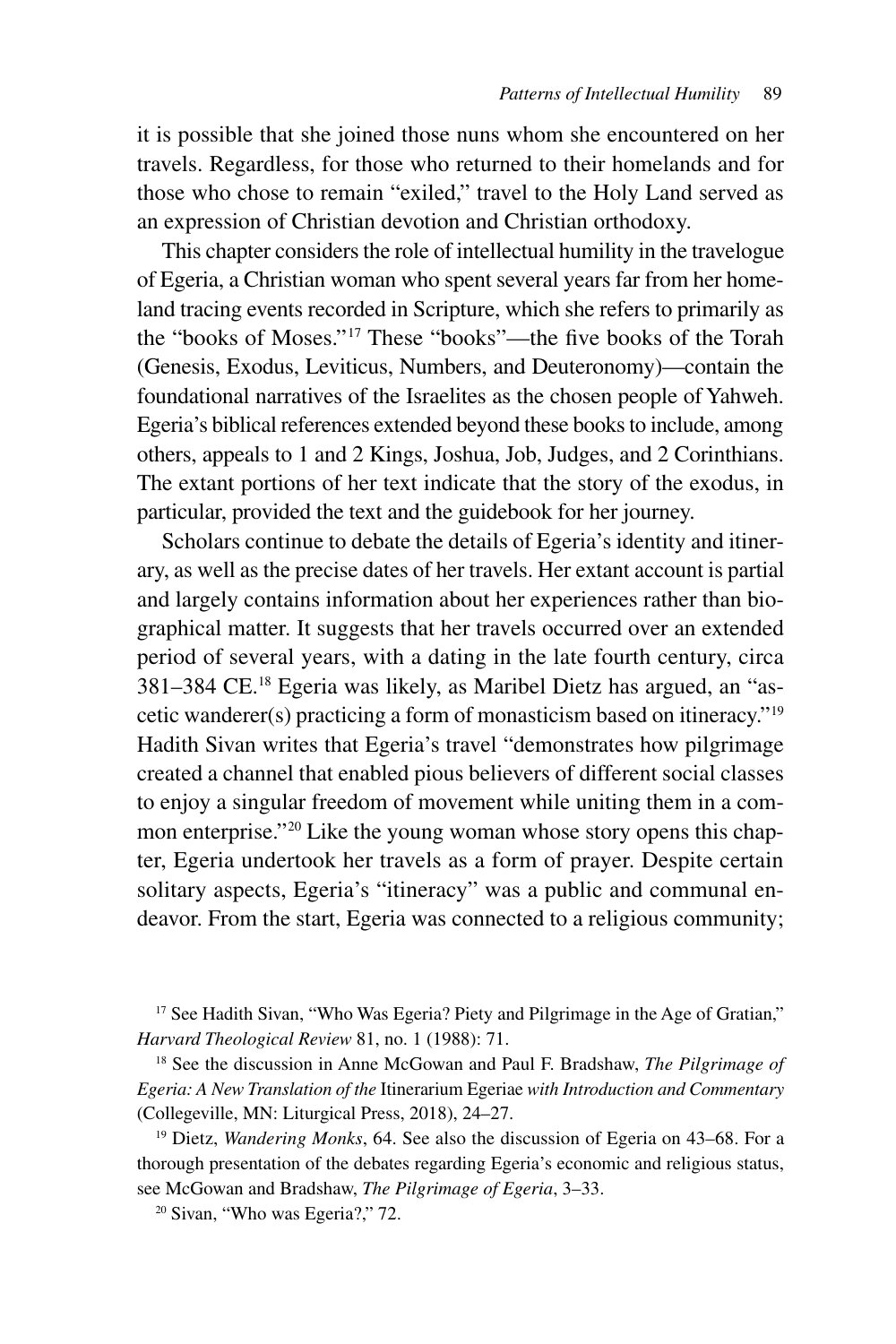she recorded her travels as letters for the members of her Christian community who were unable to join her. Sivan argues that the members of this religious community helped plan Egeria's itinerary through prayer and Scripture reading.21 Furthermore, Egeria accepted assistance and hospitality from a sizable network of persons, and she prayed regularly with fellow Christians. Mary B. Campbell explains, "Traveling along a route sanctified by Scripture, she reads aloud from the Bible and participates in sacramental rites at every site, working continually to elevate her raw sense experience into a form of communion with that sacred world which *in illo tempore* merged for a while with this one."<sup>22</sup> As Averil Cameron writes, "This pattern was repeated as the journey continued, and Egeria's own account is full of her knowledge of the Hebrew Bible and her enthusiasm to fit what she saw into the biblical text."<sup>23</sup>

Egeria's prayer is indicative of theological humility; her experiences of ascetic hospitality are expressions of social humility. Egeria's experiences of receiving hospitality inform our reading of the ways vulnerability and anonymity factored into her pilgrimage. By attending to the decentering orientation of prayer and of ascetic hospitality provided at each of the sites she visits, Egeria illustrates an ongoing willingness to suspend judgment. The decentering perspective she adopts through the repetition of patterns of prayer with others before a divine presence over the course of her travels indicates a type of intellectual humility, a capacity for learning through the ongoing interpretation of Scripture.<sup>24</sup> Intellectual humility features prominently in her verbal exchanges with those who explain how the sites she visits are connected to their scriptural sources; intellectual humility also factors into how she sees these sites as evidence for the persistent presence of a divine power. Egeria's intel-

21 Hadith Sivan, "Holy Land Pilgrimage and Western Audiences: Some Reflections on Egeria and Her Circle," *Classical Quarterly* 38, no. 2 (1988): 528–35.

22 Campbell, *The Witness and the Other World*, 32.

23 Averil Cameron, "Remaking the Past," in *Interpreting Late Antiquity: Essays on the Postclassical World*, ed. G. W. Bowersock, Peter Brown, and Oleg Grabar (Cambridge, MA: Harvard University Press, 2001), 9.

24 For related discussion see Pardue, *The Mind of Christ*; see also Grant Macaskill, "Christian Scriptures and the Formation of Intellectual Humility," *Journal of Psychology and Theology* 46, no. 4 (2018): 243–52, especially 246–47. Unfortunately, timing prohibited me from making use of Macaskill's larger monograph (2019).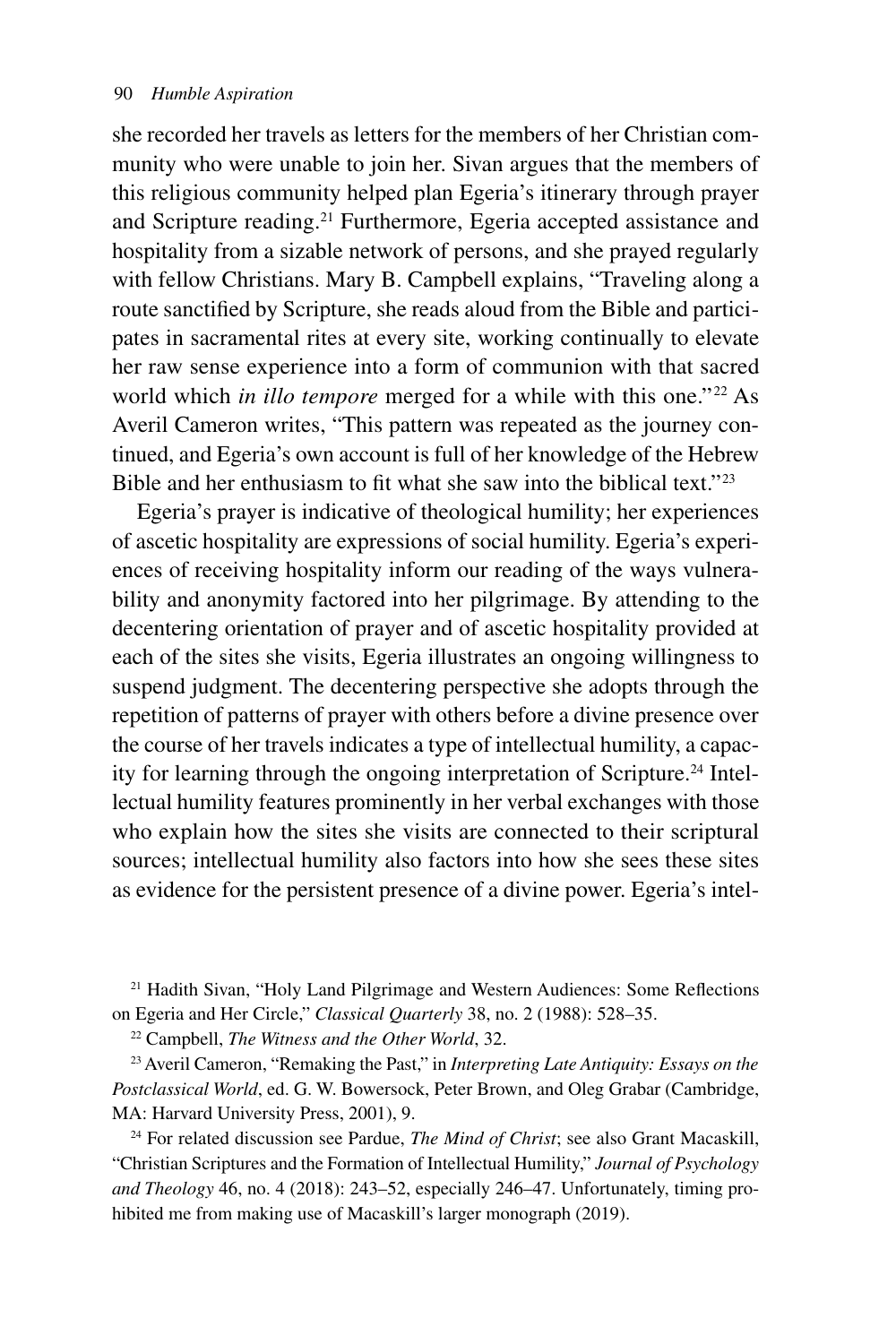lectual humility enables her to participate in the ritual practices and in the christianization of the spaces she traverses, with members of the communities she encounters.

Egeria encounters a wide range of holy people on her journey; she greets bishops and visits monks, she befriends female Christian leaders and walks with other pilgrims, she speaks with nuns and recalls the witnessing acts of early martyrs. Egeria's purpose for her "holy wandering" and encounters with "holy persons" inform a type of intellectual humility rooted in prayer and in ascetic hospitality that seeks communion with the divine and with others; through prayer and ascetic hospitality, Egeria becomes a member of a larger "wandering," praying Christian community that acknowledges its radical dependence on a divine power. By focusing on the communal dimension of her journey, we can examine how Egeria's prayer and ascetic hospitality, undertaken in solidarity with others espousing a similar orientation, inform intellectual humility. Here, being led and being guided become humble acts that mirror the examples of biblical predecessors whose faithfulness required movement and relocation as well as commitment and resignation. Regardless of whether Egeria presents "an idealized account of an ideal pilgrimage,"25 Egeria's account reinforces relationships of theological, social, and intellectual humility as the centerpiece of Christian community.

### **The Humility of Covenant**

In a compelling assessment of Egeria's work, Campbell explains that "it is not just Egeria's self-effacement and purely devotional orientation that separate her from the tradition she helped to engender. It is finally her ecstatic *contemptus mundi*."<sup>26</sup> Building on the earlier work of Leo Spitzer, Campbell attends to Egeria's use of repetition, imagery, and restricted formulaic vocabulary to demonstrate that "her literary task is somehow to depress the reader's interest in herself and the course of her journeying, while at the same time maintaining the presence of that inviting and intercessory first person which makes her meditative tool

<sup>25</sup> Leo Spitzer, "The Epic Style of the Pilgrim Aetheria," *Comparative Literature* 1, no. 3 (Summer 1949): 249.

<sup>26</sup> Campbell, *The Witness and the Other World*, 30.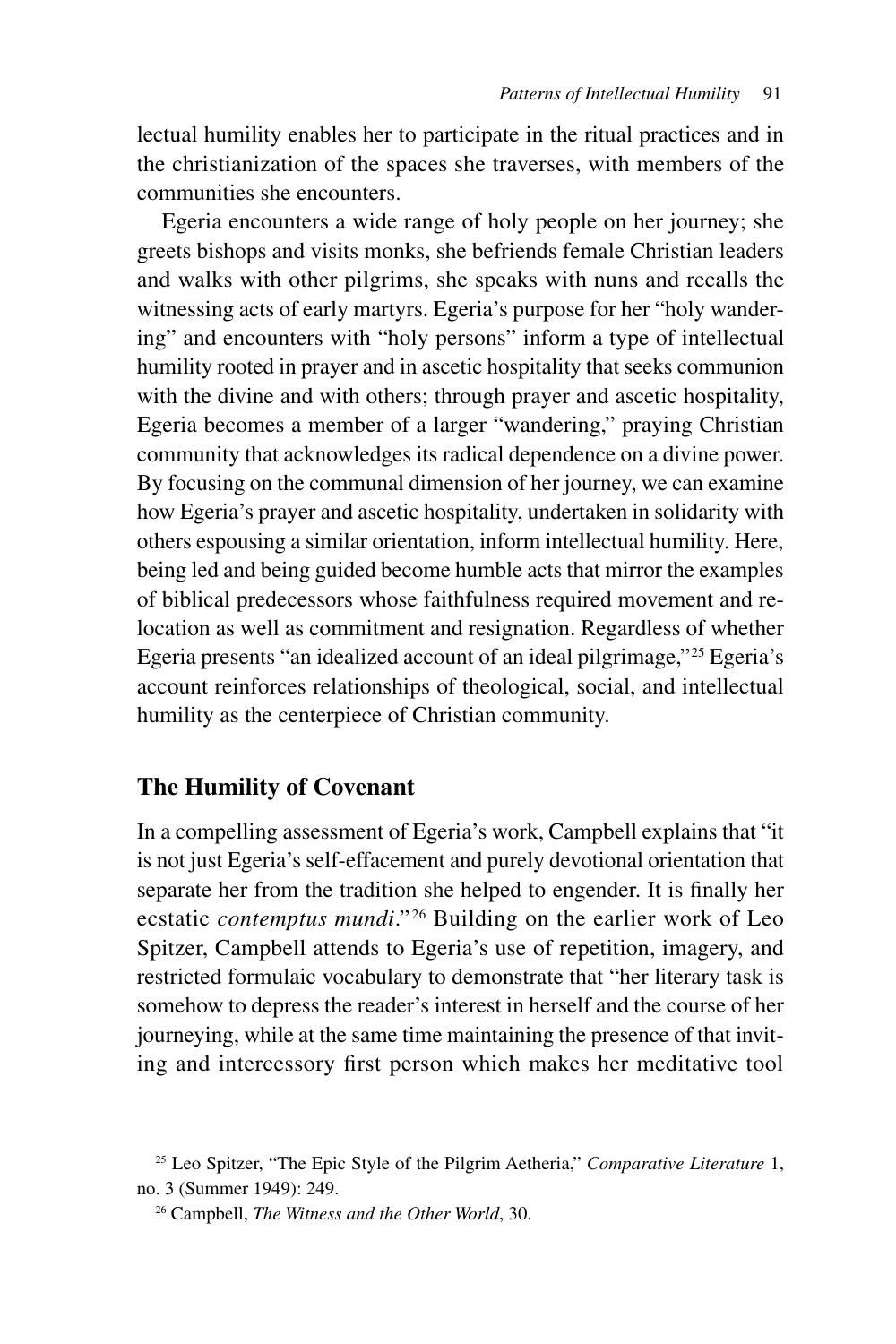effective."27 Egeria's expressions of theological humility are evident in those "moments of awe, reverence, wonder, or gratitude" that further orient the reader beyond the author.28 Egeria repeatedly names both her "unworthiness" for her travels and her certainty that "God wills" her travels; both are markers of a type of theological humility signifying her awareness of a divine power before whom she is submissive.

Spatial and ideological considerations mark the distinctiveness of Christian pilgrimage in this period. Prayer was a signifying marker in Egeria's travels, as she joins others at sites recollecting biblical events pertaining to Israelite predecessors as well as sites commemorating the more contemporary witness of Christian martyrs. Prayer provides the context for theological humility depicted in her work. In particular, she recalls the theological humility of several exemplars, including Abraham and Moses. These role models reinforce the orientation of theological humility as the product of submission and obedience before a divine power. Their recollection joined a panoply of others who were heralded anew in this period; as E. D. Hunt explains, "The range of Holy Land relics was considerably extended with the sudden awakening, towards the end of the fourth century, of the impetus to discover hitherto unsuspected remains: thus revelations unearthed a succession of Old Testament prophets, Habakkuk, Micah, Zechariah."29 This was due, in part, to a politically and religiously changed context. Emperor Constantine set a precedent for imperial involvement in the affairs of the developing Christian churches that would culminate in the relocation of the empire in Constantinople. Under Constantine's Theodosian successors, Christianity would continue to assert a dominant position in the religious and political viability of the empire. Under Constantine, John Wilkinson writes, "Christians seem to have been encouraged, by the political favour they had enjoyed . . . to make a take-over bid for everything connected with the Old Testament."30 Co-optation and colonization of these sites for Christian repurposing was more than cosmetic; Egeria's account, like those of other Christian travelers, served an implicit ideological end by

<sup>27</sup> Ibid., 25.

<sup>&</sup>lt;sup>28</sup> Ibid., 26. I have added "theological" to these expressions of humility identified by Campbell in order to qualify them further.

<sup>29</sup> Hunt, *Holy Land Pilgrimage*, 131.

<sup>30</sup> John Wilkinson, *Egeria's Travels* (London: SPCK, 1971), 296.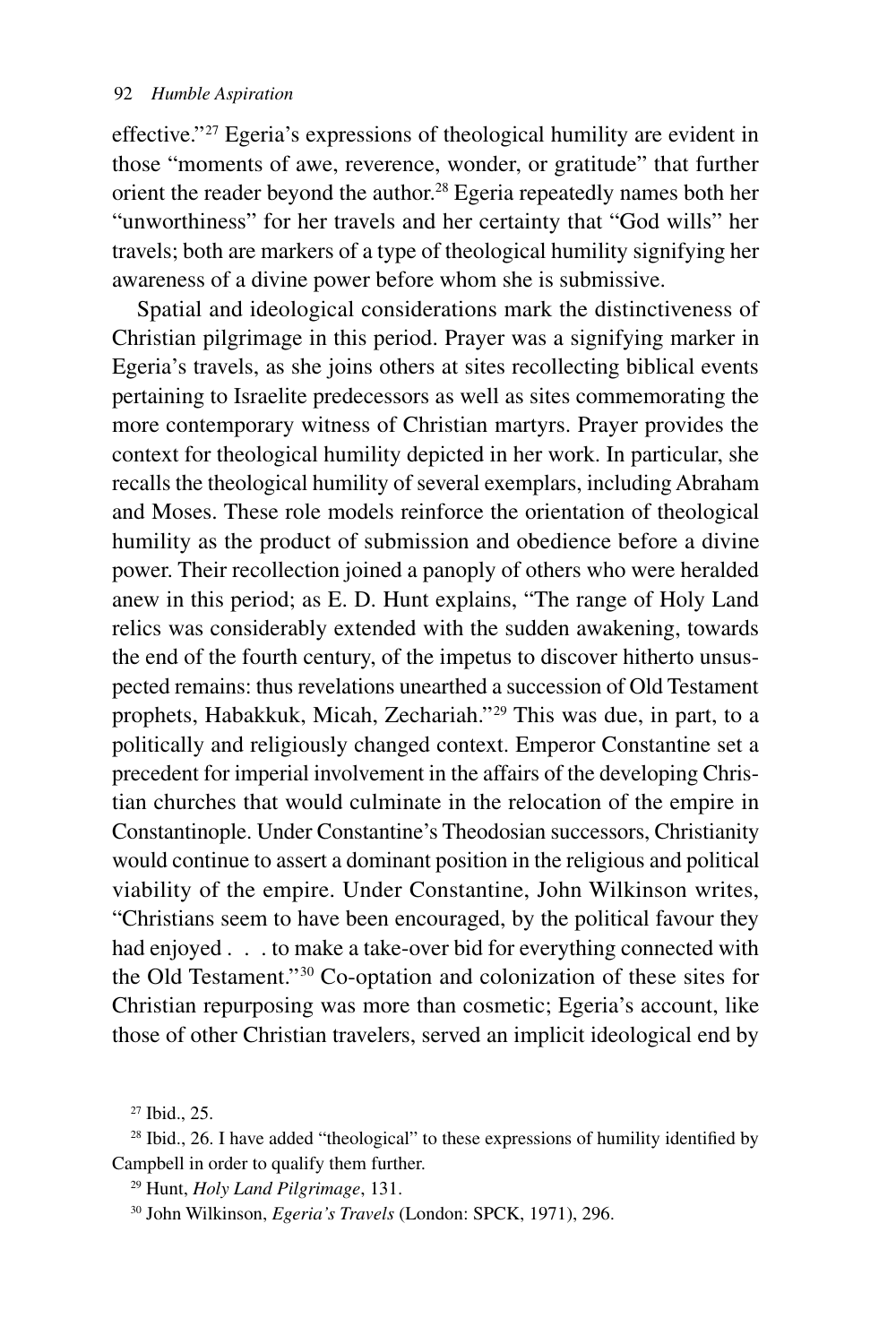recasting events in the Hebrew Bible to foreshadow and foreground Christian narratives around the persistent presence of a divine power through the incarnation, death, and resurrection of Christ. Such alignment with the political program of Constantine following the Council of Nicea would not only "give Christianity the same public and political visibility enjoyed by other cults of the Empire"31 but also create tensions between Christians and Jews in the Holy Land. It would also produce the context in which Christian travelers, including Egeria, encountered a type of intellectual humility.

In her travels, Egeria journeys to sites notable for their connection to her Hebrew predecessors Abraham and Moses, and signifies both by appeal to covenant, "the main biblical image for the distinctive relationship of the people of Israel with God."32 In each case, she recalls a site of education in theological humility. Egeria visits the house of Abraham (20.3), a site of turmoil and trust according to the accounts in Genesis. Events at the site would build on Abraham's faithfulness to God's promise and covenant promise of an heir (Gen 15). The covenant is fulfilled through the actions of Sarah, Hagar, and Abraham with the birth of Ishmael and then of Isaac.<sup>33</sup> Yahweh's protection and ongoing commitment to both male offspring (Gen 17, 21) is evidence for the sustained covenant relationship of trust with the line of Abraham.

This extends to the covenant with Moses. Here, it is telling that Egeria ascends Mount Nebo (10:1–2) recalling the ascent of Moses, who was led there by God. This ascent is a culminating event in the context of the biblical account of Moses; his leadership and authority, depicted as chosen by Yahweh, were consistently questioned and resisted by the Israelites. He had served as a mediator between the Israelites and Yahweh by adjudicating the terms of the covenant. Following periods of oppression and liberation, the covenant reinforced the conditions of Israelite service

31 F. E. Peters, *Jerusalem: The Holy City in the Eyes of Chroniclers, Visitors, Pilgrims, and Prophets from the Days of Abraham to the Beginnings of Modern Times* (Princeton, NJ: Princeton University Press, 1985), 131. Also see Wilkinson, *Jerusalem Pilgrims*, 35–36.

32 Steven L. McKenzie, *Covenant* (St. Louis, MO: Chalice Press, 2000), 9.

<sup>33</sup> Leonard Shlain observes the anomaly that this covenant is oral rather than written in *The Alphabet Versus the Goddess: The Conflict between Word and Image* (London: Penguin, 1998), 92.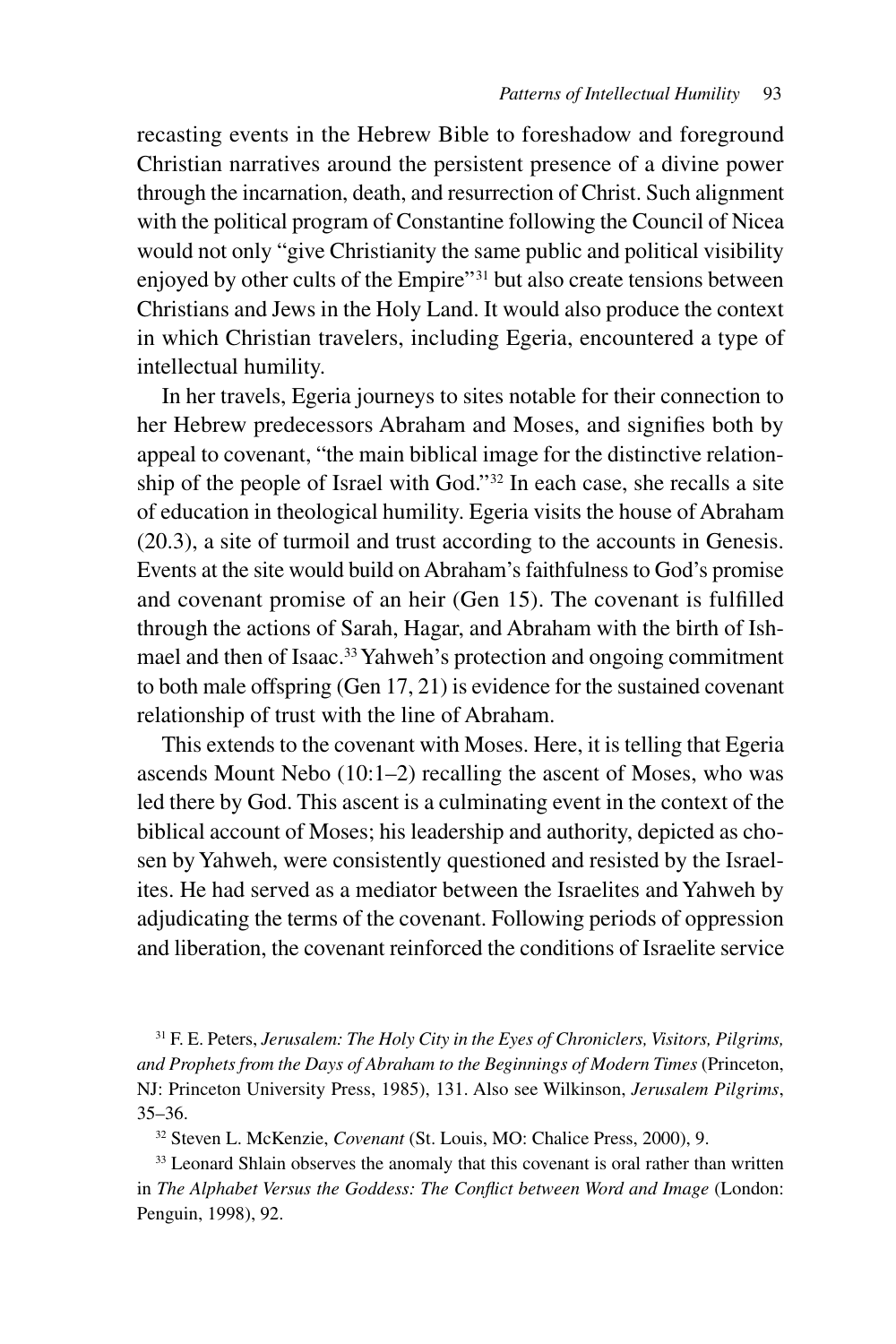before Yahweh. Lawrence Boadt explains that "the covenant created the unity of the nation Israel, based not on blood relationship but on submission to the divine will and the confession that he alone is God. In turn, God pledges himself to be Israel's personal protector and helper."<sup>34</sup> It is telling that not only the site but the actions are replicated; Egeria is shown—as was Moses—all of the surrounding places from the mountaintop.35 This serves as a means of "scriptural illustration" as her guides identify sites recorded in the biblical text for her.<sup>36</sup>

As Wilkinson observes, with regard to the Christian use of sites connected with the Hebrew Scriptures, "the Christians relied on late Jewish tradition for the identification of these sites, and were therefore drawn to make use of the same holy places."37 In some cases, as with the site of Abraham's house, this entailed intentional co-optation to support a supplemental Christian function. When Egeria reaches the site of the monk-martyr Helpidius in Carrae (Haran), she explains that his martyrium is with a church that now sits on the site of Abraham's house.<sup>38</sup> And so Egeria commemorates both Abraham and Helpidius. Identifying the site for her sisters, she recalls the relevant Scripture passage prompting Abraham to wander under divine protection.<sup>39</sup> The passage signals theological humility, as Abraham's radical dependence on a divine power continued to evolve over the course of his lifetime. And yet, the passage also bears distinct signification in the context of Egeria's present endeavor. It is especially noteworthy that Egeria hearkens to this passage as it serves, in a Christian context, as part of the scriptural basis for the ascetic life and, by association, for the ascetic wandering undertaken by Egeria and other early Christian travelers. Here Abraham is recalled as the consummate model for wandering, trusting completely that he would

34 Lawrence Boadt, *Reading the Old Testament: An Introduction* (Mahwah, NJ: Paulist Press, 1984), 175.

35 Egeria, *Travel Journal* 12, p. 340 in *Christianity in Late Antiquity, 300–450 CE: A Reader*, ed. Bart D. Ehrman and Andrew S. Jacobs, 333–47 (Oxford: Oxford University Press, 2003); from Égérie: *Journal de voyage (Itinéraire) et Lettre sur la Béatissime Égérie*, ed. Pierre Maraval, trans. Andrew S. Jacobs (Paris: Cerf, 1982).

36 Wilkinson, *Jerusalem Pilgrims*, 36. See also Cohick and Hughes, *Christian Women in the Patristic World*, 137.

37 Wilkinson, *Egeria's Travels*, 296. See also Cohick and Hughes, *Christian Women in the Patristic World*, 155.

38 Egeria, *Travel Journal* 20.3, in Ehrman and Jacobs, *Christianity in Late Antiquity*, 345. 39 Ibid. 20.1, p. 345.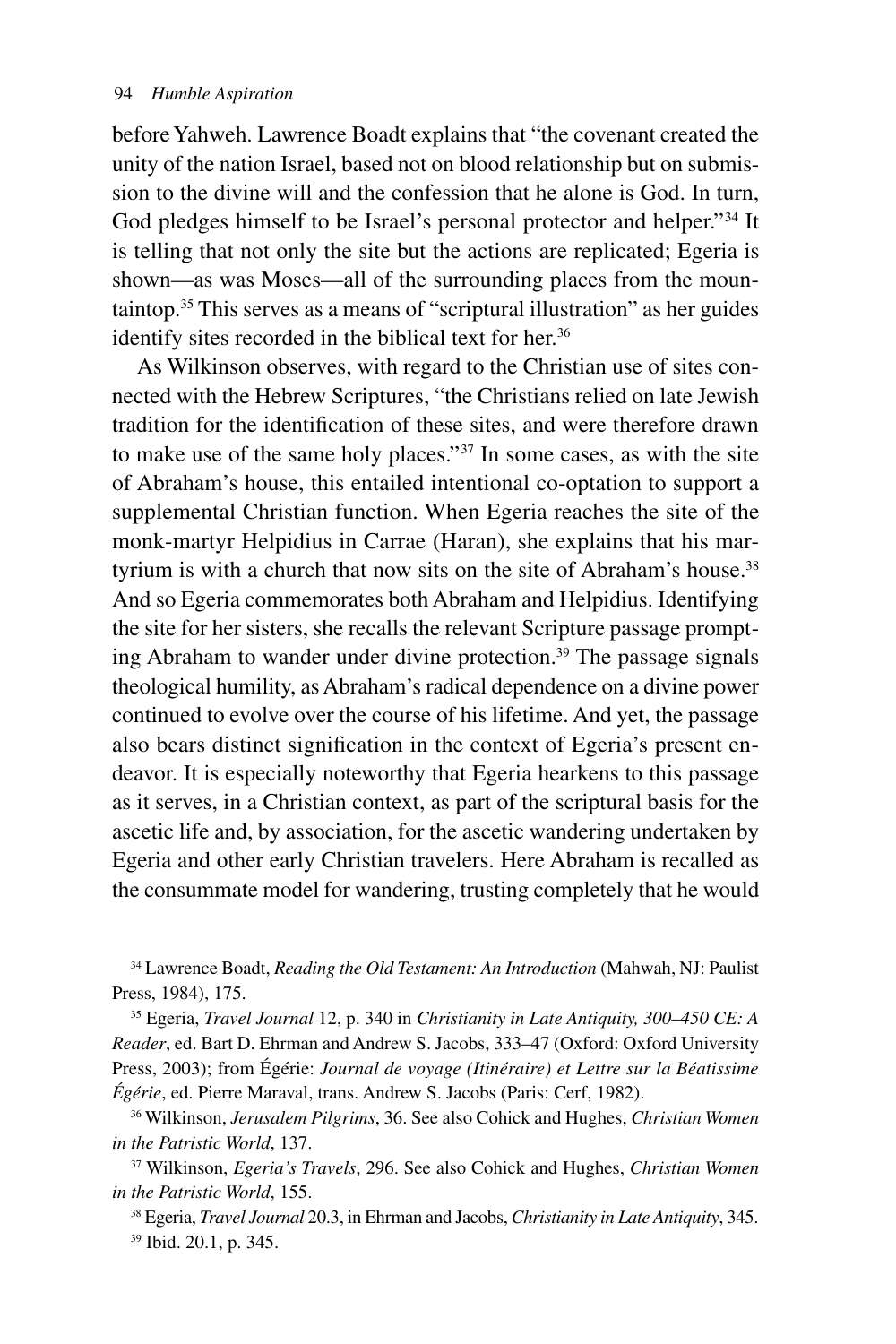be guided and directed. This aligns closely with the ascetic practice of those hermits and monks, as Bitton-Ashkelony explains: "Genesis 12:1— 'Get you out of your country and from you kindred and from your father's house to the land that I will show you'—became the maxim of the monks who left their homeland for foreign countries in which they initiated their new life as well as that of the monks who undertook pilgrimage to the Holy Land in the Byzantine period."40 Fraught with symbolic meaning, then, Abraham serves as a model for Egeria's ascetic wandering as well.

Both Abraham and Moses represent theological humility expressed as "a submissive ('humble') attitude toward the sovereign God of Israel."41 What Egeria takes from her predecessors appears to be a trust that her purpose was divinely intended and therefore that her pilgrimage is an opportunity for her to be guided by divine will. For our purposes, it is significant that theological humility, in these "moments of awe, reverence, wonder, or gratitude,"42 is contextualized and supplemented not only by Egeria's appeals to Scripture but by her expressed purpose and by her experience of ascetic hospitality; for this reason they represent a type of social humility informed simultaneously by a divine power and by other persons.43 Theological humility and social humility orient Egeria to the task of interpretation she assumes in her travels. Theological humility creates a foundation from which she expresses and experiences social humility; both, in turn, influence Egeria's cognitive willingness to learn. By building a community of Christians around prayer and ascetic hospitality, Egeria's travels attest to the Christocentric focus of biblical interpretation as a type of intellectual humility.

## **The Humility of Dislocation**

Egeria's wandering is neither aimless nor unintentional. Egeria writes that she undertook travel "for the sake of prayer,"<sup>44</sup> "for the sake of

40 Bitton-Ashkelony, *Encountering the Sacred*, 148.

<sup>41</sup> John P. Dickson and Brian S. Rosner, "Humility as a Social Virtue in the Hebrew Bible," *Vetus Testamentum* 54, no. 4 (2004): 459–79.

42 Campbell, *The Witness and the Other World*, 26.

43 See Campbell, *The Witness and the Other World*. This chapter intends to complement the studies by Campbell, Spitzer, and others by focusing more directly on how Egeria's experience of decentering, a result of the collective expression of communal prayer and ascetic hospitality, correlates with intellectual humility.

44 Egeria, *Travel Journal* 17.1, in Ehrman and Jacobs, *Christianity in Late Antiquity*, 343.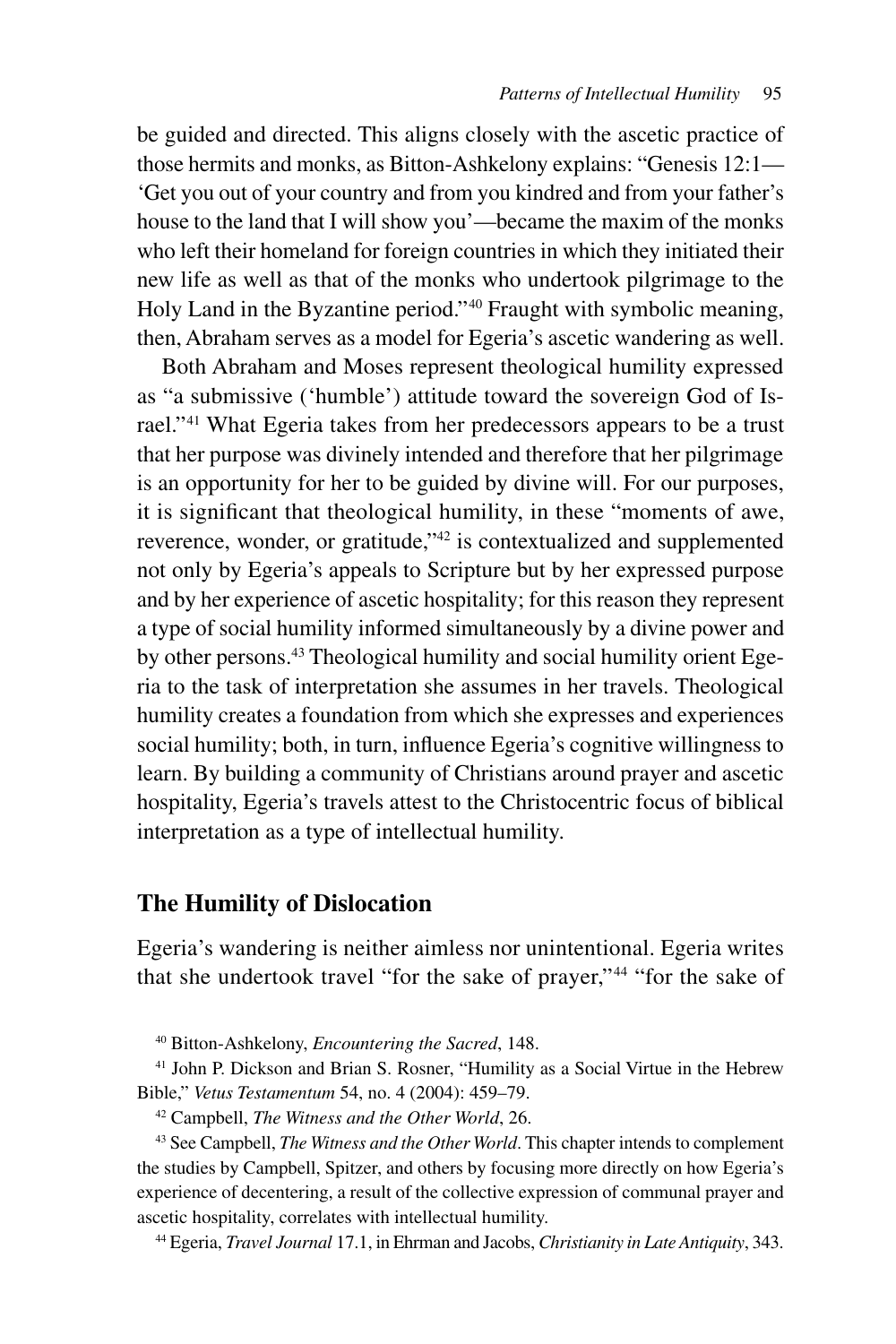**Bibliography**

- Alberici, Lisa A., and Mary Harlow. "Age and Innocence: Female Transitions to Adulthood in Late Antiquity." *Hesperia Supplements* 41, *Constructions of Childhood in Ancient Greece and Italy* (2007): 193–203.
- Amt, Emilie. *Women's Lives in Medieval Europe: A Sourcebook*. New York: Routledge, 1993.
- Amundson, Darrel, and Gary Ferngren. "Virtue and Medicine from Early Christianity through the Sixteenth Century." In *Virtue and Medicine*, edited by Earl E. Shelp, 23–61. Dordrecht: D. Reidel, 1985.
- Aristarkhova, Irina. "Hospitality and the Maternal." *Hypatia* 27, no. 1 (Winter 2012): 163–81.
- Asiedu, F. B. A. "Following the Example of a Woman: Augustine's Conversion to Christianity in 386." *Vigilae Christianae* 57, no. 3 (August 2003): 276–306.
- Augustine of Hippo. *Confessions.* Translated by R. S. Pine-Coffin. London: Penguin Books, 1961.
	- ———. *Letters 211–270, 1\*-29\* (Epistulae)*. Translated by Roland Teske. Edited by Boniface Ramsey. Hyde Park, NY: New City Press, 2005.
	- ———. *The Monastic Rules*. Commentary by Gerald Bonner. Hyde Park, NY: New City Press, 2004.
	- ———. *Revisions*. Translated by Boniface Ramsay. Hyde Park, NY: New City Press, 2010.
- Aymer, Margaret. "Acts of the Apostles." In *Women's Bible Commentary*, revised and updated ed. Edited by Carol A. Newsom, Sharon H. Ringe, and Jacqueline E. Lapsey, 536–46. Louisville, KY: Westminster John Knox Press, 2012.
- Barbu, Liviu. "The 'Poor in Spirit' and Our Life in Christ: An Eastern Orthodox Perspective on Christian Discipleship." *Studies in Christian Ethics* 22, no. 3 (2009): 261–74.
- Barlow, Claude W., trans. *Iberian Fathers*, vol. 1, *Martin of Braga, Paschasius of Dumium, Leander of Seville.* Washington, DC: Catholic University of America Press, 1969.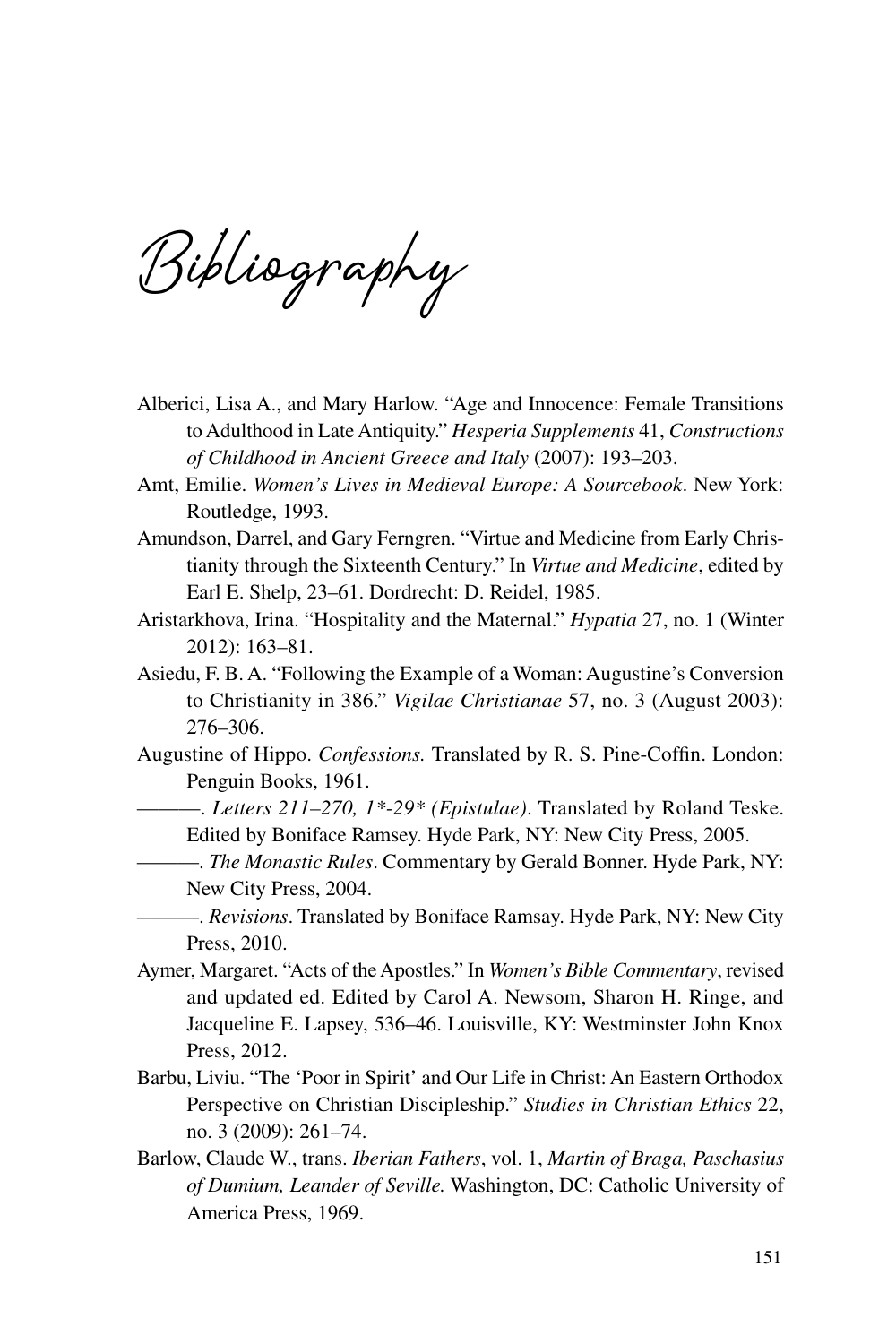- Barrett-Lennard, R. J. S. "The Canons of Hippolytus and Christian Concern with Illness, Health, and Healing." *Journal of Early Christian Studies* 13, no. 2 (Summer 2005): 137–64.
- Beaucamp, Joelle. "Women." In *Late Antiquity: A Guide to the Postclassical World*, edited by G. W. Bowersock, Peter Brown, and Oleg Grabar, 749. Cambridge, MA: Harvard University Press, 1999.
- Beeley, Christopher A. *The Unity of Christ: Continuity and Conflict in Patristic Tradition*. New Haven, CT: Yale University Press, 2012.
- Bell, Catherine. *Ritual Theory, Ritual Practice*. Oxford: Oxford University Press, 1992.
- Bitton-Ashkelony, Brouria. *Encountering the Sacred: The Debate on Christian Pilgrimage in Late Antiquity*. Berkeley: University of California Press, 2005.
- Boadt, Lawrence. *Reading the Old Testament: An Introduction*. Mahwah, NJ: Paulist Press, 1984.
- Boodts, Shari, and Anthony Dupont. "Augustine of Hippo." In *Preaching in the Patristic Era: Sermons, Preachers, and Audiences in the Latin West*, edited by Anthony Dupont, Shari Boodts, Gert Partoens, and Johan Leemans, 177–97. Leiden: Brill, 2008.
- Booth, Phil. *Crisis of Empire: Doctrine and Dissent at the End of Late Antiquity*. Berkeley: University of California Press, 2014.
- Brakke, David. *Demons and the Making of the Monk: Spiritual Combat in Early Christianity.* Cambridge, MA: Harvard University Press, 2006.
	- ———. "The Lady Appears: Materializations of 'Woman' in Early Monastic Literature." *Journal of Medieval and Early Modern Studies* 33, no. 3 (Fall 2003): 387–402.
- Braun, Willi. "Body, Character, and the Problem of Femaleness in Early Christian Discourse." *Religion and Theology* 9, nos. 1–2 (2002): 108–17.
- Brereton, Virginia Lieson. *From Sin to Salvation: Stories of Women's Conversion, 1800 to the Present*. Bloomington: Indiana University Press, 1991.
- Brock, Sebastian, trans. *The Syriac Fathers on Prayer and the Spiritual Life*. Kalamazoo, MI: Cistercian Publications, 1987.
- Brock, Sebastian, and Susan Ashbrook Harvey. *Holy Women of the Syrian Orient*. Berkeley: University of California Press, 1987.
- Brown, Peter. *Authority and the Sacred: Aspects of the Christianization of the Roman World.* Cambridge: Cambridge University Press, 1995.
	- ———. *The Body and Society: Men, Women, and Sexual Renunciation in Early Christianity.* New York: Columbia University Press, 1988.
	- ———. *The Cult of the Saints: Its Rise and Function in Latin Christianity*. Chicago: University of Chicago Press, 1981.
- ———. *Late Antiquity*. Cambridge, MA: Harvard University Press, 1998.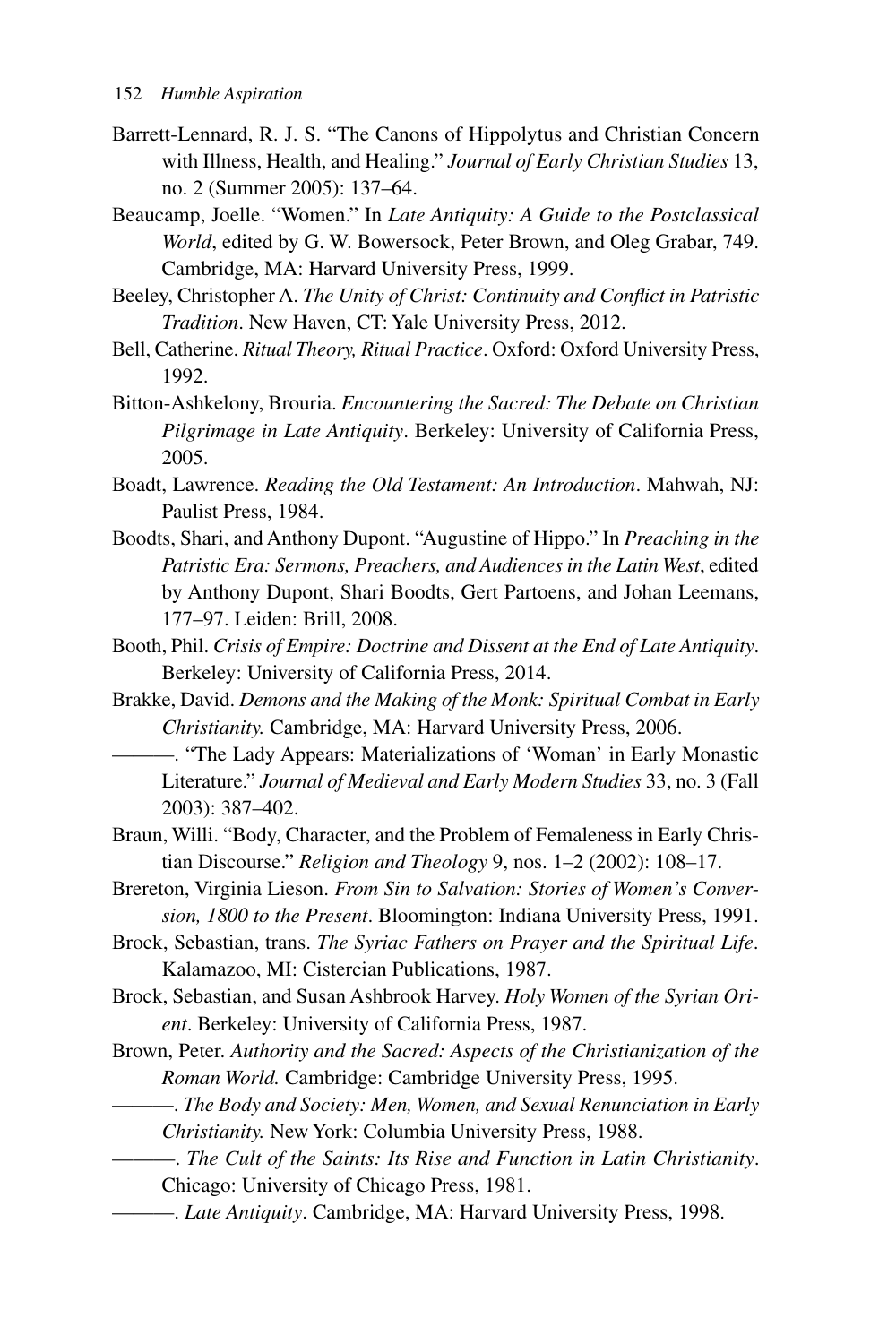———. *Power and Persuasion in Late Antiquity: Towards a Christian Empire*. Madison: University of Wisconsin Press, 1988.

———. "The Saint as Exemplar in Late Antiquity." In *Saints and Virtues*, edited by John Stratton Hawley, 3–14. Berkeley: University of California Press, 1987.

- Bundy, David. "Martyrios (Sahdona) (seventh century)." In *Encyclopedia of Early Christianity*, edited by Everett Ferguson, Michael P. McHugh, Frederick W. Norris, and David Scholar, 732. New York: Garland, 1990).
- Burrus, Virginia. *Saving Shame: Martyrs, Saints, and Other Abject Subjects*. Philadelphia: University of Pennsylvania Press, 2008.
	- ———.*The Sex Lives of Saints: An Erotics of Ancient Hagiography*. Philadelphia: University of Pennsylvania Press, 2004.
		- ———. "Word and Flesh: The Bodies and Sexuality of Ascetic Women in Christian Antiquity." *Journal of Feminist Studies in Religion* 10, no. 1 (Spring 1994): 27–51.
- Burton-Christie, Douglas. *The Word in the Desert: Scripture and the Quest for Holiness in Early Christian Monasticism*. Oxford: Oxford University Press, 1993.
- Bynum, Caroline Walker. *Fragmentation and Redemption: Essays on Gender and the Human Body in Medieval Religion*. New York: Zone Books, 1992.
- Caesarius of Arles. *Sermons*, vol. 3 *(187–238)*. Translated by Mary Magdeleine Mueller. Washington, DC: Catholic University of America Press, 1981.
- Cameron, Averil. "Remaking the Past." In *Interpreting Late Antiquity: Essays on the Postclassical World*, edited by G. W. Bowersock, Peter Brown, and Oleg Grabar. Cambridge, MA: Harvard University Press, 2001.
- Campbell, Mary B. *The Witness and the Other World: Exotic European Travel Writing, 400–1600*. Ithaca, NY: Cornell University Press, 1988.
- Caner, Daniel. *Wandering, Begging Monks: Spiritual Authority and the Promotion of Monasticism in Late Antiquity*. Berkeley: University of California Press, 2002.
- Carden, Michael. "Review of Virginia Burrus, *Saving Shame: Martyrs, Saints and Other Abject Subjects* (Philadelphia: University of Pennsylvania Press 2008)." *The Bible and Critical Theory* 5, no. 2 (2009): 29.1–29.5.
- Castelli, Elizabeth A. "Asterius of Amasea *Ekphrasis on the Holy Martyr Euphemia*." In *Religions of Late Antiquity in Practice*, edited by Richard Valantasis, 464–68. Princeton, NJ: Princeton University Press, 2000.
	- ———. "'I Will Make Mary Male': Pieties of the Body and Gender Transformation of Christian Women in Late Antiquity." In *Body Guards: The Cultural Politics of Gender Ambiguity*, edited by Julia Epstein and Kristina Straub, 29–49. New York: Routledge, 1991.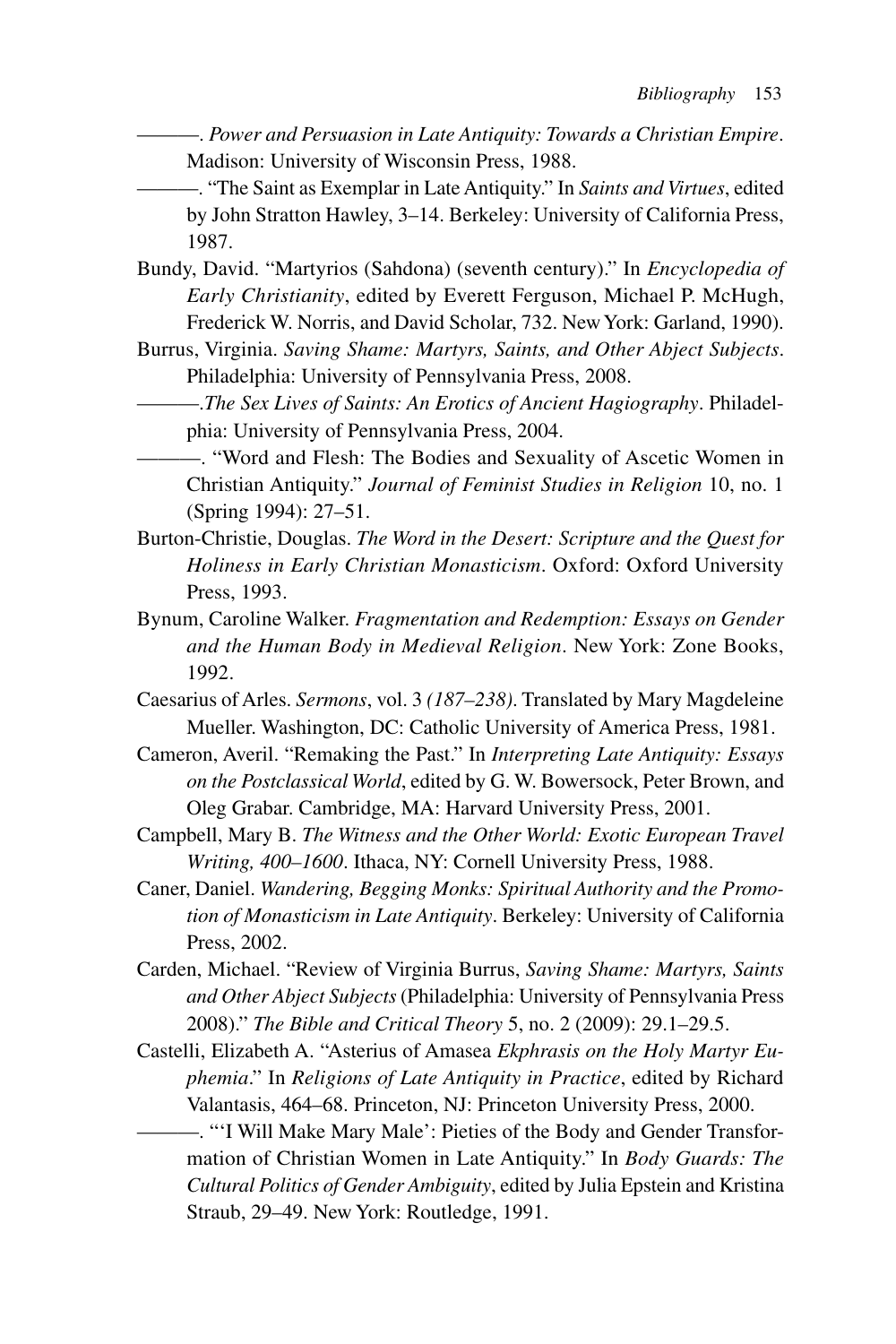———. "Mortifying the Body, Curing the Soul: Beyond Ascetic Dualism in *The Life of Saint Syncletica*." *differences: A Journal of Feminist Cultural Studies* 4, no. 2 (1992): 134.

- ———. "Virginity and Its Meaning for Women's Sexuality in Early Christianity." *Journal of Feminist Studies in Religion* 2, no. 1 (1986): 61–88.
- Césaire d'Arles. *Oeuvres Monastiques*, vol. 1, *Oeuvres Pour Les Moniales*. Introduction, text critique, translation and notes by Adalbert de Vogüé and Joël Courreau. Paris: Les Editions du Cerf, 1988.
	- ———. *Oeuvres Monastiques*, vol. 2, *Oeuvres Pour Les Moniales*. Introduction, text critique, translation and notes by Joël Courreau and Adalbert de Vogüé. Paris: Les Editions du Cerf, 1994.
- Chadwick, Henry. *The Early Church*. London: Penguin Books, 1984.
- Clark, Elizabeth A. *Ascetic Piety and Women's Faith: Essays on Late Ancient Christianity.* Lewiston, NY: Edwin Mellen Press, 1986.
	- ———. "Authority and Humility: A Conflict of Values in Fourth-Century Female Monasticism." *Byzantinische Forschungen* 9 (1985): 17–33.
	- ———. "The Celibate Bridegroom and His Virginal Brides: Metaphor and the Marriage of Jesus in Early Christian Ascetic Exegesis." *Church History* 77, no. 1 (March 2008): 1–25.
	- ———. "Ideology, History, and the Construction of 'Woman' in Late Ancient Christianity." *Journal of Early Christian Studies* 2, no. 2 (1994): 155–84.
		- ———. "John Chrysostom and the 'Subintroductae.'" *Church History* 46, no.

2 (June 1977): 171–85.

- ———. "The Lady Vanishes: Dilemmas of a Feminist Historian after the 'Linguistic Turn.'" *Church History* 67, no. 1 (March 1998): 1–31.
- Clark, Gillian. "Women and Asceticism in Late Antiquity: The Refusal of Status and Gender." In *Asceticism*, edited by Vincent L. Wimbush and Richard Valantasis, 33–48. Oxford: Oxford University Press, 2002.
	- ———. *Women in Late Antiquity: Pagan and Christian Lifestyles*. Oxford: Clarendon Press, 1994.
- Cloke, Gillian. *This Female Man of God: Women and Spiritual Power in the Patristic Age, AD 350–450*. New York: Routledge, 1995.
- Cohick, Lynn H., and Amy Brown Hughes. *Christian Women in the Patristic World*. Grand Rapids, MI: Baker Academic, 2017.
- Colless, Brian E. "Syrian Mysticism." In *The Wiley-Blackwell Companion to Christian Mysticism*, edited by Julia A. Lamm, 77–89. New York: John Wiley and Sons, 2012.
	- ———. *The Wisdom of the Pearlers: An Anthology of Syriac Christian Mysticism*. Kalamazoo, MI: Cistercian Publications, 2008.
- Conybeare, Catherine. *Paulinus of Nola: Self and Symbols in the Letters of Paulinus of Nola.* Oxford: Oxford University Press, 2000.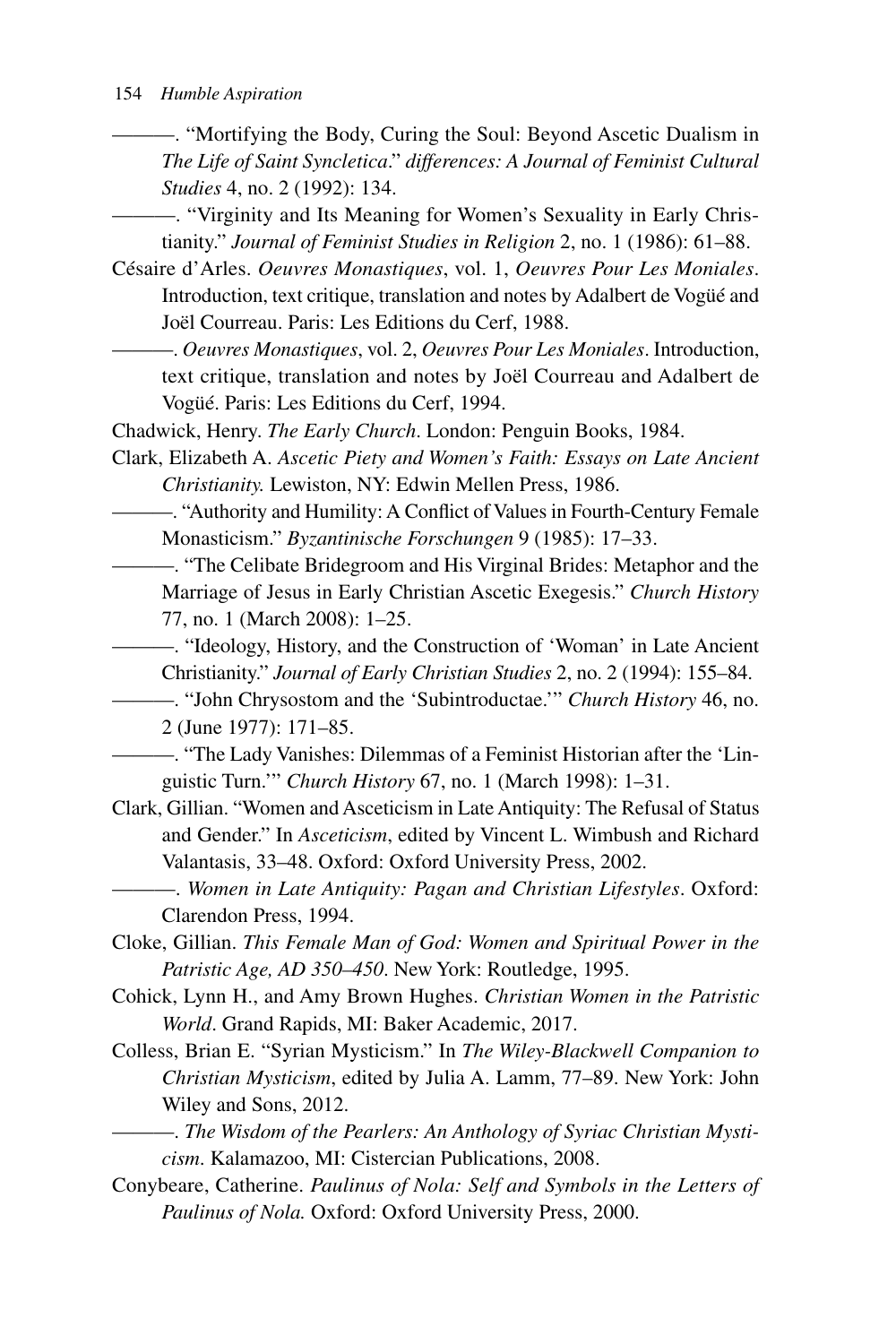- Coon, Lynda L. *Sacred Fictions: Holy Women and Hagiography in Late Antiquity.* Philadelphia: University of Pennsylvania Press, 1997.
- Cooper, Kate. *Band of Angels: The Forgotten World of Early Christian Women*. New York: Overlook Press, 2013.
	- ———. *The Virgin and the Bride: Idealized Womanhood in Late Antiquity*. Cambridge, MA: Harvard University Press, 1996.
	- ———. "Virginity." In *Late Antiquity: A Guide to the Postclassical World*, edited by G. W. Bowersock, Peter Brown, and Oleg Grabar, 744. Cambridge, MA: Harvard University Press, 1999.
- Corning, Caitlin. *The Celtic and Roman Traditions: Conflict and Consensus in the Early Medieval Church.* New York: Springer, 2006.
- Corrigan, Kevin. "Syncletica and Macrina: Two Early Lives of Women Saints." *Vox Benedictina* 6, no. 3 (July 1989): 241–57.
- Cottingham, John. "What Difference Does It Make? The Nature and Significance of Theistic Belief." *Ratio* (*new series*) 19, no. 4 (December 2006): 401–20.
- Craun, Christopher C. "Matronly Monks: Theodoret of Cyrrhus' Sexual Imagery in the Historia Religiosa." In *Holiness and Masculinity in the Middle Ages*, edited by Patricia H. Cullum and Katherine J. Lewis, 44–57. Cardiff: University of Wales Press, 2005.
- Cunneen, Sally. *In Search of Mary: The Woman and the Symbol*. New York: Ballantine Books, 1996.
- Daly, William M. "Caesarius of Arles, A Precursor of Medieval Christendom." *Traditio* 26 (1970): 1–28.
- D'Ambra, Eve. *Roman Women*. Cambridge: Cambridge University Press, 2007.
- Davis, Stephen J. *The Cult of Saint Thecla: A Tradition of Women's Piety in Late Antiquity*. Oxford: Oxford University Press, 2001.
- De Maeyer, Nicholas, and Gert Partoens. "Preaching in Sixth-Century Arles: The Sermons of Bishop Caesarius." In *Preaching in the Patristic Era: Sermons, Preachers, and Audiences in the Latin West*, edited by Anthony Dupont, Shari Boodts, Gert Partoens, and Johan Leemans, 198–223. Leiden: Brill, 2008.
- Dickie, Matthew W. "Narrative-patterns in Christian Hagiography." *Greek, Roman, and Byzantine Studies* 40, no. 1 (Spring 1999): 83–98.
- Dickson, John P., and Brian S. Rosner, "Humility as a Social Virtue in the Hebrew Bible." *Vetus Testamentum* 54, no. 4 (2004): 459–79.
- Diem, Albrecht. "Columbanian Monastic Rules: Dissent and Experiment." In *The Irish in Early Medieval Europe: Identity, Culture and Religion*, edited by Roy Fletcher and Sven Meeder, 68–85. London: Palgrave, 2016.

<sup>———. &</sup>quot;New Ideas Expressed in Old Words: The *Regula Donati* on Female Monastic Life and Monastic Spirituality." *Viator* 43, no. 1 (2012): 1–38.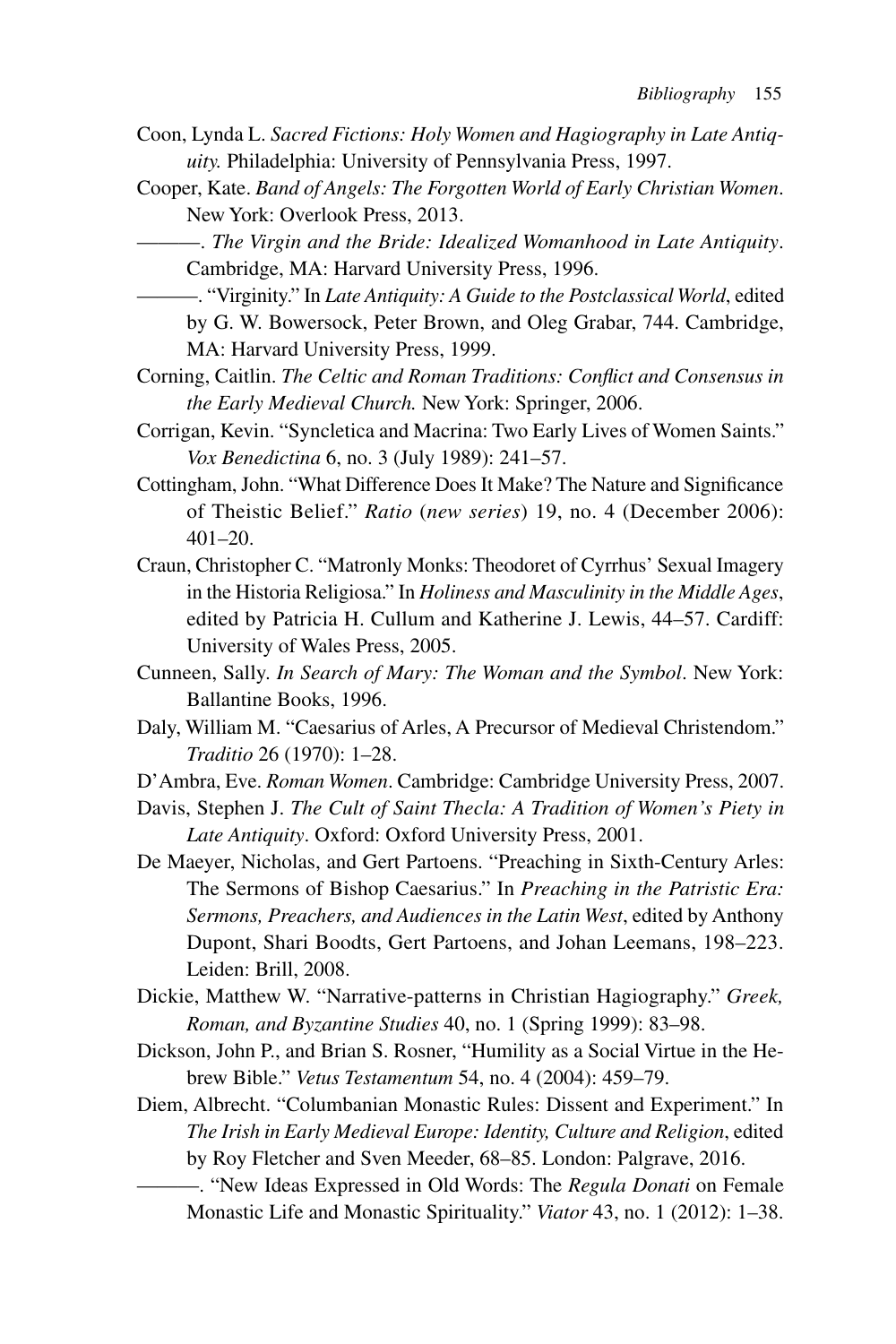- Dietz, Maribel. *Wandering Monks, Virgins, and Pilgrims: Ascetic Travel in the Mediterranean World, A.D. 300–800*. University Park: Pennsylvania State University Press, 2005.
- Dixon, Suzanne. *The Roman Mother*. London: Croom Helm, 1988.
- Dolan, Autumn. "A Revival of Female Spirituality: Adaptations of Nuns' Rules during the Hiberno-Frankish Monastic Movement." *Medieval Feminist Forum: A Journal of Gender and Sexuality* 46, no. 1 (2010): 38–62.
- Drake, Susanna. "Origen's Veils: The *Askēsis* of Interpretation." *Church History* 83, no. 4 (December 2014): 815–42.
- Dreyer, Susan. "Syncletica: Urban Ascetic and Desert Mother." Graduate Papers/ Theses, Paper 14, College of Saint Benedict/Saint John's University, School of Theology and Seminary, 2006.
- Dunand, Françoise. "Between Tradition and Innovation: Egyptian Funerary Practices in Late Antiquity." In *Egypt in the Byzantine World 300–700*, edited by Roger Bagnall, 163–86. Cambridge: Cambridge University Press, 2007.
- Dunn, Marilyn. "Asceticism and monasticism, II: Western." In *The Cambridge History of Christianity*, vol. 2, edited by Augustine Casiday and Frederick Norris, 669–90. Cambridge: Cambridge University Press, 2015.
	- ———. *The Emergence of Monasticism: From the Desert Fathers to the Early Middle Ages.* Oxford: Blackwell, 2000.
		- ———. "Mastering Benedict: Monastic Rules and Their Authors in the Early Medieval West." *English Historical Review* 105, no. 416 (July 1990): 567–94.
- Egeria*. Travel Journal.* In *Christianity in Late Antiquity, 300–450 CE: A Reader*, edited by Bart D. Ehrman and Andrew S. Jacobs, 333–47. Oxford: Oxford University Press, 2003. From Égérie: *Journal de voyage (Itinéraire) et Lettre sur la Béatissime Égérie*, edited by Pierre Maraval, translated by Andrew S. Jacobs. Paris: Cerf, 1982.
- Ehrman, Bart, and Andrew S. Jacobs, eds. *Christianity in Late Antiquity, 300– 450 CE: A Reader*. Oxford: Oxford University Press, 2004.
- Elliott, Allison Goddard. *Roads to Paradise: Reading the Lives of the Early Saints*. Hanover, NH: University Press of New England, 1987.
- Elliott, Dyan. *Spiritual Marriage: Sexual Abstinence in Medieval Wedlock*. Princeton, NJ: Princeton University Press, 1993.
- Elm, Susanna. *"Virgins of God": The Making of Asceticism in Late Antiquity*. Oxford: Oxford University Press, 1994.
- El-Souriany, Samaan. *The Hermit Fathers*. Translated by Lisa Agaiby and Mary Girgis. Putty, NSW, Australia: St. Shenouda Coptic Orthodox Monastery, 1993.
- Ferguson, Everett. *Backgrounds of Early Christianity*, 2nd ed. Grand Rapids, MI: William B. Eerdmans, 1993.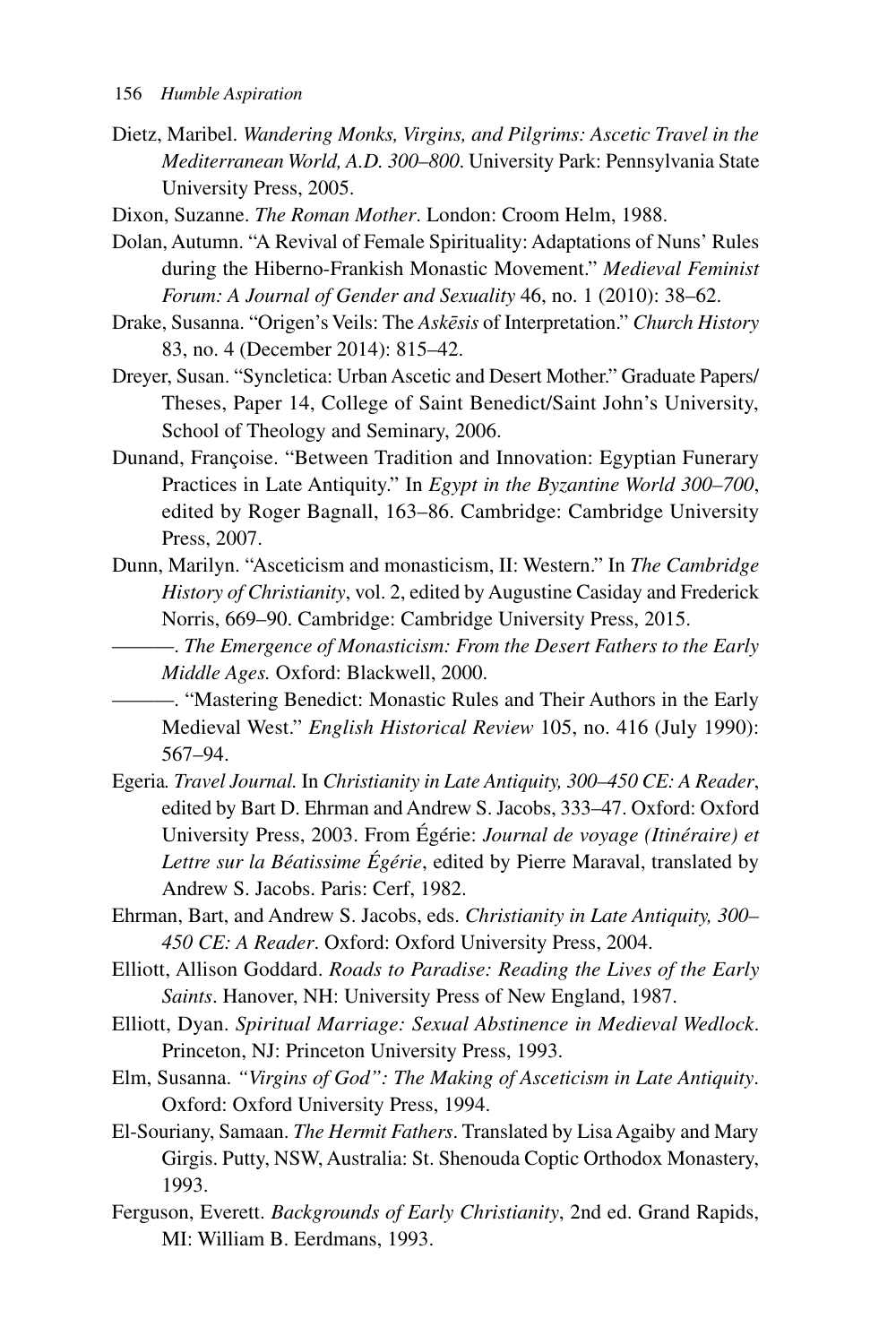- Filippov, Igor. "Legal Frameworks in the Sermons of Caesarius of Arles." *Medieval Sermon Studies* 58, no. 1 (2014): 65–83.
- Fine, Gary Alan. "Rumor, Trust and Civil Society: Collective Memory and Cultures of Judgment." *Diogenes* 54, no. 1 (2007): 5–18.
- FitzGerald, Kyriaki Karidoyanes. "Hospitality: Keeping a Place for the 'Other.'" *Greek Orthodox Theological Review* 56, nos. 1–4 (2011): 161–77.
- Fontaine, Carole. *Smooth Words: Women, Proverbs and Performance in Biblical Wisdom.* London: Sheffield Academic Press, 2002.
- Forman, Mary. "Amma Syncletica: A Spirituality of Experience." *Vox Benedictina* 10, no. 2 (1993): 199–237.
- ———. *Praying with the Desert Mothers*. Collegeville, MN: Liturgical Press, 2005.
- Fortin, John R. "Saint Augustine's *Letter* 211 in *The Rule of the Master* and *The Rule of Saint Benedict*." *Journal of Early Christian Studies* 14, no. 2 (Summer 2006): 225–34.
- Fossier, Robert. *The Axe and the Oath: Ordinary Life in the Middle Ages*, translated by Lydia G. Cochrane. Princeton, NJ: Princeton University Press, 2010.
- Foulcher, Jane. *Reclaiming Humility: Four Studies in the Monastic Tradition*. Collegeville, MN: Liturgical Press, 2015.
- Frank, Georgia. "Macrina's Scar: Homeric Allusion and Heroic Identity in Gregory of Nyssa's Life of Macrina." *Journal of Early Christian Studies* 8, no. 4 (2000): 511–30.
	- ———. "Pilgrimage." In *Oxford Handbook of Early Christian Studies*, edited by Susan Ashbrook Harvey and David G. Hunter, 826–41. Oxford: Oxford University Press, 2011.
- Fullam, Lisa. "Humility and Magnanimity in Spiritual Guidance." *Reflective Practice: Formation and Supervision in Ministry* 32 (2012): 36–47.
- Geanellos, Rene. "Exploring Ricoeur's Hermeneutic Theory of Interpretation as a Method of Analysing Research Texts." *Nursing Inquiry* 7, no. 2 (2000): 112–19.
- Gemeinhardt, Peter, and Johan Leemans. *Christian Martyrdom in Late Antiquity (300–450 AD): History and Discourse, Tradition and Religious Identity*. Berlin: DeGruyter, 2012.
- Gerhart, Mary. *Genre Choices, Gender Questions*. Norman: University of Oklahoma Press, 1992.
- Gingras, George, trans. *Egeria: Diary of a Pilgrimage*. New York: Newman Press, 1970.
- Grey, Cam. "Demoniacs, Dissent, and Disempowerment in the Late Roman West: Some Case Studies from the Hagiographical Literature." *Journal of Early Christian Studies* 13, no. 1 (Spring 2005): 39–69.
- Griffiths, Fiona J. *Nuns' Priests' Tales: Men and Salvation in Medieval Women's Monastic Life.* Philadelphia: University of Pennsylvania Press, 2018.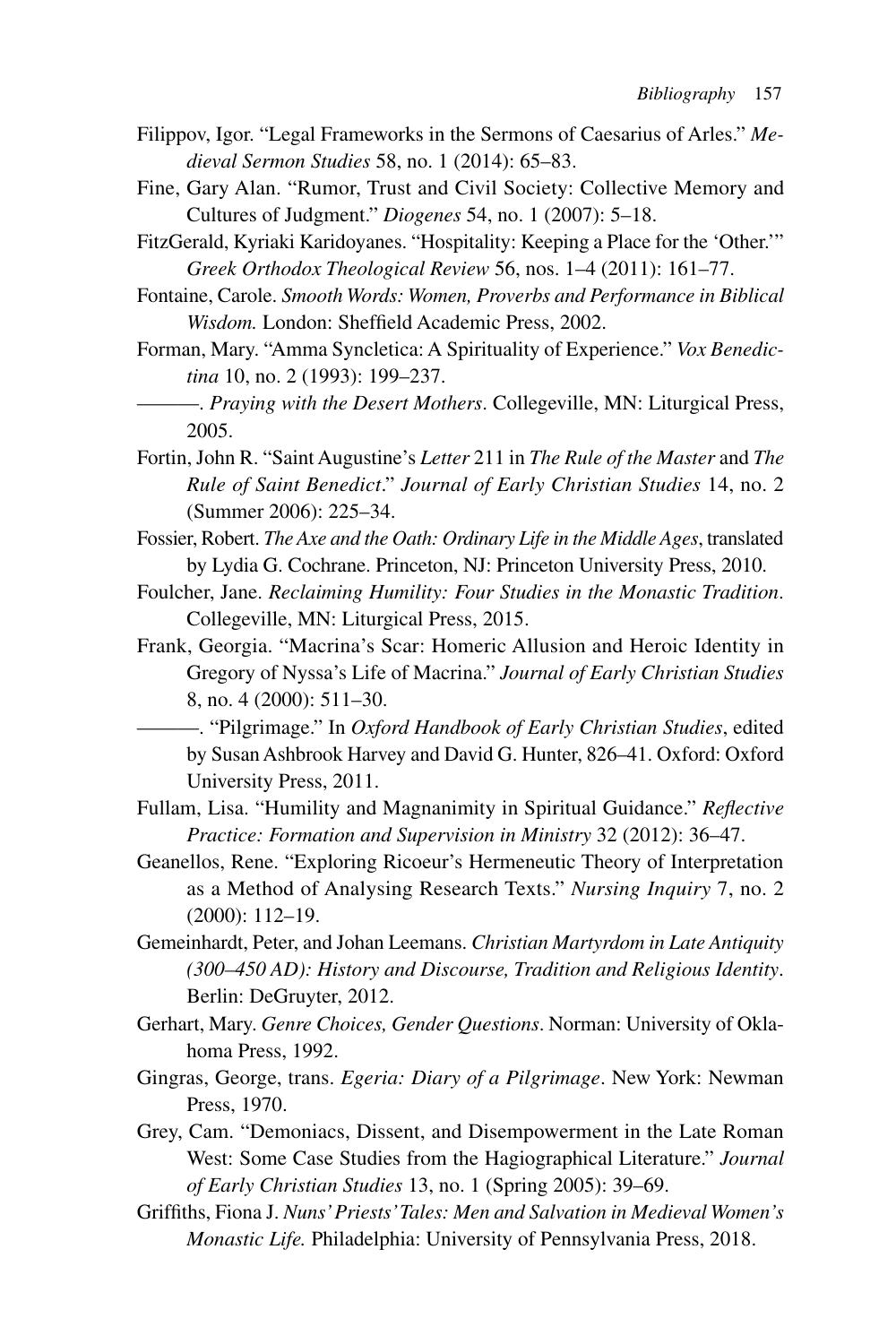———. "Siblings and the Sexes within the Medieval Religious Life." *Church History* 77, no. 1 (March 2008): 26–53.

- Halfond, Gregory I. "Transportation, Communication, and the Movement of Peoples in the Frankish Kingdom, ca. 500–900 C.E." *History Compass* 7/6 (2009): 1554–1569.
- Hall, Stuart, ed. *Representation: Cultural Representations and Signifying Practices*. Thousand Oaks, CA: Sage Publications, 1997.
- Hamilton, Catherine Sider. "Egeria." In *Handbook of Women Biblical Interpreters: A Historical and Biographical Guide*, edited by Marion Ann Taylor and Agnes Choi. Grand Rapids, MI: Baker Books, 2012.
- Harakas, Stanley. "The Eastern Orthodox Tradition." In *Caring and Curing: Health and Medicine in the Western Religious Tradition*, edited by Ronald L. Numbers and Darrel Amundson. Baltimore, MD: Johns Hopkins University Press, 1986.
- Harmless, William. *Desert Christians: An Introduction to the Literature of Early Monasticism.* Oxford: Oxford University Press, 2004.
- Harvey, Susan Ashbrook. "2000 NAPS Presidential Address Spoken Words, Voiced Silence: Biblical Women in Syriac Tradition." *Journal of Early Christian Studies* 9, no. 1 (Spring 2001): 105–31.
	- ———. "Sacred Bonding: Mothers and Daughters in Early Syriac Hagiography." *Journal of Early Christian Studies* 4, no. 1 (1996): 27–56.

———. "Women and Words: Texts by and about Women." Chap. 35 (pp. 382– 90) in *The Cambridge History of Early Christian Literature*. Cambridge: Cambridge University Press, 2008.

- Hedstrom, Darlene L. Brooks. "The Geography of the Monastic Cell in Early Egyptian Monastic Literature." *Church History* 78, no. 4 (December 2009): 756–91.
- Herrin, Judith. "Public and Private Forms of Religious Commitment among Byzantine Women." In *Women in Ancient Societies: 'An Illusion of the Night,'* edited by Léonie J. Archer, Susan Fischler, and Maria Wyke, 181–203. New York: Routledge, 1994.
- Hinson-Hasty, Elizabeth. "Revisiting Feminist Discussions of Sin and Genuine Humility." *Journal of Feminist Studies in Religion* 28, no. 1 (2012): 108–14.
- Hochstetler, Donald. *A Conflict of Traditions: Women in Religion in the Early Middle Ages, 500–840*. Lanham, MD: University Press of America, 1992.
- Hopkins, Keith. "Contraception in the Roman Empire." *Comparative Studies in Society and History* 8, no. 1 (Oct. 1965): 124–51.
- Hunt, E. D. *Holy Land Pilgrimage in the Later Roman Empire, AD 312–460*. Oxford: Clarendon Press, 1984.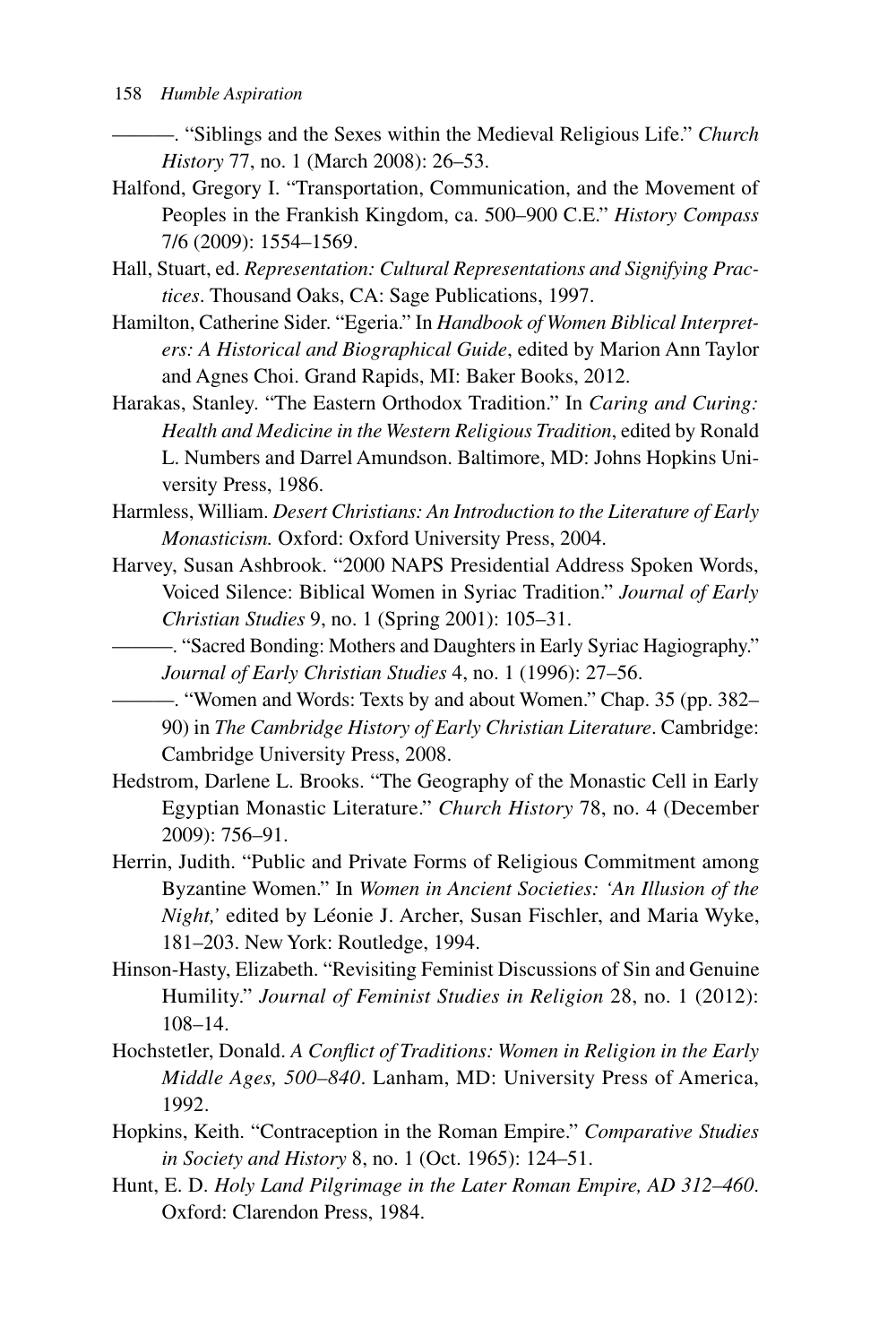- Jabbur, Jibrail S. *The Bedouins and the Desert: Aspects of Nomadic Life in the Arab East*. New York: SUNY Press, 1995.
- Jacobs, Andrew S. " 'Let Him Guard Pietas': Early Christian Exegesis and the Ascetic Family." *Journal of Early Christian Studies* 11, no. 3 (2003): 265–81.

Jensen, Joseph. *God's Word to Israel*. Wilmington, DE: Michael Glazier, 1988.

- Jungmann, Joseph A. *Christian Prayer through the Centuries*. Mahwah, NJ: Paulist Press, 2008.
- Kardong, Terrence G. *Pillars of Community: Four Rules of Pre-Benedictine Monastic Life.* Collegeville, MN: Liturgical Press, 2010.
- Kazhdan, Alexander. "Byzantine Hagiography and Sex in the Fifth to Twelfth Centuries." *Dumbarton Oaks Papers* 44 (1990): 131–43.
- Kellenberger, James. *Dying to Self and Detachment*. New York: Routledge, 2016.
- ———. "Humility." *American Philosophical Quarterly* 47, no. 4 (2010): 322–36.
- ———. *Relationship Morality*. University Park: Pennsylvania State University Press, 1995.
- King, Margot H. *The Desert Mothers: A Survey of the Feminine Anchoretic Tradition in Western Europe*. Toronto, ON: Peregrina, 1984.
- Klingshirn, William. *Caesarius of Arles: The Making of a Christian Community in Late Antique Gaul*. Cambridge: Cambridge University Press, 1994.
- Konkola, Kari. "Have We Lost Humility?" *Humanitas* 18, nos. 1–2 (2005): 182–207.
- Kraemer, Ross Shephard. *Unreliable Witnesses: Religion, Gender, and History in the Greco-Roman Mediterranean*. Oxford: Oxford University Press, 2011.
- Krawiec, Rebecca. "'From the Womb of the Church': Monastic Families." *Journal of Early Christian Studies* 11, no. 3 (2003): 283–307.
- Krueger, Derek. "Typological Figuration in Theodore of Cyrrhus's Religious History and the Art of Postbiblical Narrative." *Journal of Early Christian Studies* 5, no. 3 (1997): 393–419.
	- ———. *Writing and Holiness: The Practice of Authorship in the Early Christian East.* Philadelphia: University of Pennsylvania Press, 2004.
	- ———. "Writing and the Liturgy of Memory in Gregory of Nyssa's Life of Macrina." *Journal of Early Christian Studies* 8, no. 4 (2000): 483–510.
		- ———. "Writing as Devotion: Hagiographical Composition and the Cult of the Saints in Theodoret of Cyrrhus and Cyril of Scythopolis." *Church History* 66, no. 4 (1997): 707–19.
- Kupfer, Joseph. "The Moral Perspective of Humility." *Pacific Philosophical Quarterly* 84 (2003): 249–69.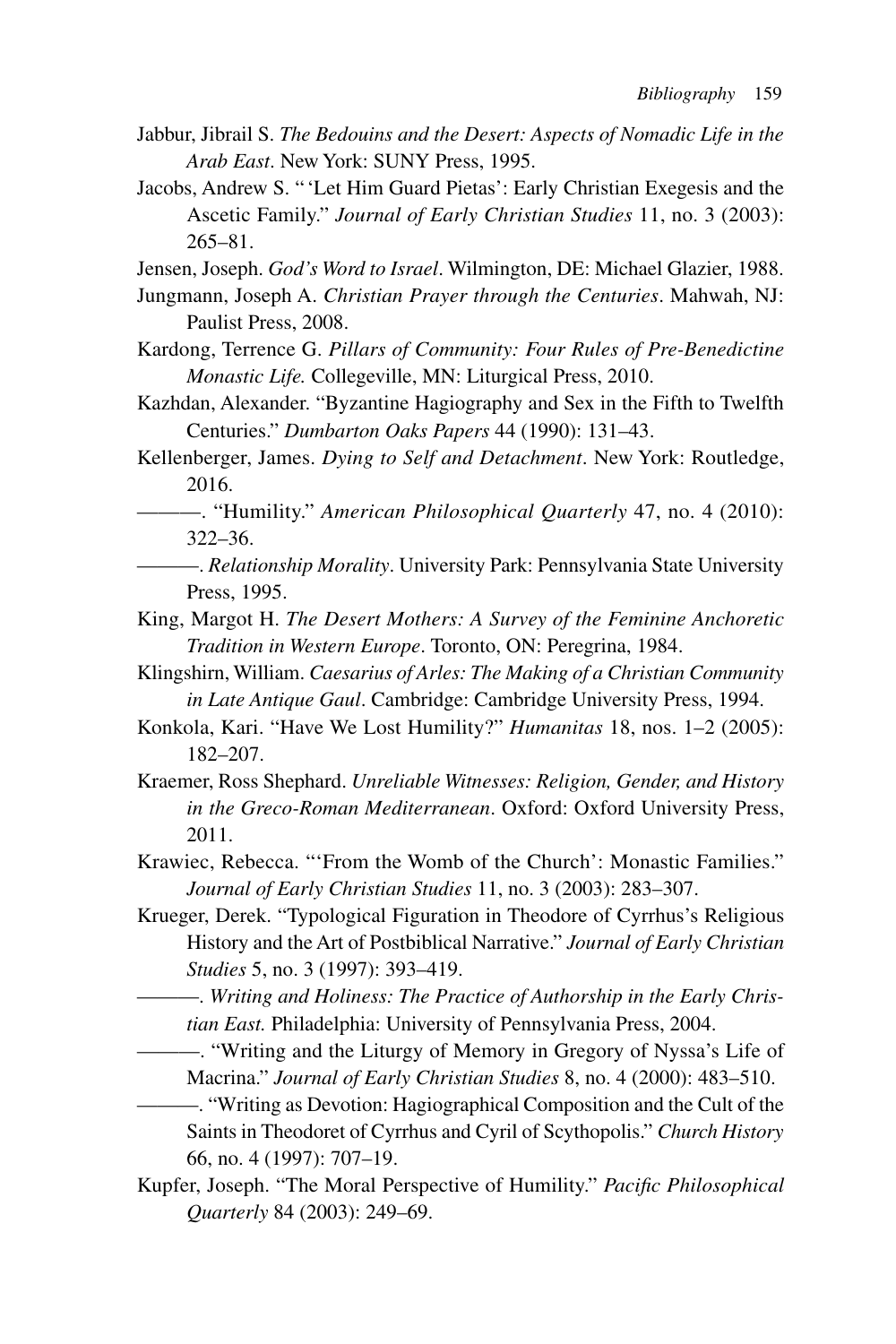- Kurz, William S. "The Open-Ended Nature of Luke and Acts as Inviting Canonical Actualization." *Neotestamenica* 31, no. 2 (1997): 289–308.
- La Corte, Daniel Marcel, and Douglas J. MacMillan, eds. *Regular Life: Monastic, Canonical, and Mendicant Rules*. Kalamazoo, MI: Medieval Institute Publications, 2004.
- Larsen, Lillian I. "The Apophthegmata Patrum and the Classical Rhetorical Tradition." *Studia Patristica* 39 (2006): 409–16.
	- ———. "The Apophthegmata Patrum: Rustic Rumination or Rhetorical Recitation." *Patristica Nordica Annuaria* 23 (2008): 23–31.
	- ———. "Excavating the Excavations." In *Monastic Education in Late Antiquity: The Transformation of Classical Paideia*, edited by Lillian I. Larsen and Samuel Rubenson, 101–24. Cambridge: Cambridge University Press, 2018.
- Lawless, George. *Augustine of Hippo and His Monastic Rule*. Oxford: Oxford University Press, 1987.
- Leemans, Johan. *"Let Us Die That We May Live": Greek Homilies on Christian Martyrs from Asia Minor, Palestine and Syria C.350–C.450 AD*. New York: Routledge, 2003.
- Leyser, Conrad. "Augustine in the Latin West, 430–ca. 900." In *A Companion to Augustine*, edited by Mark Vessey, 451–64. Malden, MA: Wiley-Blackwell, 2012.
	- ———. *Authority and Asceticism from Augustine to Gregory the Great*. Oxford: Clarendon Press, 2000.
- Louf, Andre. *The Way of Humility.* Translated and introduced by Lawrence S. Cunningham. Monastic Wisdom Series. Kalamazoo, MI: Cistercian Publications, 2007.
- Macaskill, Grant. "Christian Scriptures and the Formation of Intellectual Humility." *Journal of Psychology and Theology* 46, no. 4 (2018): 243–52.
- Marinides, Nicholas. "Religious Toleration in the *Apophthegmata Patrum*." *Journal of Early Christian Studies* 20, no. 2 (2012), 235–68.
- McCabe, David R. *How to Kill Things with Words: Ananias and Sapphira under the Prophetic Speech-Act of Divine Judgment (Acts 4.32–5.11)*. New York: T & T Clark, 2011.
- McCarthy, Maria Carita. *The Rule for Nuns of St. Caesarius of Arles: A Translation with a Critical Introduction*. Washington, DC: Catholic University of America Press, 1960.
- McGowan, Anne, and Paul F. Bradshaw. *The Pilgrimage of Egeria: A New Translation of the* Itinerarium Egeriae *with Introduction and Commentary*. Collegeville, MN: Liturgical Press Academic, 2018.
- McKenzie, Steven L. *Covenant*. St. Louis, MO: Chalice Press, 2000.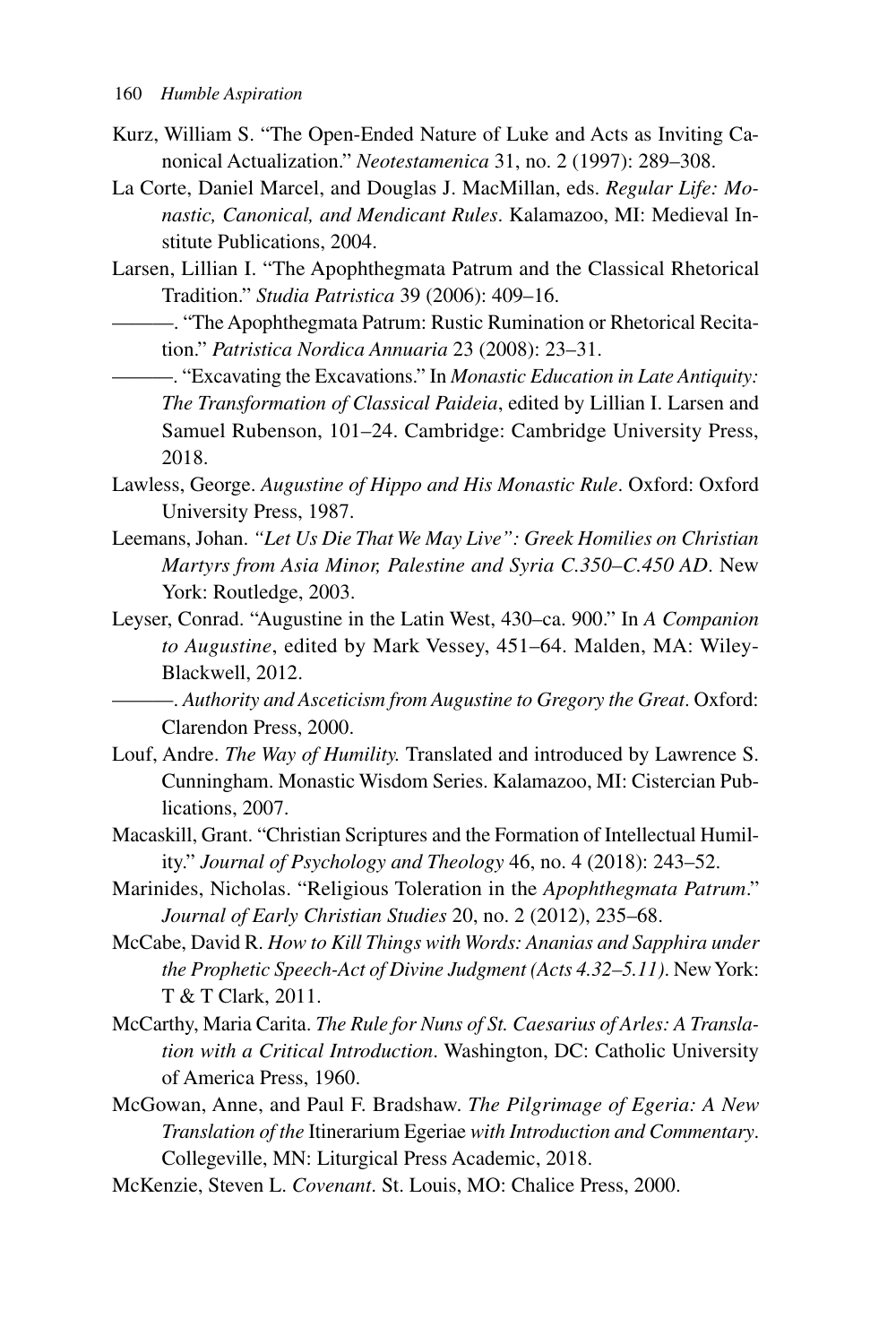- McNamara, Jo Ann. *The Ordeal of Community*, 2nd ed. Toronto, ON: Peregrina, 1993.
	- ———. *Sisters in Arms: Catholic Nuns through Two Millennia*. Cambridge, MA: Harvard University Press, 1996.
- McNary-Zak, Bernadette. "A Call to Asceticism: Receiving the *Life of Antony*." *Coptica* 13 (2014): 51–64.
	- ———. "'Like a Motionless Stone in His Hands': Forgiveness in the Stories of the Harlot Saints," *Magistra* 8, no. 2 (Winter 2006): 54–69.
	- ———. "Problematizing Women and Pilgrimage in Late Antiquity." *Magistra* (Winter 2002): 3–24.
	- ———. "The Soul is Like a Ship: Sailing Imagery in Early Egyptian Monastic Literature." *Coptica* 8 (2009): 41–51.
- McNulty, Tracy. *The Hostess: Hospitality, Femininity, and the Expropriation of Identity.* Minneapolis: University of Minnesota Press, 2007.
- Meconi, David Vincent. "Recapitulative Tropes in Augustine's Sermons." *New Blackfriars* 95, no. 1060 (2014): 689–97.
- Mensch, James R. "Prayer as Kenosis." In *The Phenomenology of Prayer*, edited by Bruce Ellis Benson and Norman Wirzba, 63–87. New York: Fordham University Press, 2005.
- Merrills, Andrew H. "Monks, Monsters, and Barbarians: Re-defining the African Periphery in Late Antiquity." *Journal of Early Christian Studies* 12, no. 2 (2004): 217–44.
- Miller, Patricia Cox. "Is There a Harlot in This Text? Hagiography and the Grotesque." *Journal of Medieval and Early Modern Studies* 33, no. 3 (Fall 2003): 419–35.
	- ———. "Visceral Seeing: The Holy Body in Late Ancient Christianity." *Journal of Early Christian Studies* 12, no. 4 (Winter 2004): 391–411.
	- ———. ed. *Women in Early Christianity: Translations from Greek Texts*. Washington, DC: Catholic University of America Press, 2005.
- Milns, R. D. "Attitudes to Mental Illness in Antiquity." *Australian and New Zealand Journal of Psychiatry* 20 (1986): 458–62.
- Mitchell, W. J. Thomas. *Picture Theory: Essays on Verbal and Visual Representation*. Chicago: University of Chicago Press, 1995.
- Morgan, Vance G. "Humility and the Transcendent." *Faith and Philosophy* 18, no. 3 (July 2001): 307–22.
- Muehlberger, Ellen. "Simeon and Other Women in Theodoret's *Religious History*: Gender in the Representation of Late Ancient Christian Asceticism." *Journal of Early Christian Studies* 23.4 (2015): 583–606.
- Newman, Jay. "Humility and Self-Realization." *Journal of Value Inquiry* 16 (1982): 275–85.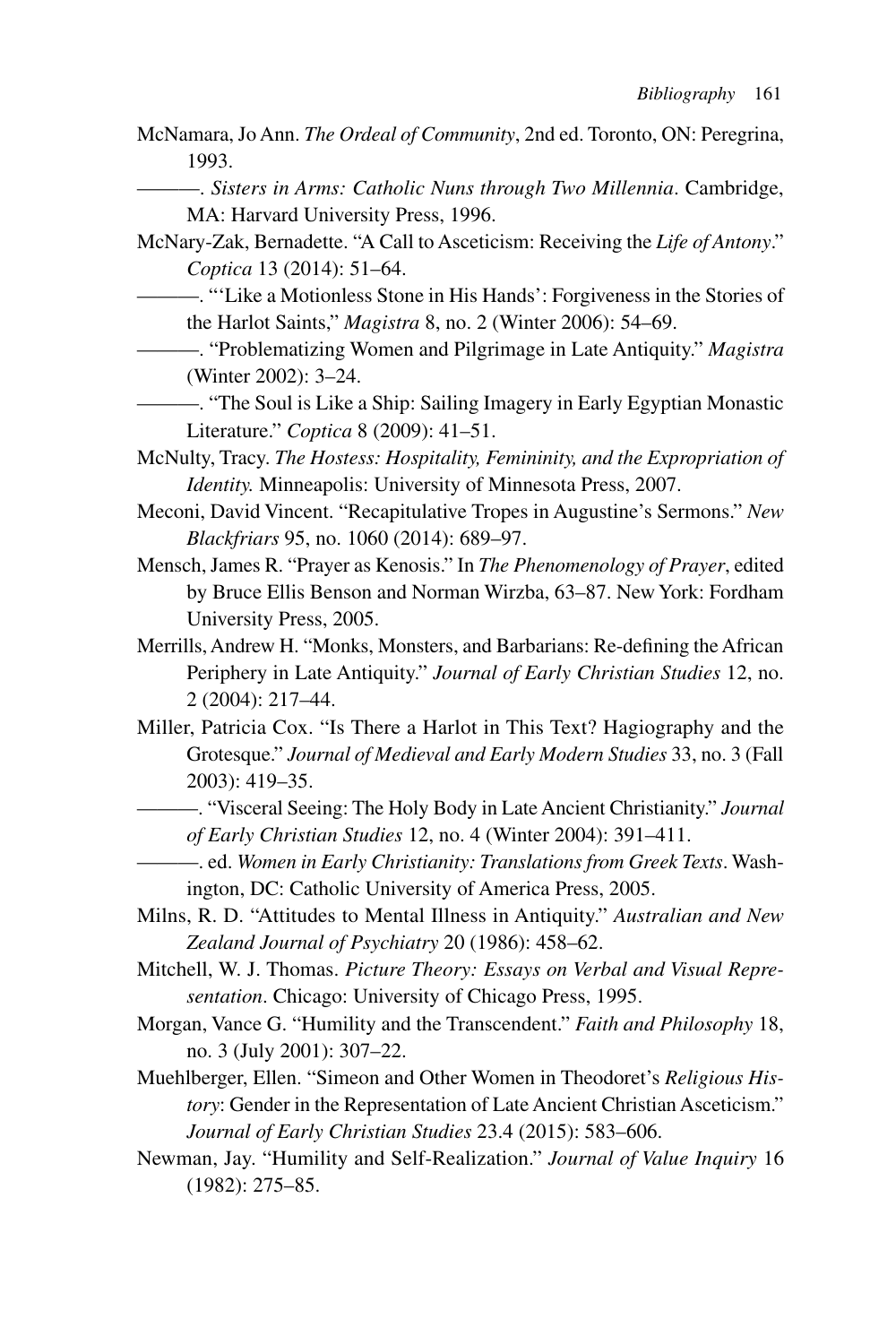- O'Hara, Alexander. "The Vita Columbani in Merovingian Gaul." *Early Medieval Europe* 17, no. 2 (2009): 126–53.
- Olsen, Glenn W. "One Heart and One Soul (Acts 4:32 and 34) in Dhouda's 'Manual.'" *Church History* 61, no. 1 (March 1992): 23–33.
- Ouro, Robert. "The Garden of Eden Account: The Chiastic Structure of Genesis 2–3." *Andrews University Seminary Studies* 40, no. 2 (2002): 219–43.
- Overmyer, Sheryl. "Exalting the Meek Virtue of Humility in Aquinas." *Heythrop Journal* 56, no. 4 (2015): 650–62.
- *Pachomian Koinonia*, vol. 1, *The Life of Pachomius and His Disciples*. Translated and with an introduction by Armand Veilleux. Kalamazoo, MI: Cistercian Publications, 1980.
- *Pachomian Koinonia*, vol. 2, *Pachomian Chronicles and Rules*. Translated and with an introduction by Armand Veilleux. Kalamazoo, MI: Cistercian Publications 1981.
- Pardue, Stephen. "Kenosis and its Discontents: Towards an Augustinian Account of Divine Humility." *Scottish Journal of Theology* 65, no. 3 (2012): 271–88.
- ———. *The Mind of Christ: Humility and the Intellect in Early Christian Theology*. London: Bloomsbury, 2013.
- Parker, Annabelle. "The Vita Syncleticae in the Synagoge: The Citations of Synkletike of Alexandria Used by Paul of Evergetis." In *Work and Worship at the Theotokos Evergetis: 1050–1200*, edited by Margaret Mullett and Anthony Kirby, 143–51. Belfast Byzantine Texts and Translations 6.2. Belfast: Belfast Byzantine Enterprises, 1997.
- Pasztori-Kupan, Istvan. *Theodoret of Cyrus*. London: Routledge, 2006.
- Patton, Kimberley Christine. "'Howl, Weep and Moan, and Bring It Back to God': Holy Tears in Eastern Christianity." In *Holy Tears: Weeping in the Religious Imagination*, edited by Kimberley Christine Patton and John Stratton Hawley, 255–73. Princeton, NJ: Princeton University Press, 2005.
- Patton, Kimberley Christine, and John Stratton Hawley, eds. *Holy Tears: Weeping in the Religious Imagination.* Princeton, NJ: Princeton University Press, 2005.
- Paxton, Frederick S. *Christianizing Death: The Creation of a Ritual Process in Early Medieval Europe*. Ithaca, NY: Cornell University Press, 1996.
- Pelikan, Jaroslav. *Mary through the Centuries: Her Place in the History of Culture*. New Haven, CT: Yale University Press, 1996.
- Perrin, Norman, and Dennis C. Duling. *The New Testament: An Introduction*, 2nd ed. New York: Harcourt Brace Jovanovich, 1982.
- Peters, F. E. *Jerusalem: The Holy City in the Eyes of Chroniclers, Visitors, Pilgrims, and Prophets from the Days of Abraham to the Beginnings of Modern Times*. Princeton, NJ: Princeton University Press, 1985.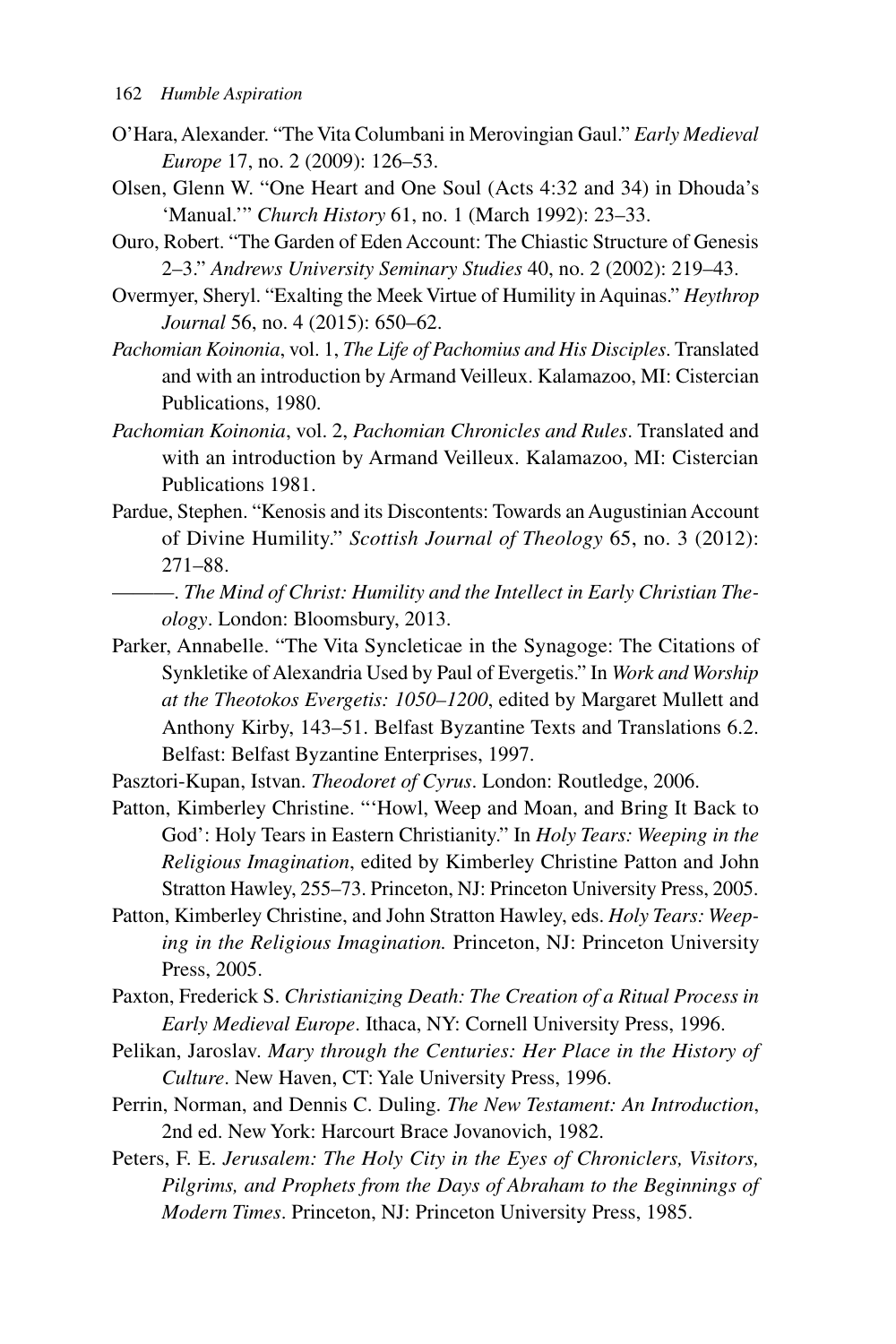Petts, David. "Burial and Gender in Late- and Sub-Roman Britain." In *TRAC 97: Proceedings of the 7th Annual Theoretical Roman Archaeology Conference*, 112–24, University of Nottingham, April 1997. Oxford: Oxbow Books, 1998.

Pietikainen, Petteri. *Madness: A History*. London: Routledge, 2015.

Porterfield, Amanda. *Healing in the History of Christianity*. Oxford: Oxford University Press, 2005.

- Pseudo-Athanasius. *The Life and Regimen of the Blessed and Holy Syncletica*. Translated with notes by Elizabeth Bryson Bongie. Toronto, ON: Peregrina, 1999.
- Ramsey, Boniface. *Beginning to Read the Fathers*. Mahwah, NJ: Paulist Press, 1985.
- Ranft, Patricia. *Women and Spiritual Equality in Christian Tradition*. New York: St. Martin's Press, 1998.
- Rapp, Claudia. "Figures of Female Sanctity: Byzantine Edifying Manuscripts and Their Audience." *Dumbarton Oaks Papers* 50 (1996): 313–44.
- ———. "Storytelling as Spiritual Communication in Early Greek Hagiography: The Use of Diegesis." *Journal of Early Christian Studies* 6, no. 3 (1998): 431–48.
- Rebillard, Eric. "Sermons, Audience, Preacher." In *Preaching in the Patristic Era: Sermons, Preachers, and Audiences in the Latin West*, edited by Anthony Dupont, Shari Boodts, Gert Partoens, and Johan Leemans, 87– 102. Leiden: Brill, 2008.
- Reynolds, Thomas E. "Toward a Wider Hospitality: Rethinking Love of Neighbour in Religions of the Book." *Irish Theological Quarterly* 75, no. 2 (2010): 175–87.
- Roberts, Michelle Voss. "Retrieving Humility: Rhetoric, Authority, and Divinization in Mechthild of Magdeburg." *Feminist Theology* 18, no. 1 (2009): 50–73.

Rohrbacher, David. *The Historians of Late Antiquity*. London: Routledge, 2002.

- Rönnegård, Per. *Threads and Images: The Use of Scripture in* Apophthegmata Patrum. Winona Lake, IN: Eisenbrauns, 2010.
- Rousseau, Philip. *Ascetics, Authority and the Church in the Age of Jerome and Cassian.* Oxford: Oxford University Press, 1978.
	- ———. *Pachomius: The Making of a Community in Fourth-Century Egypt*. Berkeley: University of California Press, 1999.
- Rowlandson, Jane. *Women and Society in Greek and Roman Egypt*. Cambridge: Cambridge University Press, 1998.
- Rubenson, Samuel. *The Letters of Antony: Monasticism and the Making of a Saint*. Minneapolis: Fortress Press, 1995.
- Rubin, Miri. *Mother of God: A History of the Virgin Mary*. New Haven, CT: Yale University Press, 2010.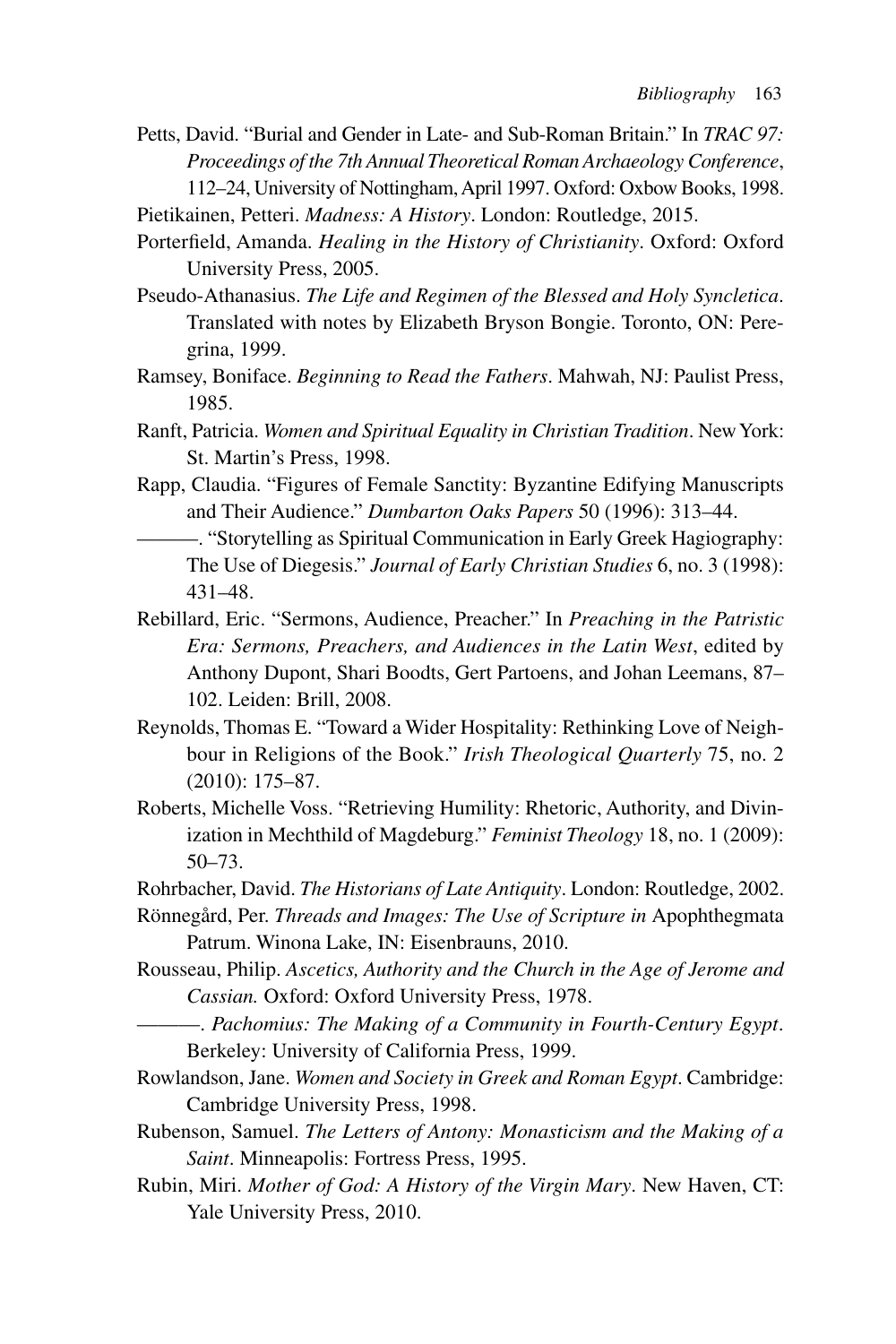- Ruddy, Deborah Wallace. "Christian Humility and Democratic Citizenship: St. Augustine and Jacques Maritain." In *Reassessing the Liberal State: Reading Maritain's Man and the State*, edited by Timothy Fuller and John Hittinger, 209–27. Washington, DC: Catholic University of America Press, 2001.
- Sahas, Daniel J. "Hagiography." In *Encyclopedia of Early Christianity*, edited by Everett Ferguson, Michael P. McHugh, Frederick W. Norris, and David M. Scholar, 409. New York: Garland, 1990.
- Saiving, Valerie. "The Human Situation: A Feminine View." *Journal of Religion*  40 (1960): 100–112.
- Sax, William S., Johannes Quack, and Jan Weinhold. *The Problem of Ritual Efficacy*. Oxford: Oxford University Press, 2010.
- Sayer, Duncan. "Death and the Family: Developing Generational Chronologies." *Journal of Social Archaeology* 10, no. 1 (2010): 59–91.
- Scheffler, Eben. "Caring for the Needy in the Acts of the Apostles." *Neotestamentica* 50, no. 3 (2016): 131–65.
- ———. "Reflecting on Jesus' Teaching on Humility from a Positive Psychological Perspective." *Neotestamentica* 51, no. 1 (2017): 95–111.
- Schlabach, Gerald W. "Augustine's Hermeneutic of Humility: An Alternative to Moral Imperialism and Moral Relativism." *Journal of Religious Ethics*  22, no. 2 (Fall 1994): 299–330.
- Schlesinger, George N. "Truth, Humility, and Philosophies." In *God and the Philosophers: The Reconciliation of Faith and Reason*, edited by Thomas V. Morris, 248–62. Oxford: Oxford University Press, 1994.
- Schofar, Jonathan Wyn. *Confronting Vulnerability: The Body and the Divine in Rabbinic Ethics.* Chicago: University of Chicago Press, 2010.
- Schroeder, Caroline T. "Women in Anchoritic and Semi-Anchoritic Monasticism in Egypt: Rethinking the Landscape." *Church History* 83, no. 1 (March 2014): 1–17.
- Schulenburg, Jane Tibbetts. *Forgetful of Their Sex: Female Sanctity and Society, ca. 500–1100.* Chicago: University of Chicago Press, 1998.
	- ———. "Women's Monastic Communities, 500–1100: Patterns of Expansion and Decline." *Signs: Journal of Women in Culture and Society* 14, no. 2 (1989): 261–92.
- Schultz, Jennifer. "Doctors, Philosophers, and Christian Fathers on Menstrual Blood." In *Wholly Woman, Holy Blood: A Feminist Critique of Purity and Impurity*, edited by Kristin De Troyer, Judith A. Herbert, Judith Ann Johnson, and Anne-Marie Korte, 97–116. Harrisburg, PA: Trinity Press, 2003.
- Seleznyov, Nikolai N. "Nestorius of Constantinople: Condemnation, Suppression, Veneration." *Journal of Eastern Christian Studies* 62, nos. 3–4: 165–90.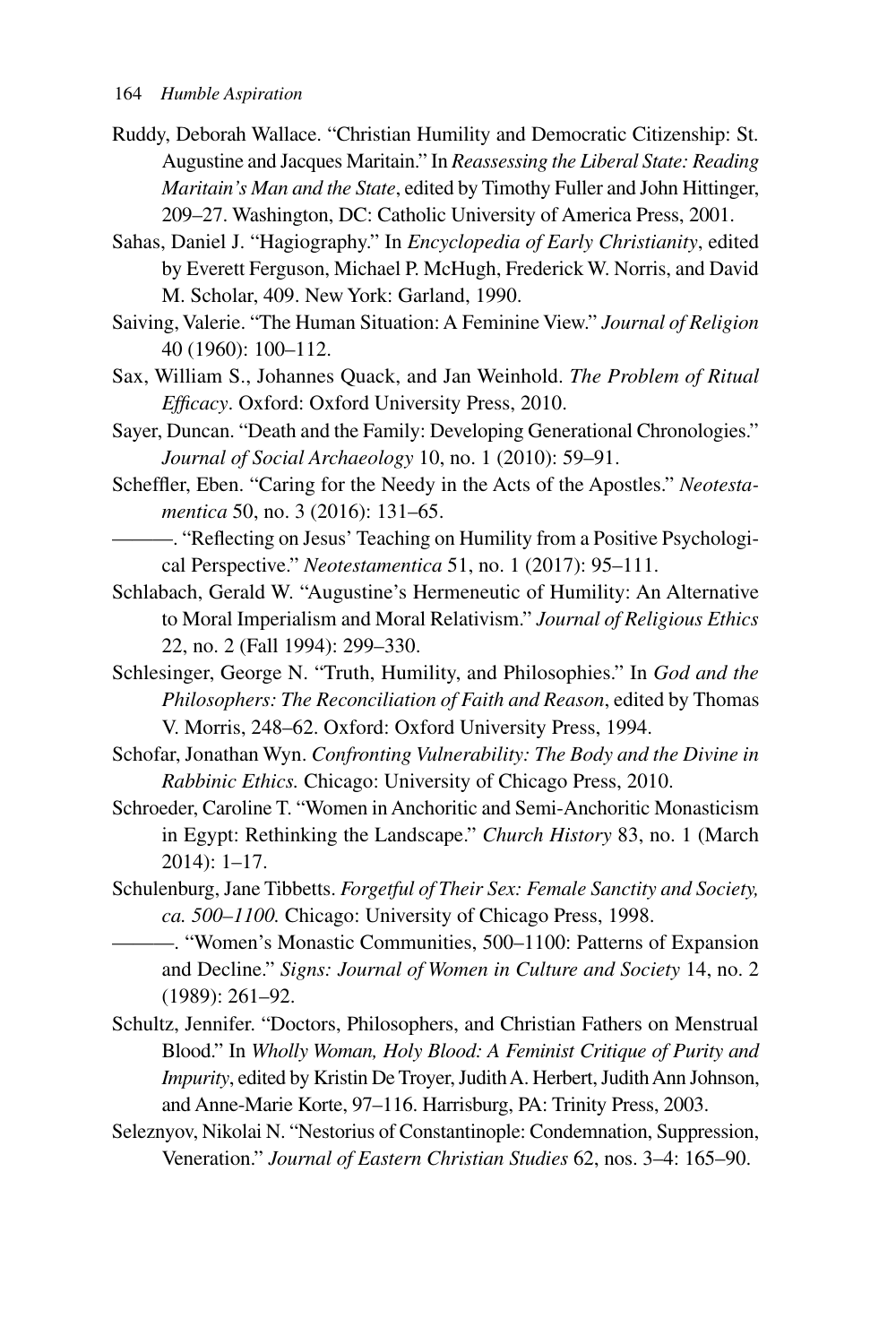- Shaw, Brent D. "The Family in Late Antiquity: The Experience of Augustine." *Past & Present* 115, no. 1 (May 1987): 3–51.
- Shlain, Leonard. *The Alphabet Versus the Goddess: The Conflict between Word and Image.* London: Penguin, 1998.
- Shuler, Eric. "Caesarius of Arles and the Development of the Ecclesiastical Tithe: From a Theology of Almsgiving to Practical Obligations." *Traditio* 67 (2012): 43–69.
- Sivan, Hadith. "Holy Land Pilgrimage and Western Audiences: Some Reflections on Egeria and Her Circle." *Classical Quarterly* 38, no. 2 (1988): 528–35.
- ———. "Who was Egeria? Piety and Pilgrimage in the Age of Gratian." *Harvard Theological Review* 81, no. 1 (1988): 59–72.
- Sleeman, Matthew. *Geography and the Ascension Narrative in Acts*. Cambridge: Cambridge University Press, 2009.
- Smith, Julie Ann. *Ordering Women's Lives: Penitentials and Nunnery Rules in the Early Medieval West*. Aldershot: Ashgate, 2001.
- Snow, Nancy E. "Humility." *Journal of Value Inquiry* 29, no. 2 (1995): 203–16.
- Spiegel, James S. "The Moral Irony of Humility." *Logos: A Journal of Catholic Thought and Culture* 6, no. 1 (2003): 131–50.
- Spitzer, Leo. "The Epic Style of the Pilgrim Aetheria." *Comparative Literature* 1, no. 3 (Summer 1949): 225–58.
- Stausberg, Michael, and Steven Engler, eds. *The Routledge Handbook of Research Methods in the Study of Religion.* Routledge Handbooks in Religion. London: Routledge, 2013.
- Stocking, Rachel L. *Bishops, Councils, and Consensus in the Visigothic Kingdom, 589–633.* Ann Arbor: University of Michigan Press, 2000.
- Stramara, Daniel F. "Double Monasticism in the Greek East, Fourth through Eighth Centuries." *Journal of Early Christian Studies* 6, no. 2 (Summer 1998): 269–312.
- Swan, Laura. *The Forgotten Desert Mothers: Sayings, Lives, and Stories of Early Christian Women*. Mahwah, NJ: Paulist Press, 2001.
- Takács, Sarolta A. *Vestal Virgins, Sibyls, and Matrons: Women in Roman Religion*. Austin: University of Texas Press, 2008.
- Talbot, Alice-Mary. "The Byzantine Family and the Monastery." *Dumbarton Oaks Papers* 44 (1990): 119–29.
	- ———. "An Introduction to Byzantine Monasticism." *Illinois Classical Studies* 12, no. 2 (Fall 1987): 229–41.
- Tambiah, Stanley. *A Performative Approach to Ritual*. Oxford: Oxford University Press, 1979.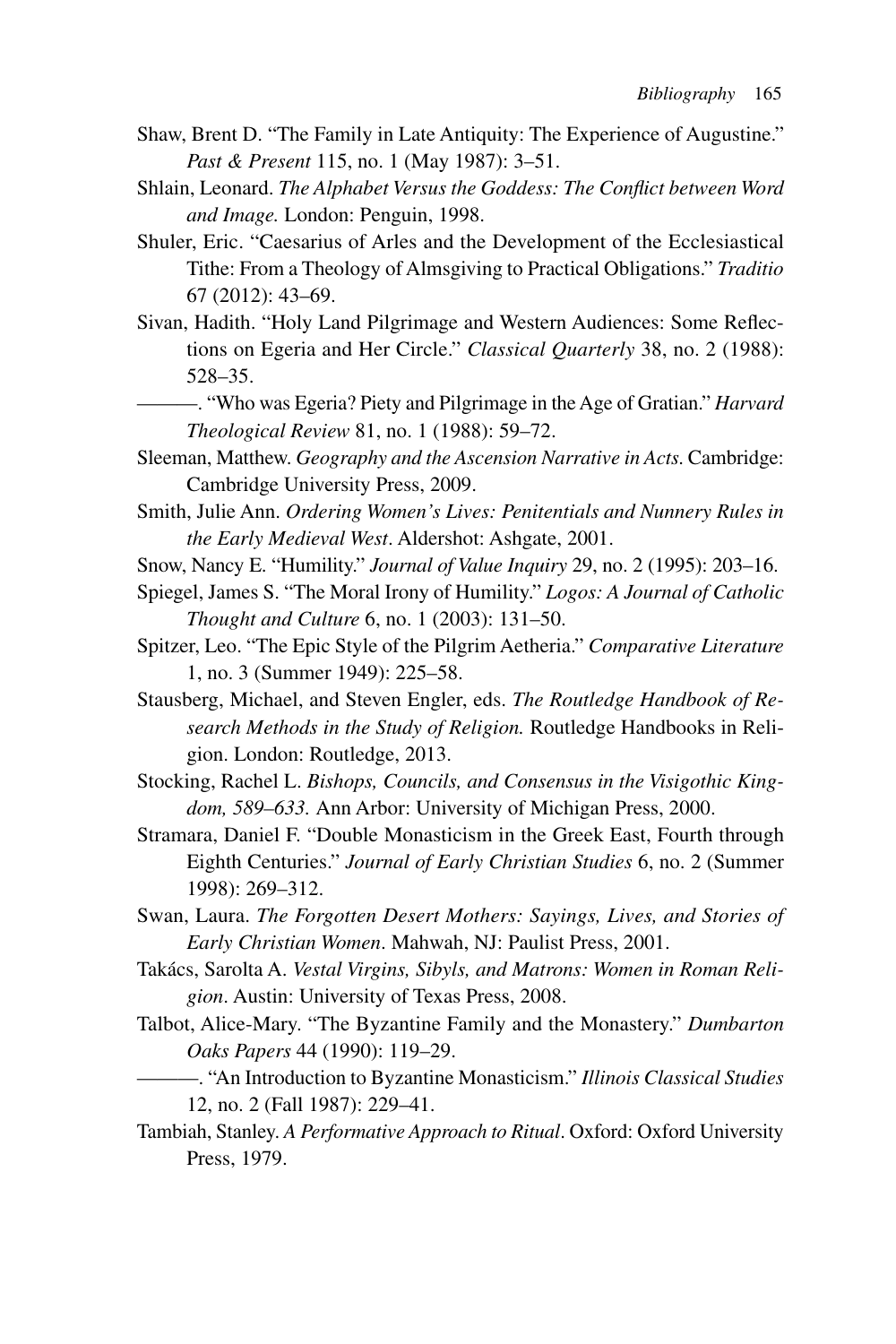- Theodoret of Cyrrhus. *A History of the Monks of Syria*. Translated with an introduction and notes by R. M. Price. Kalamazoo, MI: Cistercian Publications, 1985.
- Tovar, Sofia Torallas. "Egyptian Burial Practices in Late Antiquity: The Case of Christian Mummy Labels." In *Cultures in Contact: Transfer of Knowledge in the Mediterranean Context. Selected Papers*, edited by Sofia Torallas Tovar and Juan Pedro Monferrer-Sala, 13–24. Cordoba: Oriens Academic, 2013.
- Urbainczyk, Theresa. *Theodoret of Cyrrhus: The Bishop and the Holy Man.*  Ann Arbor: University of Michigan Press, 2002.
- Valantasis, Richard. *The Making of the Self: Ancient and Modern Asceticism*. Eugene, OR: Cascade Books, 2008.
- Van Dam, Raymond. *Saints and Their Miracles in Late Antique Gaul*. Princeton, NJ: Princeton University Press, 1993.
- van der Watt, Jan. "The Meaning of Jesus Washing the Feet of His Disciples (John 13)." *Neotestamentica* 51, no. 1 (2017): 25–39.
- Vasilescu, Lucretia. "Desert Spirituality: *Amma*, a Spiritual Directress." *Diacronia* (2013). http://www.diacronia.ro/ro/indexing/details/A233/pdf.
- Ward, Benedicta. *Harlots of the Desert: A Study of Repentance in Early Monastic Sources.* Kalamazoo, MI: Cistercian Publications, 1987.
	- ———, trans. *The Sayings of the Desert Fathers: The Alphabetical Collection*. Rev. ed. Kalamazoo, MI: Cistercian Publications, 1975; rev. ed., 1984.
- Ware, Kallistos. " 'An Obscure Matter': The Mystery of Tears in Orthodox Spirituality." In *Holy Tears: Weeping in the Religious Imagination*, edited by Kimberley Christine Patton and John Stratton Hawley, 242–53. Princeton, NJ: Princeton University Press, 2005.
- Wemple, Suzanne Fonay. *Women in Frankish Society: Marriage and the Cloister, 500–900.* Philadelphia: University of Pennsylvania Press, 1981.
- Wengst, Klaus. *Humility: Solidarity of the Humiliated: The Transformation of an Attitude and Its Social Relevance in Graeco-Roman, Old Testament-Jewish, and Early Christian Tradition.* Philadelphia: Fortress Press, 1988.
- Wheeler, Rachel. "Growing Wings Like Eagles: Women's Bodies and Women's Work in *The Life of Syncletica*." *Magistra* (Summer 2014): 76–96.
- Wheeler-Reed, David. *Regulating Sex in the Roman Empire*. New Haven, CT: Yale University Press, 2017.
- Whittow, Mark. "Early Medieval Byzantium and the End of the Ancient World." *Journal of Agrarian Change* 9, no. 1 (2009): 134–53.
- Wilken, Robert Louis. *The Spirit of Early Christian Thought: Seeking the Face of God*. New Haven, CT: Yale University Press, 2003.
- Wilkinson, John. *Egeria's Travels*. London: SPCK, 1971.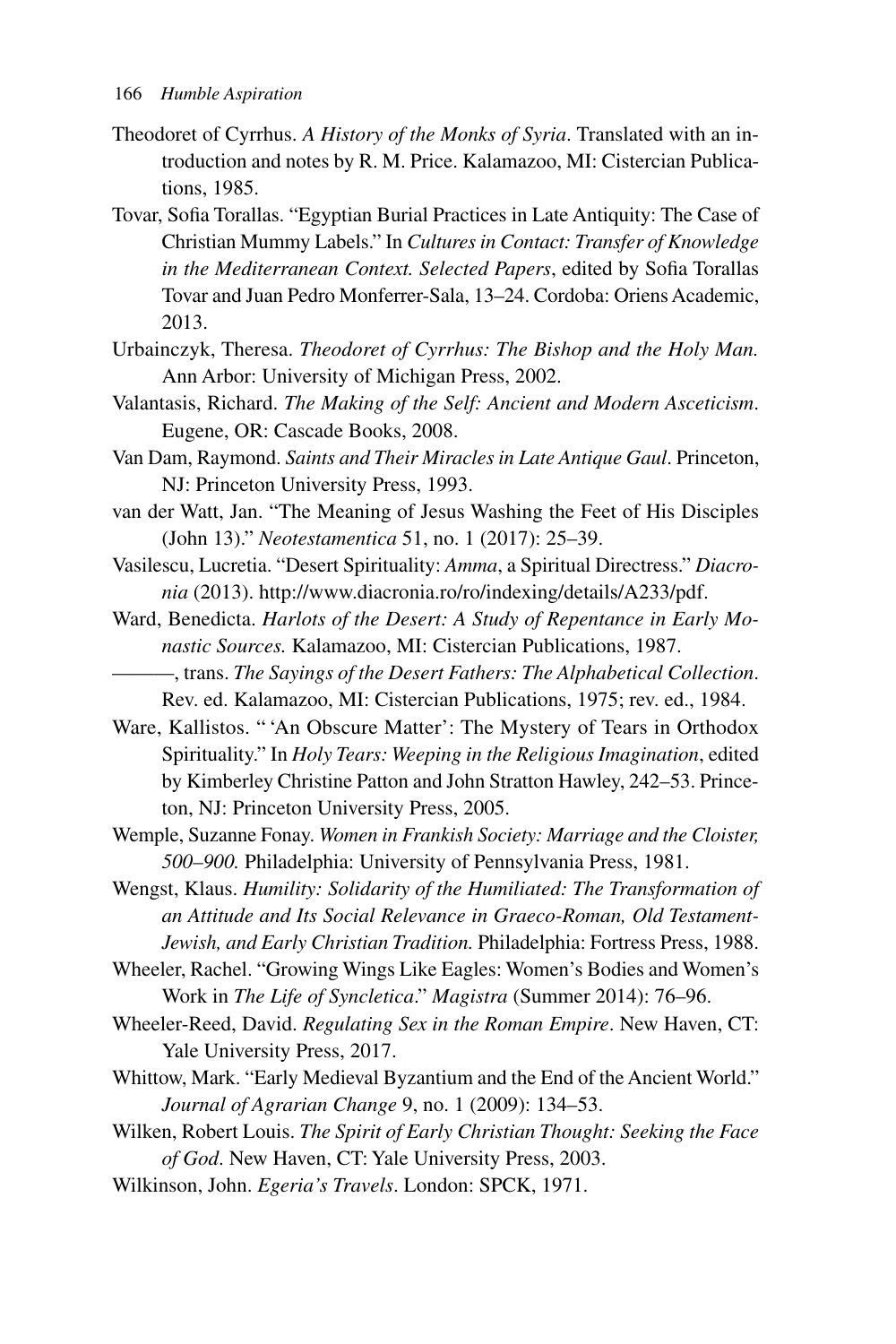- ———. *Jerusalem Pilgrims before the Crusades*. Warminster, UK: Aris & Phillips, 1977.
- Williams, Michael Stuart. *Authorised Lives in Early Christian Biography: Between Eusebius and Augustine*. Cambridge: Cambridge University Press, 1986.
- Wills, Lawrence. "The Form of the Sermon in Hellenistic Judaism and Early Christianity." *Harvard Theological Review* 77:3–4 (1984): 277–99.
- Winslow, Donald F. "Humility." In *Encyclopedia of Early Christianity*, 2nd ed., edited by Everett Ferguson, 547–48. New York: Garland, 1998.
- Young, Frances M., with Andrew Teal. *From Nicaea to Chalcedon: A Guide to the Literature and Its Background*, 2nd ed. Grand Rapids, MI: Baker Academic, 2010.
- Zumkeller, Adolar. *Augustine's Ideal of the Religious Life.* Translated by Edmund Colledge. New York: Fordham University Press, 1986.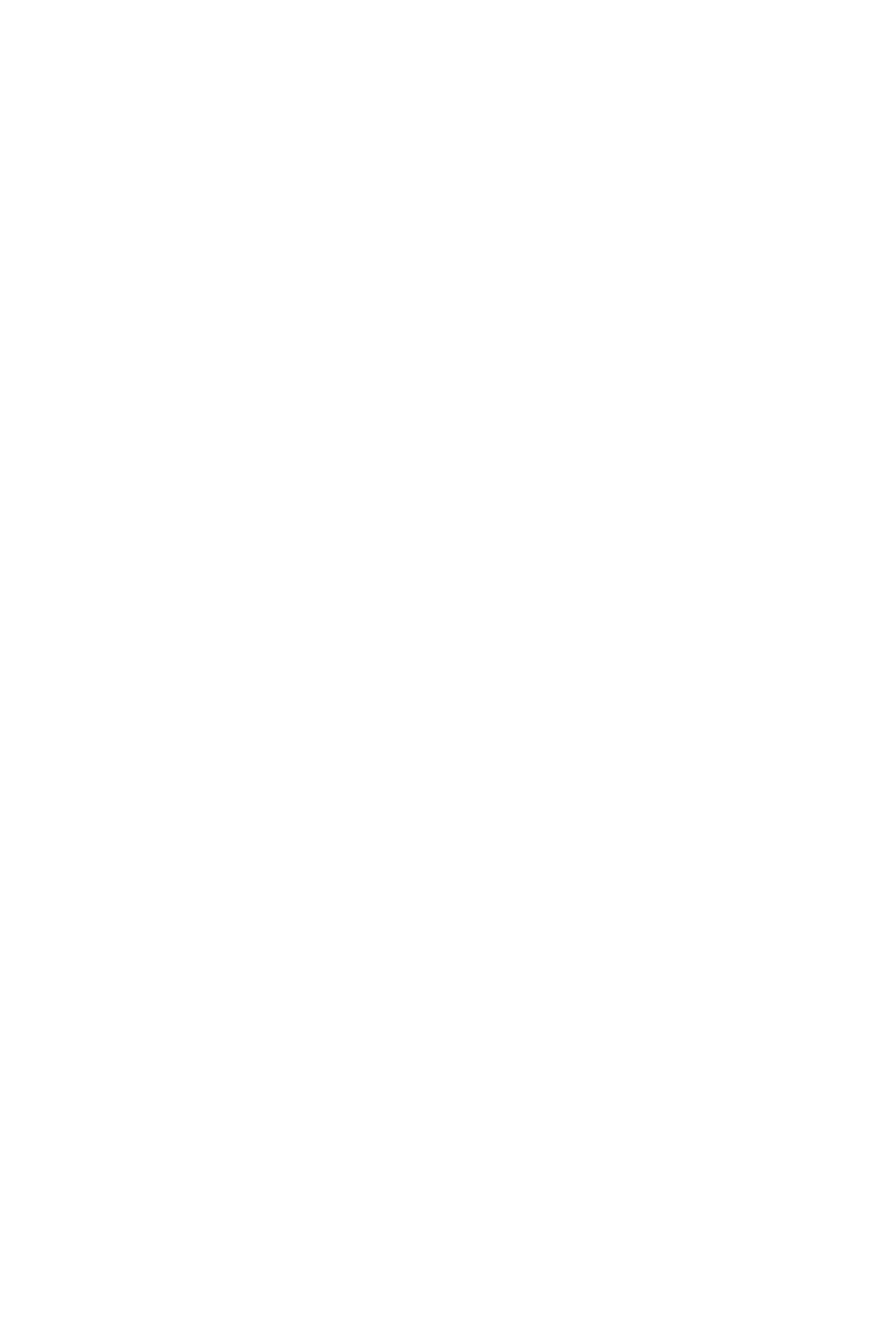**Index**

Abraham, 92–95, 104 Alberici, Lisa, 62, 75 Amt, Emilie, 124 anonymity, 49, 52, 54, 61, 68–70, 81–82, 86, 106, 142, 145 Antony of Egypt, 27–29, 117; *Life of Antony*, 29, 116–18 Aristarkhova, Irina, 42 Asiedu, F. B. A., 117 Augustine of Hippo, 14, 61, 113, 116–20, 130; *Life of Augustine*, 118–19; *Regularis Informatio*, 121–26, 131, 141 authority 11, 35–36, 40, 59, 81, 142, 144 Aymer, Margaret, 114–15 Barlow, Claude, 1, 143–47 Barrett-Lennard, R. J. S., 30 Beaucamp, Joelle, 4 Beeley, Christopher A., 45–46 Bell, Catherine, 105 Bitton-Ashkelony, Brouria, 86, 88, 95, 100 Boadt, Lawrence, 94 Bongie, Elizabeth Bryson, 15, 20, 22–23, 25 Bonner, Gerald, 118–19, 121 Bradshaw, Paul F., 89, 96, 98 Brakke, David, 10, 20, 22–23, 43 Braun, Willi, 4 Brereton, Virginia Lieson, 11

Brock, Sebastian, 11, 19, 29, 53, 75–76, 78–79, 81 Brown, Peter, 3, 55, 63, 73, 86, 99, 103, 144 Bundy, David, 76 Burrus, Virginia, 5, 20, 23, 25, 62, 68 Burton-Christie, Douglas, 34, 47 Bynum, Caroline Walker, 149 Caesarius of Arles, 14; *Rule*, 113*,* 124– 26, 135, 136, 141, 148; *Sermon 237*, 127–34 Cameron, Averill, 90 Campbell, Mary B., 86, 90–92, 95, 97 Caner, Daniel, 102 Castelli, Elizabeth, 4, 10, 20, 22, 62, 104, 149 Chadwick, Henry, 46, 71 charity 9, 11, 106, 131, 134, 142, 146 Clark, Elizabeth A., 6, 11, 22, 43, 63, 73 Clark, Gillian, 5, 11, 45, 62, 148 Cloke, Gillian, 11, 149 Cohick, Lynn H., 21, 88, 94 Colless, Brian, 77, 81 Conybeare, Catherine, 120 Cooper, Kate, 7, 33, 39 Corning, Caitlin, 140 Correau, Joël, 128 Corrigan, Kevin, 20, 23 Cottingham, John, 2, 7 covenant, 91, 93 Craun, Christopher C., 71–72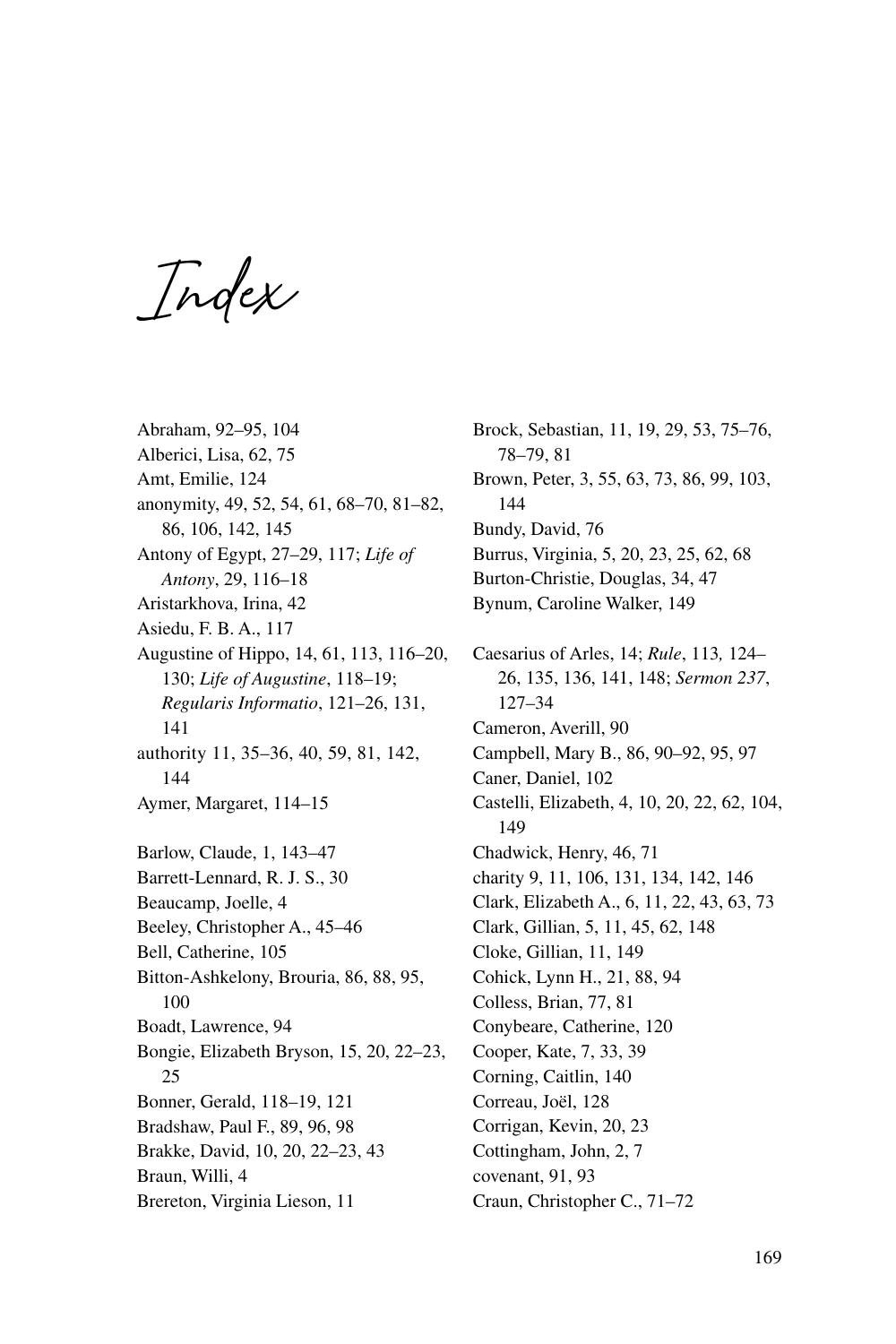Cuneen, Sally, 6 Cunningham, Lawrence, 2 Cyra, 88 Daly, William M., 127 D'Ambra, Eve, 62, 71 Daniel, 78 Davis, Stephen J., 20–21, 23, 101–2, 105 Deborah, 80 decentering, 13, 104–9, 142, 146 De Maeyer, Nicholas, 127, 131 De Vogüé, Adalbert, 128 Dickie, Matthew W., 67 Dickson, John P., 95 Diem, Albrecht, 124, 136–37, 139 Dietz, Maribel, 66, 86, 89, 98, 101 dispossession, 14, 121–23, 125–26, 138, 140–42, 146 Dixon, Suzanne, 71 Dolan, Autumn, 112, 135 Domnina, 13, 70–76, 80, 82 Donatus of Bensançon, 14, 114; *Rule of Donatus*, 111–13, 135–41 Drake, Susanna, 74 Dreyer, Susan, 20 Duling, Dennis C., 36 Dunand, Françoise, 60 Dunn, Marilyn, 88, 112, 124–25, 136, 140 Egeria, 13, 83, 85, 88–109

Ehrman, Bart D., 94–100, 101, 103, 108 El-Souriany, Samaan, 85 Elliot, Allison Goddard, 18 Elliott, Dyan, 63–65 Elm, Susanna, 15, 38, 43–45, 55, 56 Eucharistus, 53, 63–65, 70 Euphemia, 103–4 Exodus, 37–38

Ferguson, Everett, 32, 120 Filippov, Igor, 131 Fine, Gary Alan, 107 FitzGerald, Kyriaki Karidoyanes, 42 Flavia, 111 Florentina, 1, 7, 144–47

Fontaine, Carol, 34 Forman, Mary, 15, 20, 67 Fortin, John R., 121 Fossier, Robert, 132–33 Foulcher, Jane, 2, 3, 6, 112, 116, 141, 146 Frank, Georgia, 53, 87 Fullam, Lisa, 10

Gauthstruda, 111 Geanellos, Rene, 52 Gemeinhardt, Peter, 104 Gerhart, Mary, 11 Gingras, George, 103 Grey, Cam, 68 Griffiths, Fiona J., 54, 145–46

Hagiography, 16–19, 29, 31, 54, 112, 117 Halfond, Gregory I., 86 Hall, Stuart, 14 Hamilton, Catherine Sider, 107 Harakas, Stanley, 30 Harlow, Mary, 62, 75 Harmless, William, 32–33, 43, 45–47 Harvey, Susan Ashbrook, 11, 19, 29, 53, 71, 77–78, 80 Hedstrom, Darlene Brooks, 27 Helpidius, 94, 100, 103 Herrin, Judith, 135 Hinson-Hasty, Elizabeth, 8 Hochstetler, Donald, 135 Hopkins, Keith, 62 hospitality, 13, 42–43, 49, 52–53, 63–64, 74, 78–79, 91, 100, 106, 108, 109 Hughes, Amy Brown, 21, 88, 94 humility, 1, 2, 3, 8–14, 15, 31; as an ascetic value, 10–14; as a Christian value, 1, 2–7, 11–12, 15, 17, 31, 44– 49, 66, 81–83, 104–9, 140–42, 148– 50; as a religious value, 7–10; as a social value, 11; Constantinian context, 3, 15, 92, 93, 99, 100; Greco-Roman context, 2, 3, 11; Jewish context, 2, 3, 11; of Christ, 1, 4, 47–49, 51, 83, 123, 143–47; Post Constantinian context, 3, 6–7, 46,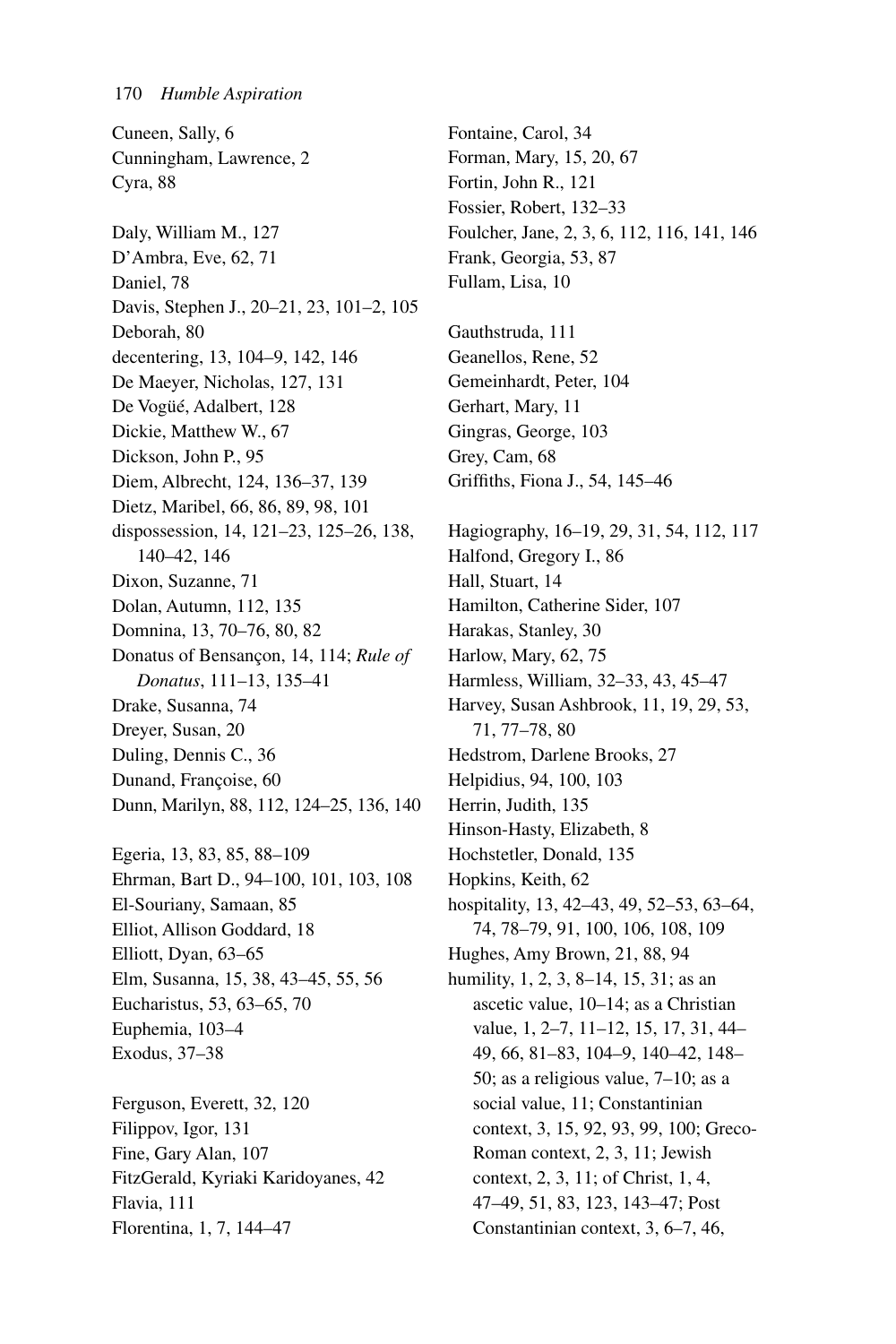71–72, 92, 143; types of humility, 1, 11–12, 147–50 Hunt, E. D., 86, 92, 99

illness, 30, 67–69

Jabbur, Jibrail S., 42 Jacobs, Andrew, 53, 94–101, 103, 108 Jael, 78, 80 Jansen, Joseph, 47 Job, 20, 23–25 Jungmann, Joseph A., 98

Kardong, Terrence G., 118, 121–22 Kazhdan, Alexander, 19 Kellenberger, James, 8, 9, 12 King, Margot, 32 Klingshirn, William, 125, 127 Konkola, Kari, 2 Krawiec, Rebecca, 53, 73 Krueger, Derek, 10, 53, 72, 97, 99 Kupfer, Joseph, 9 Kurz, William S., 114

La Corte, Daniel Marcel, 140 Larsen, Lillian I., 32–34 Lawless, George, 118, 124 Leander of Seville, 1, 7, 143–47 Leemans, Johan, 103–4 Leyser, Conrad, 113, 118, 122, 124–26, 128–30 Louf, Andre, 6, 40

Macaskill, Grant, 90 MacMillan, Douglas J., 140 Marana, 88 Marinides, Nicholas, 46 Marthana, 101, 102 Mary (sister of Pachomius), 53–61, 70, 82 Mary (wife of Eucharistus), 53, 63–65, 70, 82 McCabe, David R., 138 McCarthy, Maria Carita, 125–26 McGowan, Anne, 89, 96, 98 McKenzie, Steven L., 93

McNamara, Jo Ann, 5, 53, 55–56, 111– 12, 137–39 McNulty, Tracy, 42–43 Meconi, David Vincent, 130 Mensch, James R., 82, 106 Merrills, Andrew H., 18 Miller, Patiricia Cox, 14, 21, 67–68 Milns, R. D., 69 monastic rules, 14, 111–13, 119, 136–40 Morgan, Vance, 9, 16 Moses, 36–38, 45, 89, 92–94, 104, 108 Muehlberger, Ellen, 72 Mueller, Mary Magdalene, 125, 128–34

Newman, Jay, 9

obedience 9, 11, 13, 30, 36, 102, 128, 131, 134, 140 O'Hara, Alexander, 139 Olsen, Glenn W., 116 Ouro, Robert, 129 Overmyer, Sheryl, 2, 10

Pachomius, 53–61, 70, 82; *Life of Pachomius*, 53–55, 58–59; *Precepts of Saint Pachomius*, 57 Palladius, 53, 66–72; *Lausiac History*, 53, 66 Paphnutius, 26–29 Pardue, Stephen, 8, 51, 90, 123 Parker, Annabelle, 20 Partoens, Gert, 127, 131 Pasztori-Kupan, Istvan, 71–72 Patton, Kimberley Christine, 76 Paxton, Frederick S., 60 Pelikan, Jaroslav, 7 Perrin, Norman, 36 Peters, F. E., 93, 102 Petts, David, 61 Pietikainen, Petteri, 68 pilgrimage, 13, 86–89, 92, 94, 105–6 Piteroum, 67–68, 70, 82 Porterfield, Amanda, 30 prayer, 13, 16, 27–28, 35–36, 48, 65, 81– 85, 90–97, 100–103, 109, 114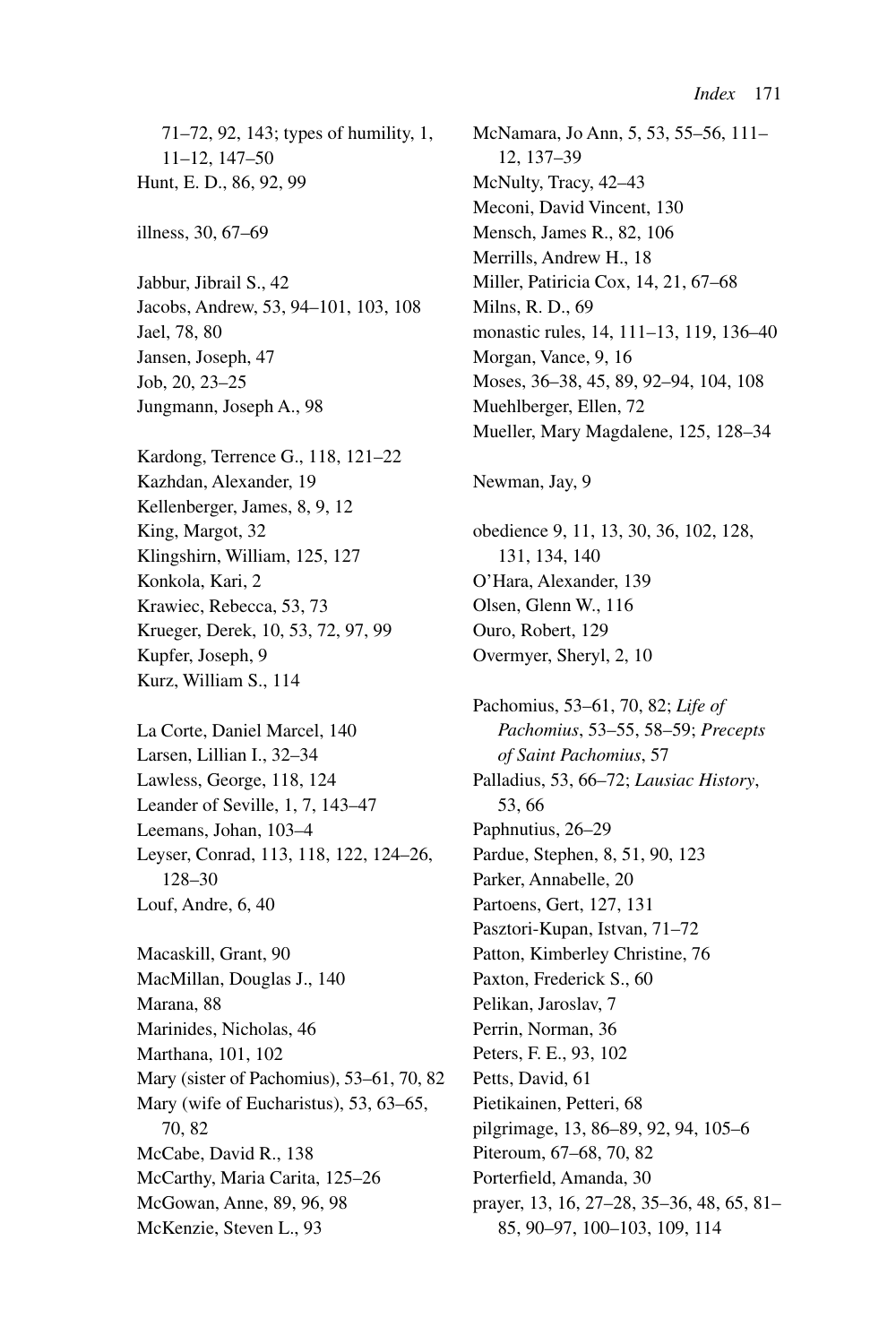Price, R. M., 71, 73, 75 pride, 2, 8–9, 12, 39, 128, 130–32, 134, 144–45 Quack, Johannes, 102 Ramsey, Boniface, 115 Ranft, Patricia, 7 Rapp, Claudia, 10 Rebillard, Eric, 127 Reynolds, Thomas E., 42 Ricouer, Paul, 52 Rohrbacher, David, 71–72 Rönnegård, Per, 32 Rosner, Brian S., 95 Rousseau, Philip, 55–56, 58, 87 Rowlandson, Jane, 61–62 Ruben, Miri, 7 Rubenson, Samuel, 32 Ruddy, Deborah Wallace, 116 Sahas, Daniel, 18 Sahdona, 78–82; *Book of Perfection*, 53, 76–77, 81 Saiving, Valerie, 7 Sarah (amma), 13, 16, 34–35, 40–45, 48 Sax, William S., 102 Sayer, Duncan, 60 *Sayings of the Desert Fathers*, 15, 17, 31–36, 38, 44–48, 53, 63–65 Scheffler, Eben, 2, 9, 115–16, 137–38 Schlabach, Gerald W., 123 Schlain, Leonard, 93 Schlesinger, George, 9 Schofar, Jonathan Wyn, 60 Schulenburg, Jane Tibbetts, 54, 73, 125, 135 Schultz, Jennifer, 30 Seleznyov, Nikolai N., 72 servanthood, 11, 52, 54, 61, 68, 74, 76, 81, 102, 106, 142, 144 Shaw, Brent D., 120 Shirin, 53, 76–80, 82 Shuler, Eric, 133

Siruda, 111 Sivan, Hadith, 89–90, 97 Sleeman, Matthew, 114–15 Smith, Julie Ann, 112, 135, 143 Snow, Nancy, 51 solidarity, 11, 13, 101–2, 142, 145 Spiegel, James S., 51, 52, 54 Spitzer, Leo, 91, 95 Stramara, Daniel F., 101 suffering, 17, 23–25, 48, 102, 144, 146 Swan, Laura, 44 Syncletica (amma), 13, 15, 16, 21–23, 25, 26–27, 29–31, 34–38, 40, 45, 48; *Life of Syncletica*, 13, 16, 20–23, 25, 27–29 Takács, Sarolta A., 103 Talbot, Alice-Mary, 53, 111 Tambiah, Stanley, 105 Thais, 26–31; *Life of Thais*, 13, 16–17, 26–27 Thamyris, 21 Thecla, 20–25, 88, 101–2; *Acts of Paul and Thecla*, 21 Theocleia, 21 Theodora (amma), 13, 16, 34, 35, 38, 40–41, 44–45, 48 Theodoret of Cyrrhus, 53, 71–76, 88; *History of the Monks of Syria*, 53, 71– 73, 75, 88 Tovar, Sofia Torallas, 60 unnamed nun, 13, 53, 66–70 Urbainczyk, Theresa, 72 Valantasis, Richard, 14 Van der Watt, Jan, 81 Veilleux, Armand, 55, 57–59 Virgin Mary, Mother of God, 6, 7, 46, 78–79, 143–46 vulnerability, 13, 42, 49, 52–53, 64, 67,

70, 74, 106, 142, 144

Ward, Benedicta, 15, 26–27, 29, 32, 35– 36, 39, 40, 42, 63–64